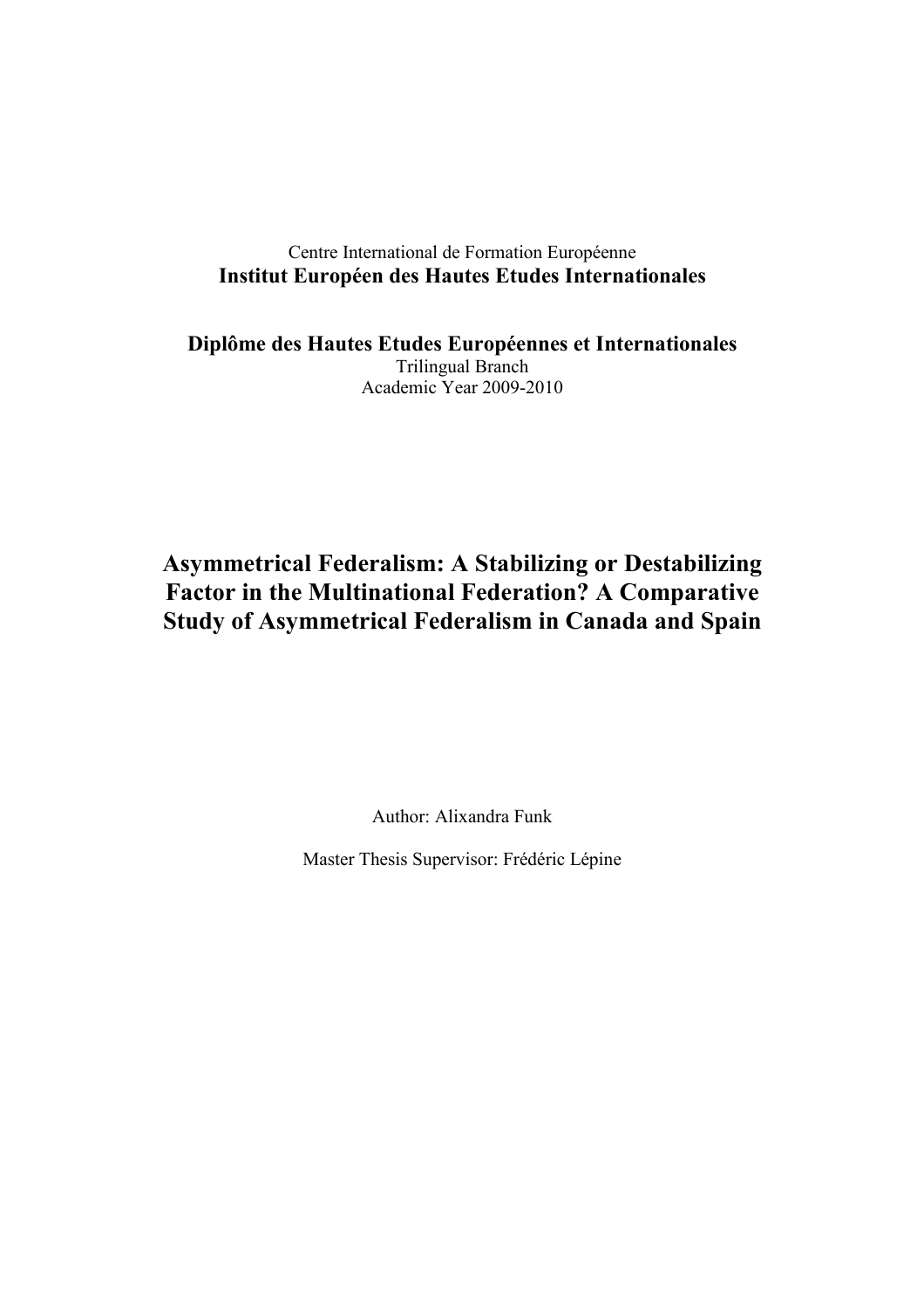# **TABLE OF CONTENTS**

| 1.3. ASYMMETRICAL FEDERALISM AS A STABILIZER OR DE-STABILIZER: THEORETICAL                |  |
|-------------------------------------------------------------------------------------------|--|
|                                                                                           |  |
|                                                                                           |  |
|                                                                                           |  |
|                                                                                           |  |
|                                                                                           |  |
|                                                                                           |  |
|                                                                                           |  |
|                                                                                           |  |
|                                                                                           |  |
|                                                                                           |  |
| 2.1.3.5. Additional de facto Asymmetry: Asymmetry by Design and Asymmetry in Practice  27 |  |
| 2.1.4. Québec, Canada, and the Tug of War between Asymmetry and Symmetry 29               |  |
|                                                                                           |  |
| 2.1.4.2. The Meech Lake and Charlottetown Accords: Two Failed Attempts at Constitutional  |  |
|                                                                                           |  |
|                                                                                           |  |
|                                                                                           |  |
| 2.1.6. Asymmetrical Federalism: A Stabilizing or Destabilizing Tool in Canada?  34        |  |
|                                                                                           |  |
|                                                                                           |  |
|                                                                                           |  |
|                                                                                           |  |
|                                                                                           |  |
|                                                                                           |  |
| 2.2.4.2. Origins of de jure Asymmetry: Construction of "el estado de las autonomías" 44   |  |
|                                                                                           |  |
|                                                                                           |  |
|                                                                                           |  |
|                                                                                           |  |
|                                                                                           |  |
|                                                                                           |  |
|                                                                                           |  |
|                                                                                           |  |
| 2.2.8. Asymmetrical Federalism in Spain: Stabilizing or Destabilizing?  54                |  |
|                                                                                           |  |
|                                                                                           |  |
|                                                                                           |  |
|                                                                                           |  |
| 3.1.3. De facto Asymmetry in Response to National Minority Demands  58                    |  |
| 3.1.4. Asymmetrical Cooperation: Intergovernmental Relations and Bilateralism  59         |  |
|                                                                                           |  |
|                                                                                           |  |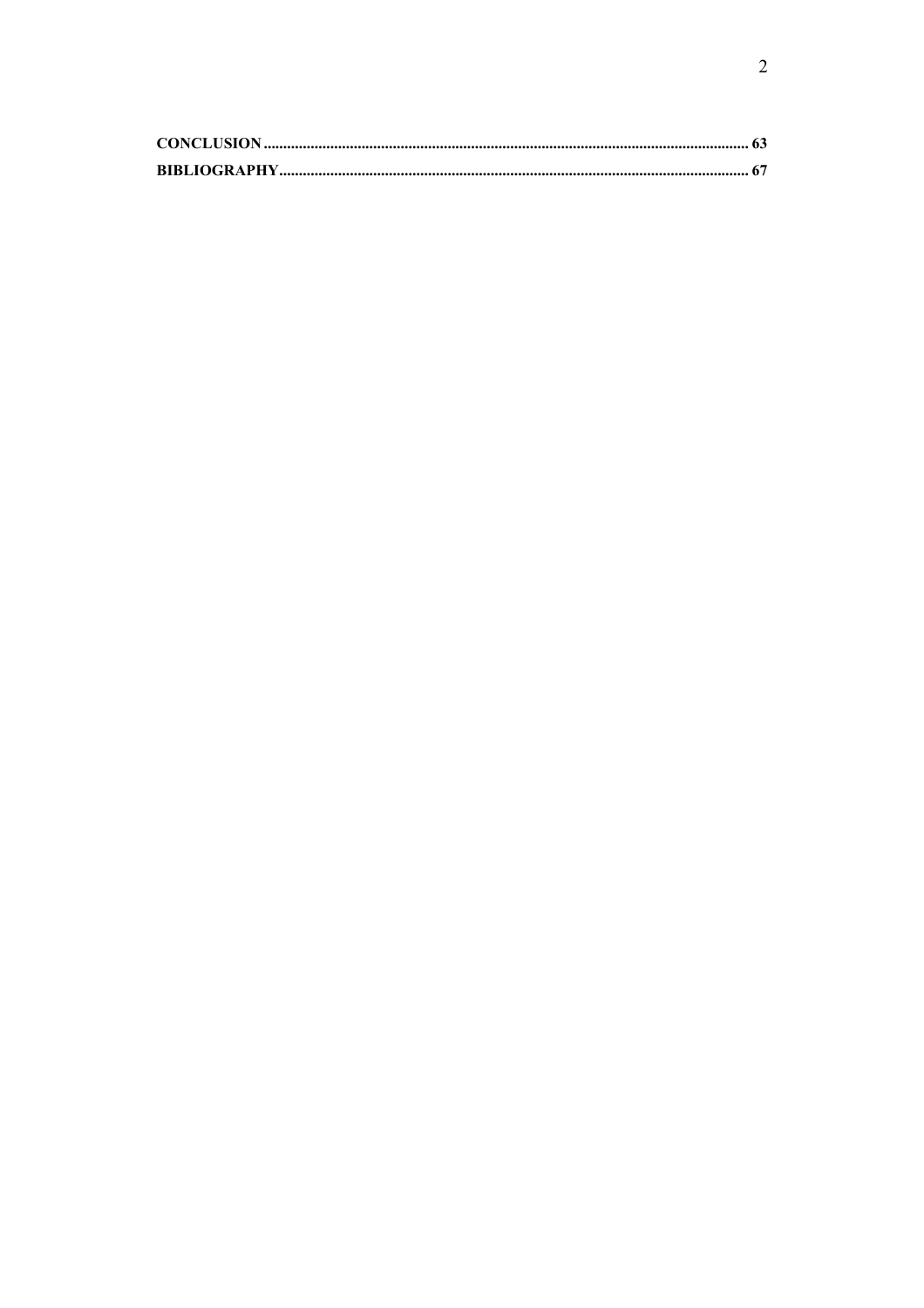# <span id="page-3-0"></span>**INTRODUCTION**

 $\overline{a}$ 

 Federalism is not a new concept, but it is a complex one. It was not born out of theory, but rather out of necessity; it was a pragmatic approach utilized by states for primarily military and economic reasons.<sup>1</sup> Over time, states have adopted the federal model for other reasons, a primary one being the need to accommodate multiple cultural or lingual identities. As federalism provides a way for autonomy within political union, a combination of self-rule and sharedrule, it "holds out the possibility that these different communities can share states in which members have multiple identities and affiliations and look to different orders of government to assure the flourishing of their identities and to facilitate peaceful relations between groups."<sup>2</sup>

With its pragmatic beginnings and its application to such diverse societies, its complexity is no surprise. The purpose of federalism is not to bring uniformity, but to bring unity while simultaneously preserving diversity.<sup>3</sup> It has been stated that "[f]ederalism enshrines difference....Federal political systems are consciously and purposively designed to facilitate flexible accommodation for the many diversities which acquire political salience."<sup>4</sup> This idea of federalism leads to the concept of asymmetry. All federations manifest some sort of asymmetry, which the federal model is trying to accommodate. In one of the first significant articles on asymmetry, author Charles D. Tarlton addresses the question of asymmetry and its accommodation within the federal model.<sup>5</sup> Tarlton is of the opinion that the more symmetrical a federation is, the more harmonious and unified it will be, and vice versa. He suggests that recognizing diversity within an

<sup>&</sup>lt;sup>1</sup> Dimitrios Karmis and Wayne Norman, "The Revival of Federalism in Normative Political Theory," in *Theories of Federalism: A Reader* (New York: Palgrave Macmillan, 2005), 8; Frédéric Lépine, "Federalism and Governance," Class Material from IEHEI Master Program 2009-2010.

 $2^2$  Karmis and Norman, "The Revival of Federalism," 8; See also Ronald L. Watts, *Comparing Federal Systems* 3rd Ed. (Montreal & Kingston: McGill-Queen's University Press, 2008), 8.

<sup>3</sup> Denis de Rougement, "L'attitude fédéraliste," in *Rapporteur du premier congrès annuel de l'Union euroéenne des Fédéralistes à Montreux* (Genève, August 1947), 13.

<sup>&</sup>lt;sup>4</sup> Michael Burgess and Franz Gress "Symmetry and Asymmetry Revisited," in *Accommodating Diversity: Asymmetry in Federal States*, ed. Robert Agranoff (Baden-Baden: Nomos Verlagsgelsellschaft, 1999), 43.

<sup>&</sup>lt;sup>5</sup> Charles D. Tarlton, "Symmetry and Asymmetry as Elements of Federalism: A Theoretical Speculation," *The Journal of Politics* 27, no.4 (November 1965); available from http://www.jstor.org/stable/2128123; Internet; accessed April 2, 2010.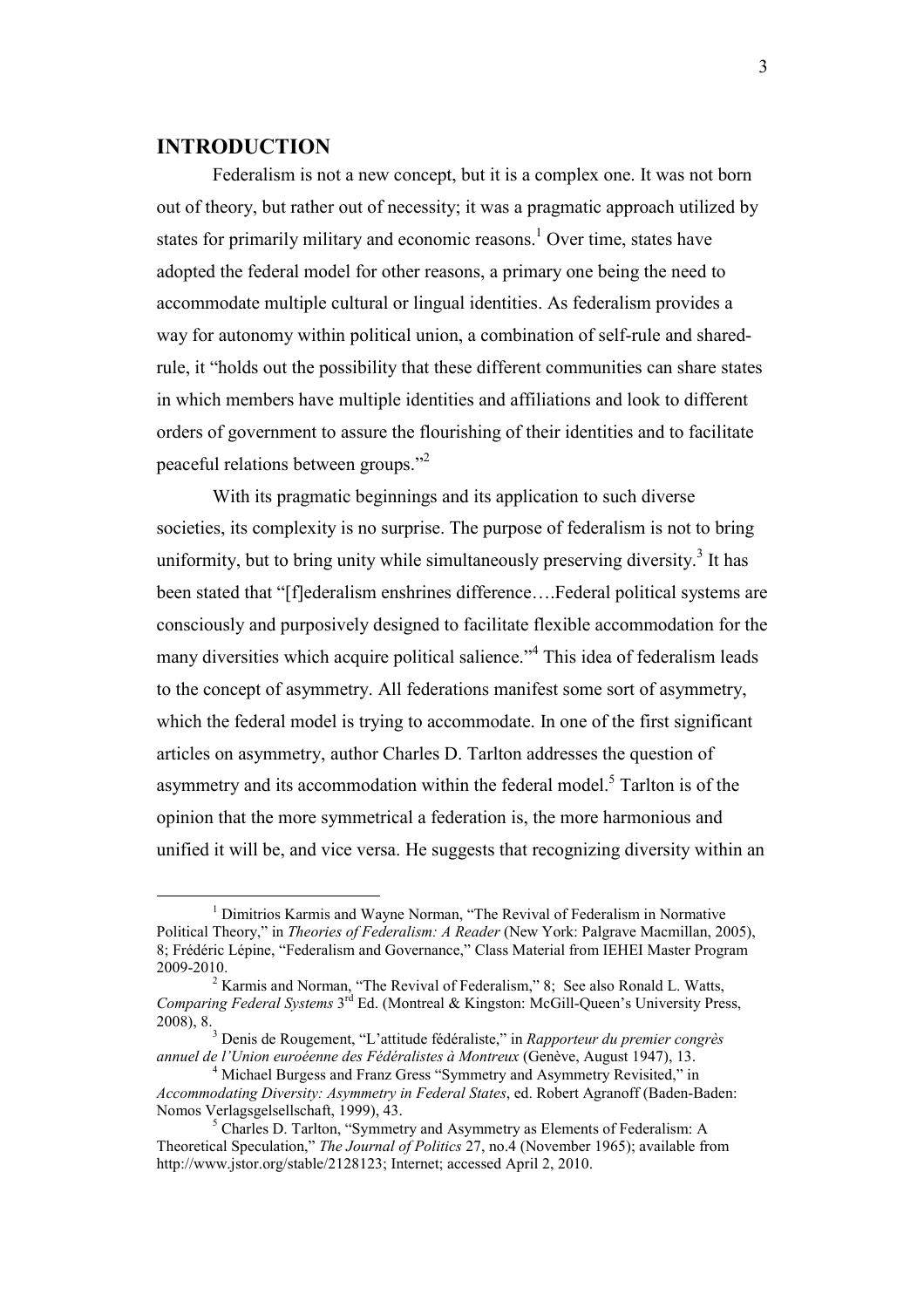asymmetrical system is not the best way to eliminate tensions, but rather, increased centralization is necessary.<sup>6</sup> At this point in time, federalism was seen to be incompatible with asymmetry as it would not be able to bring stability to the polity.

The subject of asymmetrical federalism was left largely untouched until about thirty years after Tarlton's article, at which time renewed interest was shown amongst federalist scholars, largely due to the fact that several federal systems that were highly asymmetric in their cultural, economic, social and political composition were dealing at that time with a great deal of "tension between the pressures for symmetrical and asymmetrical [constitutional] relationships."<sup>7</sup> In consequence, a wealth of literature concerning the question of asymmetrical federalism has appeared, with studies focusing on a variety of aspects including the types and degrees of asymmetrical federalism, the reasons for its implementation, its effects on the unity of a federal polity, and its ability to accommodate minority populations.<sup>8</sup>

Over time, the term "asymmetry" has come to be viewed in a more positive light in than its original portrayal in Tarlton's evaluation.<sup>9</sup> Nevertheless, asymmetrical federalism continues be a cause of debate in many federations today. While many laud its capacity to accommodate diversity within a polity, others tend to grimace at the sound of the word "asymmetry." Asymmetry evokes terms like difference, imbalance and inequality, and this association does not ring well in the ear of our modern Western world in which the protection of human rights and the equality of every individual are seen to be of utmost importance. It is also argued that asymmetrical federalism only serves to entrench difference, solidifying division and encouraging secession.<sup>10</sup> On the other hand, this

<sup>&</sup>lt;sup>6</sup> Tarlton, "Symmetry and Asymmetry as Elements of Federalism," 871-874.<br><sup>7</sup> Watts, "The Theoretical and Practical Implications of Asymmetrical Federalism," in *Accommodating Diversity*, 24-25; Examples of such federal systems include Canada, Malaysia, India, Belgium and Spain.

<sup>8</sup> See, for example, Robert Agranoff, ed., *Accommodating Diversity: Asymmetry in Federal States*, (Baden-Baden: Nomos Verlagsgelsellschaft, 1999); Michael Burgess, *Comparative Federalism: Theory and Practice* (London: Routledge, 2006); Watts, *Comparing Federal Systems*.

<sup>9</sup> Burgess, *Comparative Federalism*, 225.

<sup>10</sup> Will Kymlicka, "Federalism, Nationalism, and Multiculturalism," in *Theories of Federalism*, 286.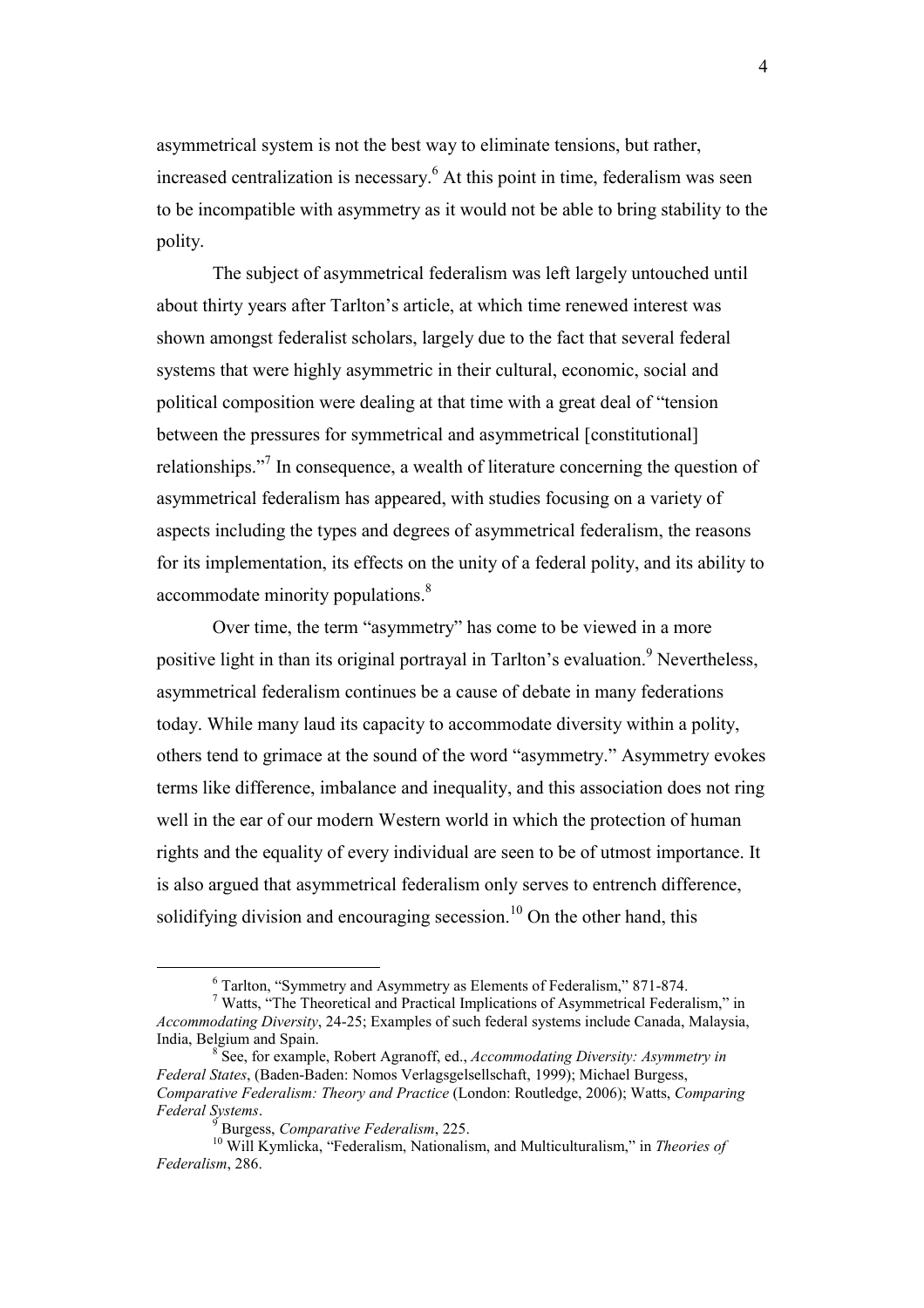mechanism is seen as a tool to effectively recognize and accommodate difference in order to increase the stability of a federation.<sup>11</sup> Michael Burgess, a contemporary federal scholar, describes asymmetrical federalism as having become "'Janus-faced'…being perceived by some as a positive instrument designed to buttress and sustain federal values and structures while simultaneously inducing fears and anxieties in others who construe it very much as a dangerous threat to the stability and integrity of the state."<sup>12</sup>

The purpose of this paper is to find out which one of these visions is the correct one. Is asymmetrical federalism a stabilizing or destabilizing mechanism in the federal state? This paper will attempt to answer this question in the context of the multinational state, where the presence of asymmetry is particularly high. In order to do this, a comparative case study of two multinational federal (or federal-like) states, Canada and Spain, will be conducted. Judging by the inherent complexity of federalism and by the fact that every federal system is unique, I do not expect to find a clear-cut answer. What I do hope, however, is to determine via the practical examples of Canada and Spain whether asymmetrical federalism is more stabilizing than destabilizing, or vice versa, within the multinational federal state.

The first section of this paper will be primarily theoretical, its purpose being to define the key terms, outline the basic ideas of asymmetry, and provide a framework for classifying different types of asymmetry. This section will conclude with a presentation of the arguments both for and against asymmetrical federalism.

In the second section I will apply the theory of the first section to two practical cases, Canada and Spain. For these studies, I have employed a fairly wide interpretation of what constitutes asymmetry, some scholars being more

<sup>&</sup>lt;sup>11</sup> Burgess and Gress, "Symmetry and Asymmetry Revisited," 54.

<sup>12</sup> Michael Burgess, *Comparative Federalism*, 209.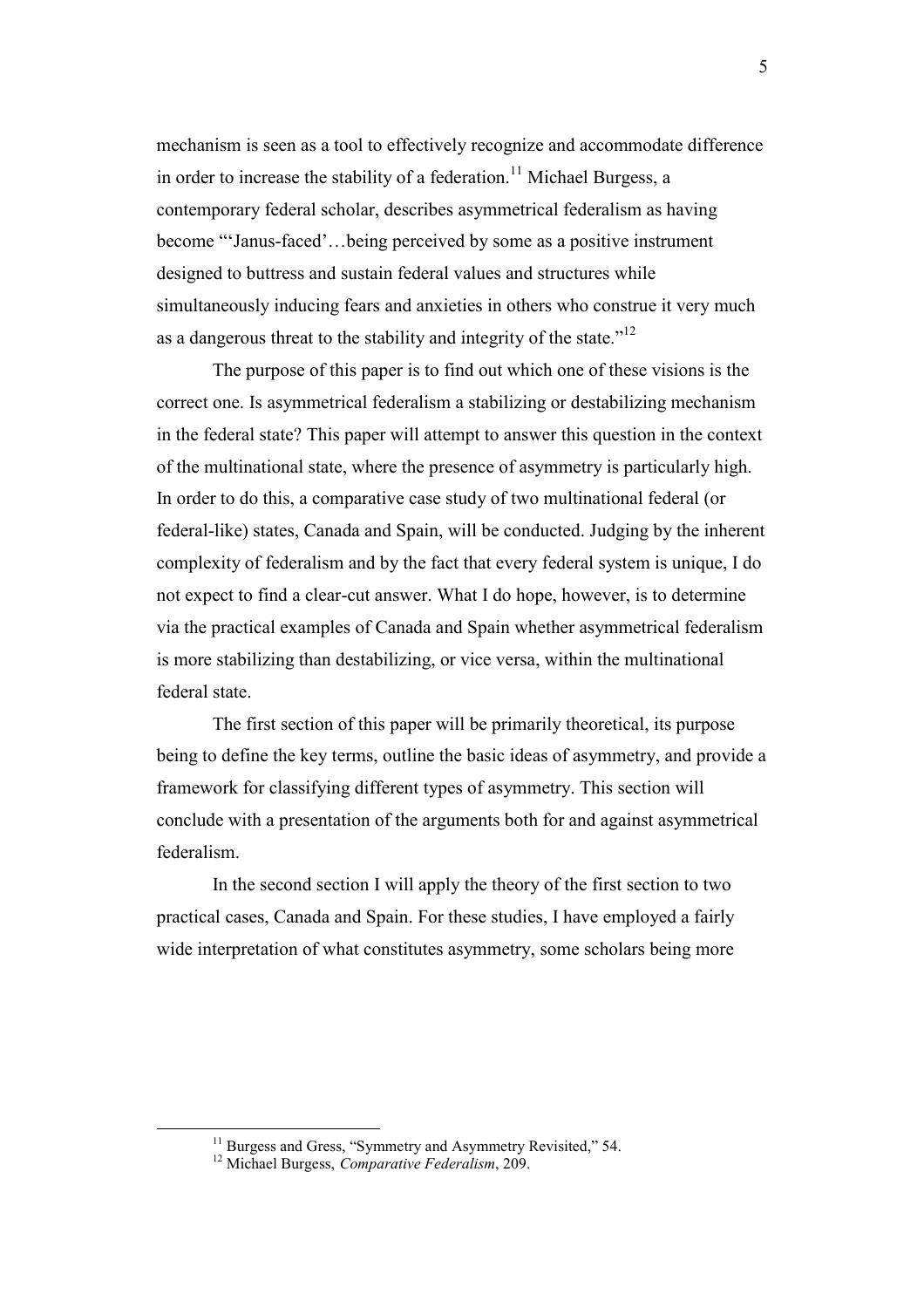<span id="page-6-0"></span>prudent in their classification.<sup>13</sup> In the case of Canada, I will pay particular attention to asymmetry concerning the province of Québec, and in the study on Spain, focus will be placed primarily on the historical identities, namely Catalonia and the Basque Country. Each study will close with some general conclusions on the stabilizing or destabilizing role that asymmetrical federalism plays in that particular case. These case studies will not be exhaustive in the sense that certain examples of asymmetry, although important, will be left untouched, as it is impossible to address every issue in a paper of this length.<sup>14</sup> Nonetheless, I will strive to be as thorough as possible in order to arrive at a conclusion that properly reflects the reality of these polities.

The third and final section will attempt to provide an accurate synthesis of the two case studies. After making a few brief comparisons of the general makeup of the countries, I will proceed to compare the main asymmetries and their subsequent effects on each federal system, in order to draw some concrete conclusions on the question of stability. This will be followed up with a conclusion in which I will give a brief overview of what has been presented accompanied by a few additional reflections on the role of asymmetrical federalism in the multinational federal state.

# **1. THEORETICAL FOUNDATIONS**

 $\overline{a}$ 

The key question to be examined in this study is whether asymmetrical federalism plays a stabilizing or destabilizing role in the life of a multinational federal state. One cannot consider this question, however, without explaining some basic concepts.

 $13$  I have included several examples under the heading of de facto asymmetry that authors, namely Fossas, would not consider as such. Fossas makes a particular distinction between autonomy and asymmetry in Spain, the potential heterogeneity resulting from autonomy not constituting proper asymmetry. For more information please see Enric Fossas, "Asymmetry and Plurinationality in Spain," Working Paper no.167, Barcelona, 1999, Institut de Ciències Polítiques i Socials, www.recercat.net/bitstream/2072/1297/1/ICPS167.pdf (accessed November 30, 2009), 8.

 $14$  For example, I will not expound on the question of asymmetry in regards to the Aboriginal peoples of Canada. This is certainly an important topic, but there is not enough space in this study to give it the attention it deserves.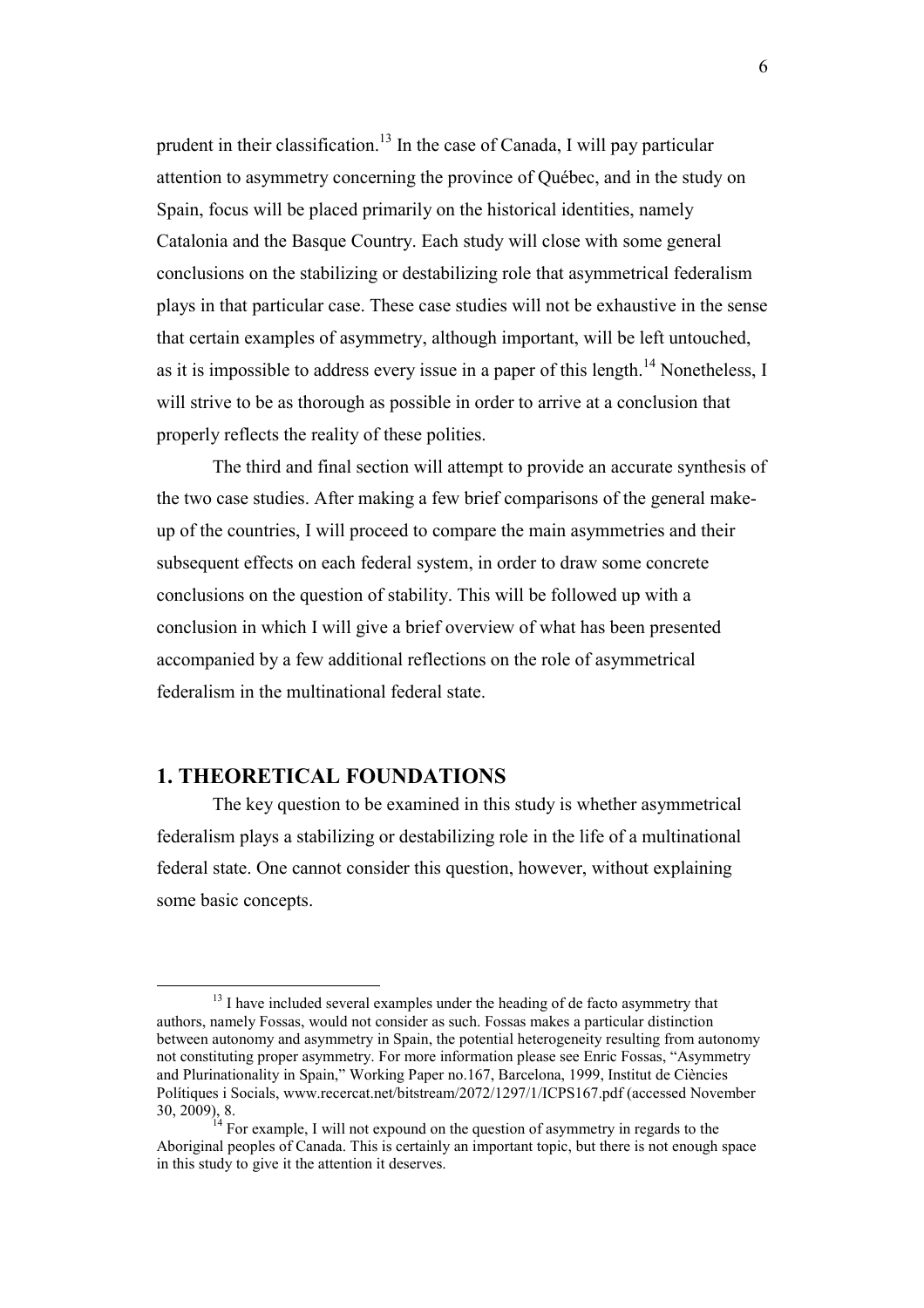# <span id="page-7-0"></span> **1.1. Federalism and the Federal State**

Federalism is a concept that can be applied to a great many contexts, but for the purpose of this study, we will define federalism as it is embodied in the federal state. In accordance with the ideas of several scholars of federalism, a federal state can be defined as a polity where at least two levels of government exist and through which are joined elements of both shared-rule and self-rule.<sup>15</sup> Shared rule refers to the 'common' or 'central' level of government that acts on behalf of the whole federation, while regional levels of government possess a certain amount of self-rule or autonomy over their respective constituent units. As one author explains, ""federations" represent a particular species in which neither the federal nor the constituent units of government are constitutionally subordinate to the other, i.e., each has sovereign powers derived from the constitution rather than from another level of government".<sup>16</sup> The following explanation provided by Papillon succinctly confirms this idea of federation:

[W]hat distinguishes federations, among the various possible configurations of the federal principle, is a constitutionally defined division of powers between a central government and the subunits (states, provinces), such that authority and legitimacy are effectively divided between the different orders of government. Neither the central government nor the subunits can overrule the other, and the consent of both is needed to modify the division of powers.<sup>17</sup>

This implies that a federal state has a written constitution that presides over both levels of government and requires at least majority consent from both these levels in order to make constitutional amendments. It is also important to mention that each level of government has certain areas of autonomy, but provisions exist to insure that regional views are represented at the federal government level. A federal state, therefore, is very much a system of "combining unity and diversity"

<sup>15</sup> Wilfried Swenden, *Federalism and Regionalism in Western Europe: A Comparative and Thematic Analysis* (Hampshire: Palgrave Macmillan, 2006), 6-7, 48; Watts, *Comparing Federal Systems*, 8-9; Both authors refer to Daniel Elazar; See for instance, Daniel J. Elazar, *Exploring Federalism* (Tuscalsoosa, AL: University of Alabama Press, 1987).

<sup>16</sup> Watts, *Comparing Federal Systems*, 9.

<sup>&</sup>lt;sup>17</sup> Martin Papillon, "Is the Secret to Have a Good Dentist? Canadian Contributions to the Study of Federalism in Divided Societies," in *The Comparative Turn in Canadian Political Science*, eds. Linda A. White, Richard Simeon, Robert Vipond and Jennifer Wallner (Vancouver: UBC Press, 2008), 126.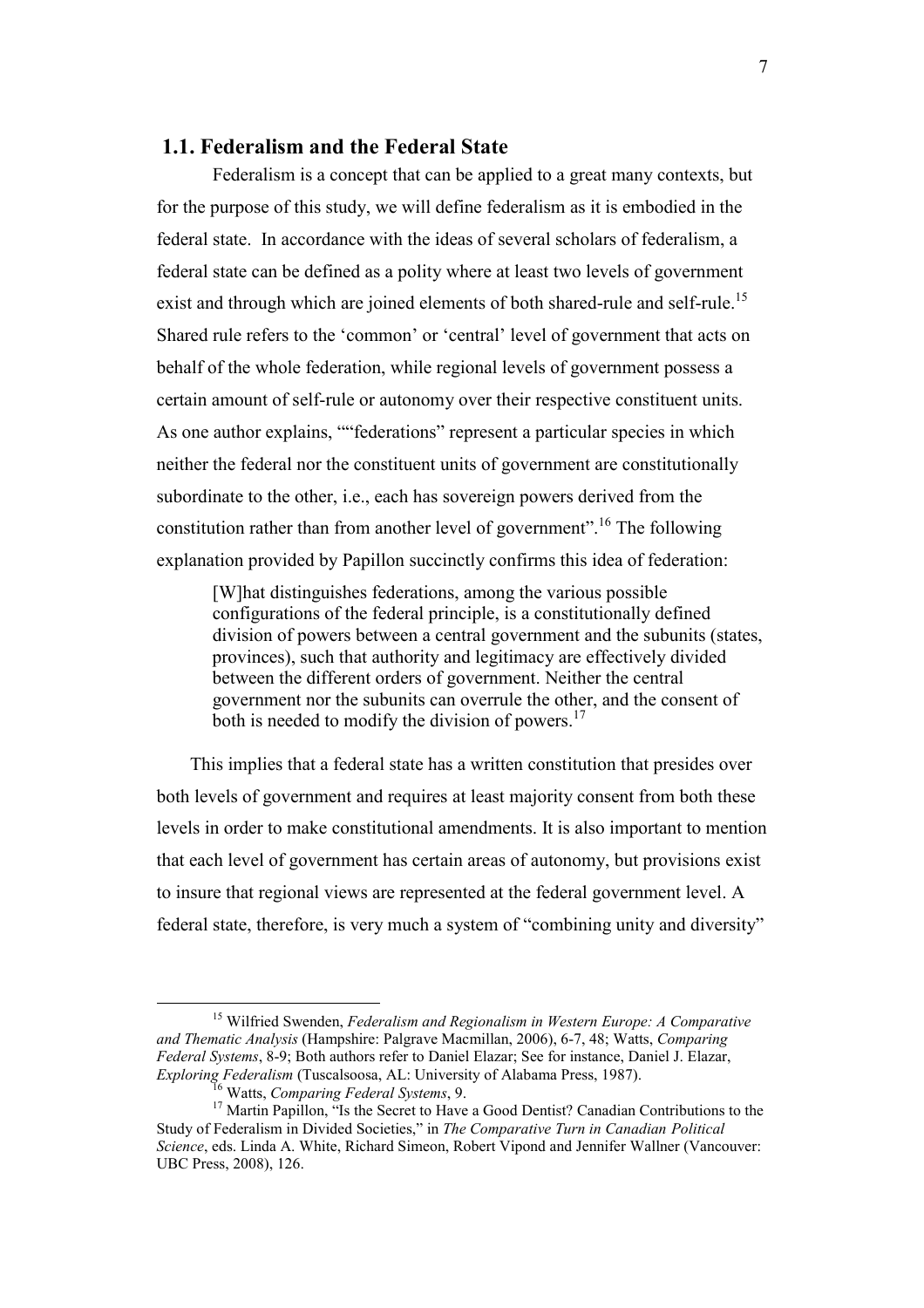<span id="page-8-0"></span>or of "perpetuating both union and non-centralization at the same time."<sup>18</sup> For this reason, federalism is viewed as an ideal model for a multinational or divided society where minority groups are geographically aggregated, as diverse groups are able to enjoy a certain amount of autonomy within a single polity.<sup>19</sup>

## **1.2. Asymmetry**

With the federal state defined, we can now explore the idea of asymmetry within such a system. Asymmetry can be defined in relation to its opposite, symmetry; according to Tarlton, symmetry is "the level of conformity and commonality in the relations of each separate political unit of the system to both the system as a whole and to the other component units."<sup>20</sup> Symmetry refers to the uniformity of the system. Conversely, asymmetry denotes the diversity among member states, that which is articulated politically through component units possessing "varying degrees of autonomy and power."<sup>21</sup> In other words, it is the "extent to which component states do not share in the conditions and concerns common to the federal system as a whole."<sup>22</sup> While some sort of asymmetry exists in most federal states, the type and extent of asymmetries vary, as well as the conditions that lead to asymmetry.

### **1.2.1 Preconditions of Asymmetry**

Asymmetry does not simply occur. As Watts points out, "cultural, economic, social and political factors in combination have in all federations produced asymmetrical variations in the power and influence of different constituent units."<sup>23</sup> Both Watts and Burgess refer to these factors as preconditions of asymmetry, which are a set of objective empirical criteria that serve to classify the various features that may lead to asymmetry. Burgess lists two general categories of preconditions, socio-economic and cultural-

<sup>18</sup> Watts, *Comparing Federal Systems*, 8.

<sup>19</sup> Arend Lijphart, "Constitutional Design for Divided Societies," *Journal of Democracy* 15, no.2 (April 2004) [journal on-line]; available from http://muse.jhu.edu; Internet; accessed May 12, 2010, 104.

 $20$  Tarlton, "Symmetry and Asymmetry as Elements of Federalism" 867.

<sup>21</sup> Ibid., 869.

<sup>22</sup> Burgess, *Comparative Federalism*, 213.

<sup>&</sup>lt;sup>23</sup> Watts, "A Comparative Perspective on Asymmetry in Federations," Asymmetry Series 2005 (4): Institute of Intergovernmental Relations, School of Policy Studies, Queen's University, http://www.queensu.ca/iigr/working/asymmetricfederalism.html (accessed February 27, 2010).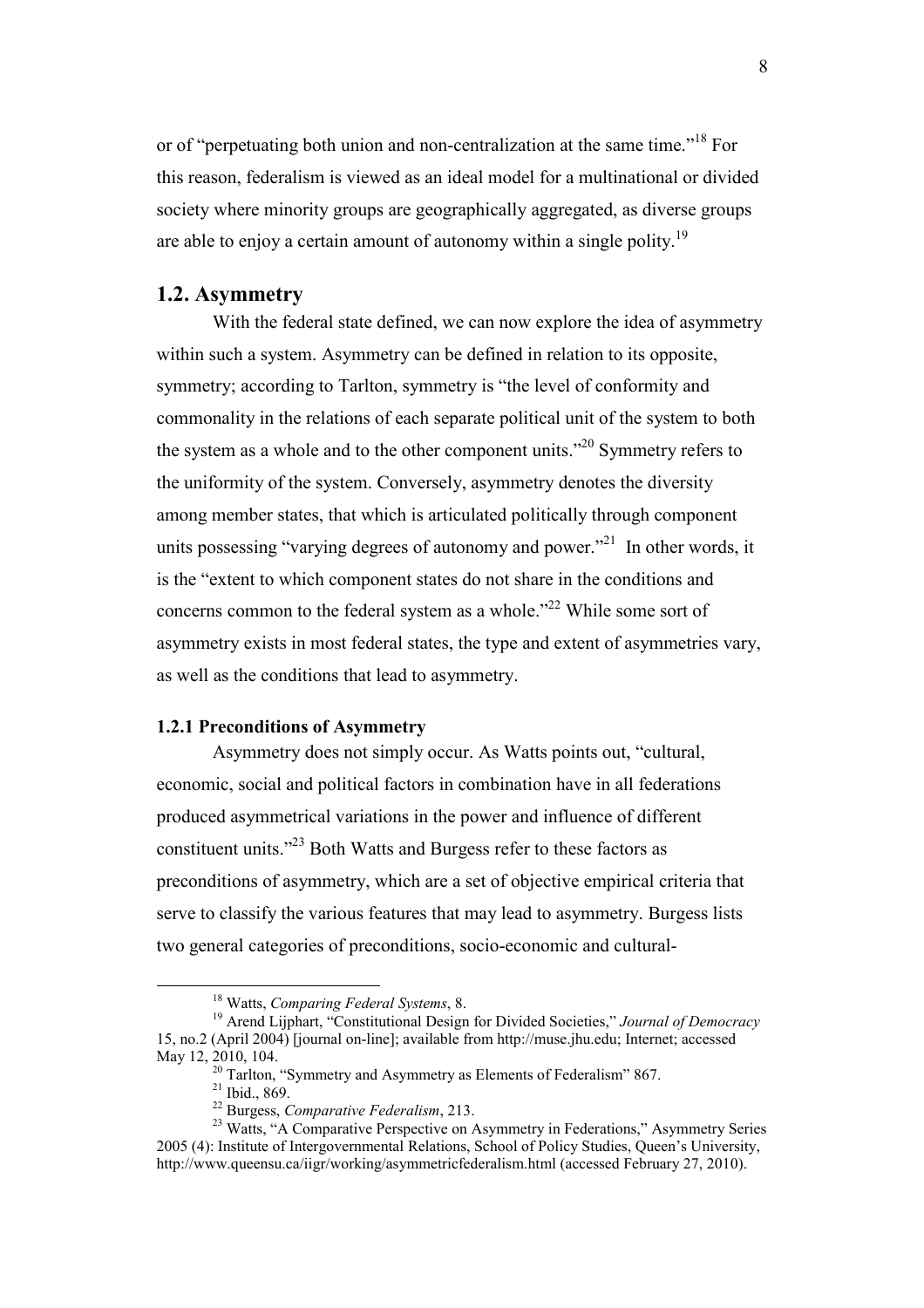<span id="page-9-0"></span>ideological.<sup>24</sup> Under these two headings can be found more specific preconditions organized in the following manner:<sup>25</sup>

1. Political Cultures and Traditions: These are the habits or customs that reflect a culture and its traditions, and which affect the way a polity functions philosophically, politically, and legally. For example, certain federations have a culture of citizen welfare for every individual regardless of region, and therefore have constitutional provisions that work to equalize regional disparities and set a minimal living standard for everyone.

2. Social Cleavages: Social cleavages can be understood as cultural factors such as religious, linguistic and ethnic-nationalistic pluralism.

3. Territoriality: Territoriality is a spatial concept and refers to the way politics is affected by space and by relationships between different areas.

4. Socio-economic Factors: This precondition alludes to economic disparities between regions within a federation, and the needs or expectations that arise from these disparities.

5. Demographic Patterns: This factor is largely an objective one, as a population is where it is, but demographic patterns also affect and are affected by national and constituent economies. There are many factors that play a role in demographic patterns, such as fertility rates, immigration patterns and labour market structures. Closely related to this precondition is the issue of representation and the fact that demographic patterns may contribute to unequal representation of citizens throughout the federation.

# **1.2.2. Asymmetrical Outcomes**

 $\overline{a}$ 

The simple fact that these preconditions exist does not presuppose that they will be present in every federation or that they will be reflected to the same extent in all cases. There are different relations and different degrees of asymmetry. The principle distinction to be made between asymmetrical outcomes is its type: asymmetry can be either *de facto* or *de jure*. De facto or political asymmetry is the result of preconditions; it "arises from the impact of cultural,

<sup>24</sup> Burgess, *Comparative Federalism*, 215; Burgess and Gress, "Symmetry and Asymmetry Revisited," 48.

<sup>&</sup>lt;sup>25</sup> This classification system can be found in both Burgess, *Comparative Federalism*, 215-17 and Burgess and Gress, "Symmetry and Asymmetry Revisited," 48-50.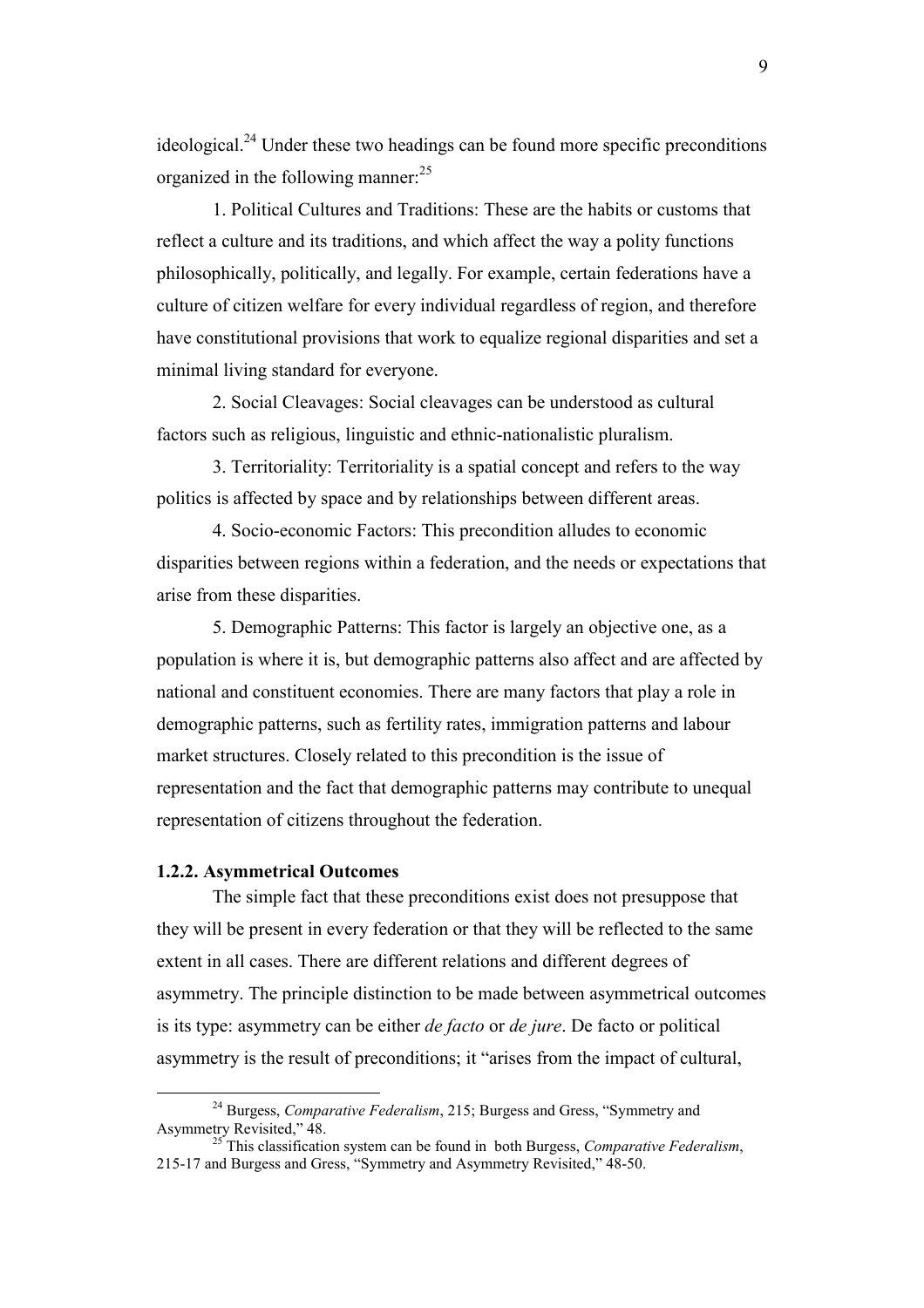<span id="page-10-0"></span>economic, social and political conditions affecting the relative power, influence and relations of different regional units with each other and with the federal government."<sup>26</sup> In other words, regions or constituent units may function differently or have varying degrees of power within a federation due to factors such as population and territorial size, economic character and cultural or social differences. De jure, or constitutional asymmetry, refers to asymmetry that is constitutionally entrenched; it is the extent to which the constitution grants nonidentical powers to regions.<sup>27</sup> In order to gain a better understanding of these two types of asymmetry, let us examine how they are manifested in a federation.

### *1.2.2.1. De facto Asymmetry*

It goes without saying that every federation has some sort of de facto asymmetry; it is virtually impossible that each unit within a federation could be the same in all its aspects. As Ivo Duchacek noted in 1970, "there is no federal system in the world in which all the component units are even approximately equal in size, population, political power, administrative skills, wealth, economic development, climatic conditions, predominance of either urban or rural interests, social structure, traditions, or relative geographic location.<sup>228</sup> Starting with the first characteristic mentioned, the varying size of a constituent unit is one type of de facto asymmetry. Larger units tend to be more prosperous than smaller ones, and in many federations there are one or two dominant units that make up the majority of the population. When this kind of dominance occurs, the wealthier unit may resent being part of a federation, as it may feel that its contribution to the federation is larger than the benefits it experiences. At the same time, weaker units may feel powerless and dissatisfied with the federal system. Just as important as the reality of such asymmetry is how the units perceive the situation. Regardless of whether their perceptions are correct, they can greatly affect a federation and the relationship between its constituent units.<sup>29</sup>

<sup>26</sup> Watts, *Comparing Federal Systems*, 121.

<sup>&</sup>lt;sup>27</sup> Watts, *Comparing Federal Systems*, 127; Watts, "A Comparative Perspective," 2; Burgess, *Comparative Federalism*, 217.

<sup>28</sup> Ivo D. Duchacek, *Comparative Federalism: The Territorial Dimension of Politics*, 53- 71, in Burgess and Gress, "Symmetry and Asymmetry Revisited," 50.

<sup>29</sup> Burgess, *Comparative Federalism*, 218.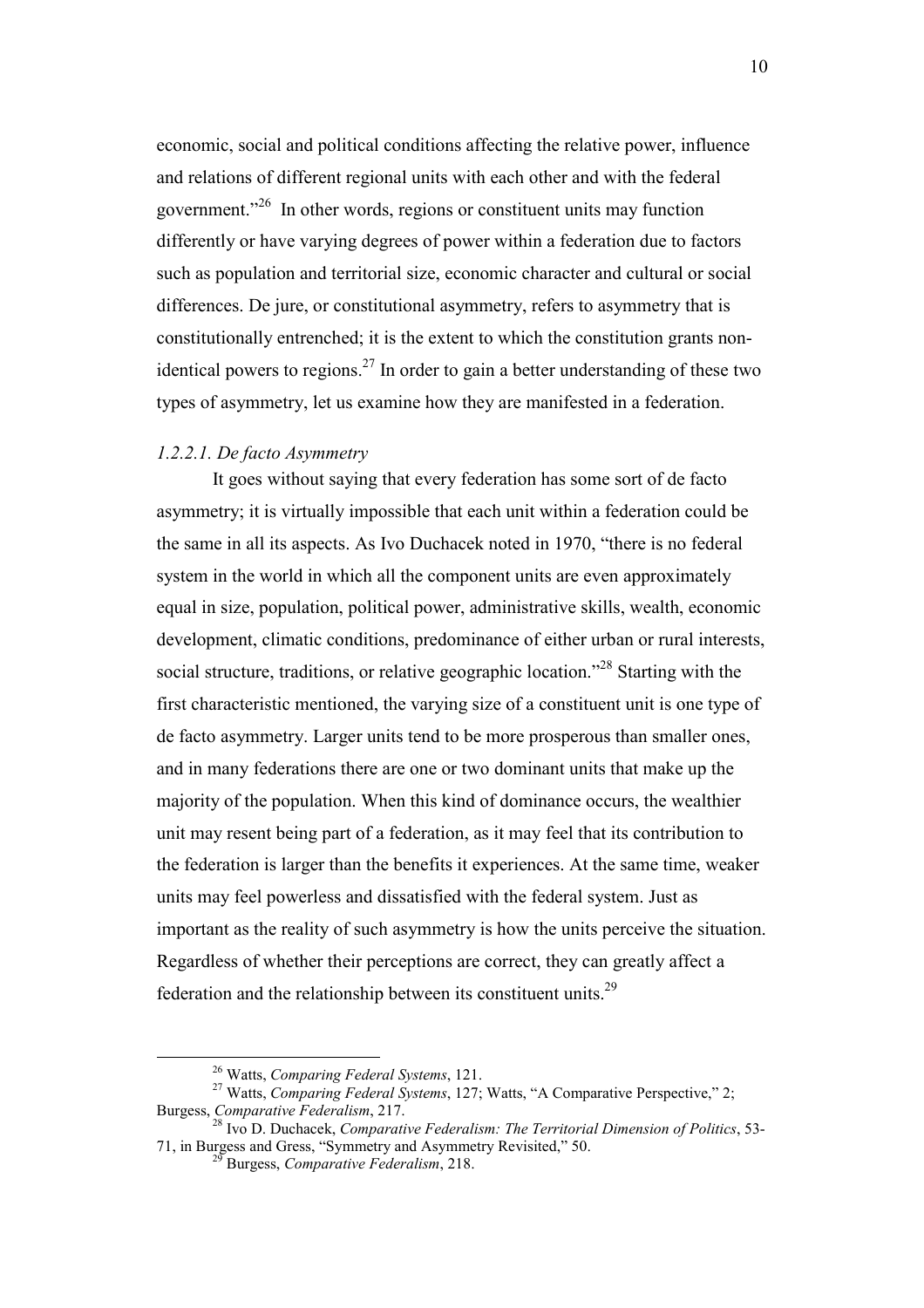Fiscal or taxing power and autonomy is another type of de facto asymmetry closely linked to the population size of a constituent unit. A larger wealthier unit has the resources and political pull to be able to maintain a certain relative autonomy in the federation.<sup>30</sup> With more resources, their capacity to exercise constitutionally assigned powers is increased and they depend little upon federal transfers.<sup>31</sup> One might deduce conversely that all poorer units are dependent on fiscal federal transfer payments, and are therefore more politically passive. However, there is little evidence to support this assumption<sup>32</sup>; there are many other variables in play, for example, the variety of political cultures that exist within a federation and the influence this has on the way a constituent unit shapes its policies and exerts its power.<sup>33</sup>

A further dimension of de facto asymmetry is representation of constituent units in a federation, or in other terms, the participation of units in the decision-making process of the compound unit.<sup>34</sup> In a federal system, there are typically two chambers in the federal legislature. The lower chamber represents the citizens, with seats distributed according to population. This creates an asymmetry in terms of representation of each constituent unit and its capacity to influence legislation and policy-making, as larger units will have a stronger voice than smaller ones. However, the upper chamber, which represents constituent units, may moderate the asymmetry depending on how it is formed.<sup>35</sup> An upper chamber can be formed symmetrically, meaning that each constituent unit has exactly the same number of representatives (i.e. The Senate of the United States), while the majority of upper chambers are asymmetrical, with representation being weighted in the favour of the smaller units. In both cases, a smaller constituent unit would have at least an equal voice compared to a larger unit and in theory, this would make up for the disproportionate make-up of the lower chamber. In reality, however, most upper chambers in parliamentary systems do not enjoy as much power as their counterparts. The issue of representation is complicated

 $\overline{a}$ 

11

<sup>30</sup> Burgess, *Comparative Federalism*, 218.

<sup>&</sup>lt;sup>31</sup> Watts, "Theoretical and Practical Implications," 33.

<sup>32</sup> Burgess, *Comparative Federalism*, 219.

<sup>&</sup>lt;sup>33</sup> Watts, "Theoretical and Practical Implications," 33.

<sup>&</sup>lt;sup>34</sup> Lépine, "Federalism and Governance," Class Material.

<sup>&</sup>lt;sup>35</sup> Watts, "Theoretical and Practical Implications," 34.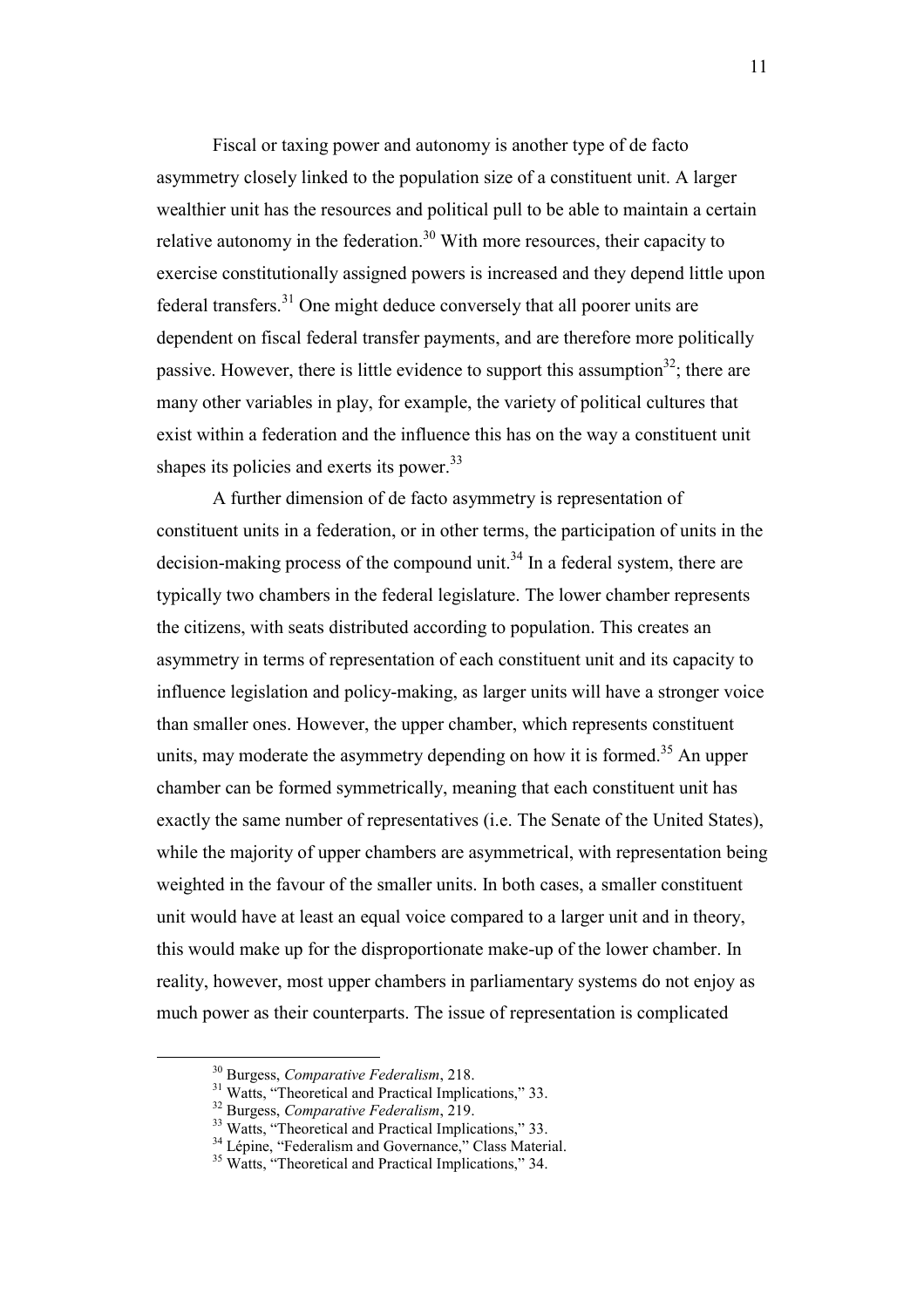further when national minorities are considered. In Canada, for example, Québec feels that it lacks sufficient parliamentary representation to properly represent its majority francophone population in a predominantly Anglophone parliament, and this province must seek additional ways to protect its minority identity.<sup>36</sup> As one can see, representation is an intricate aspect of de facto asymmetry.

Political parties constitute yet another type of de facto asymmetry within federations. Political parties can be described as "vehicles of diversity."<sup>37</sup> A party represents particular interests, and regional parties will act in a way that is specific to their region, therefore creating an asymmetrical party system. This type of asymmetry is extremely variable, as it depends on which political parties are dominant in a constituent unit and how they compare with those in other units. In some federations, party systems may be quite harmonious while others may differ so much from one constituent unit to the next that the possibility of conflict is high.

One final circumstance in which de facto asymmetry may take place is related to the principle of autonomy and the amount of power constituent units have in regards to their own constitutions and bills of rights. Depending on how much de jure symmetry is imposed by the federal constitution on constituent unit constitutions, units have a certain amount of leeway to structure their constitutions to their own liking. For example, if the federal constitution does not specify, a constituent unit may have the opportunity to choose its own executive structure, electoral system, or whether it wants to use mechanisms such as referendums; when this is the case, de facto asymmetry is likely to occur. In the same way, when a federal constitution has no bill of fundamental rights, certain constituent units may choose to set up their own bill of rights. This means that fundamental rights will be recognized and protected to a different extent from one unit to the next. Some constituent units may even add to the rights enumerated in a federal bill of rights, while other federal bills of rights include mechanisms that

<sup>36</sup> Burgess, *Comparative Federalism*, 220; Burgess and Gress, "Symmetry and Asymmetry Revisited," 52.

<sup>37</sup> Burgess, *Comparative Federalism*, 220.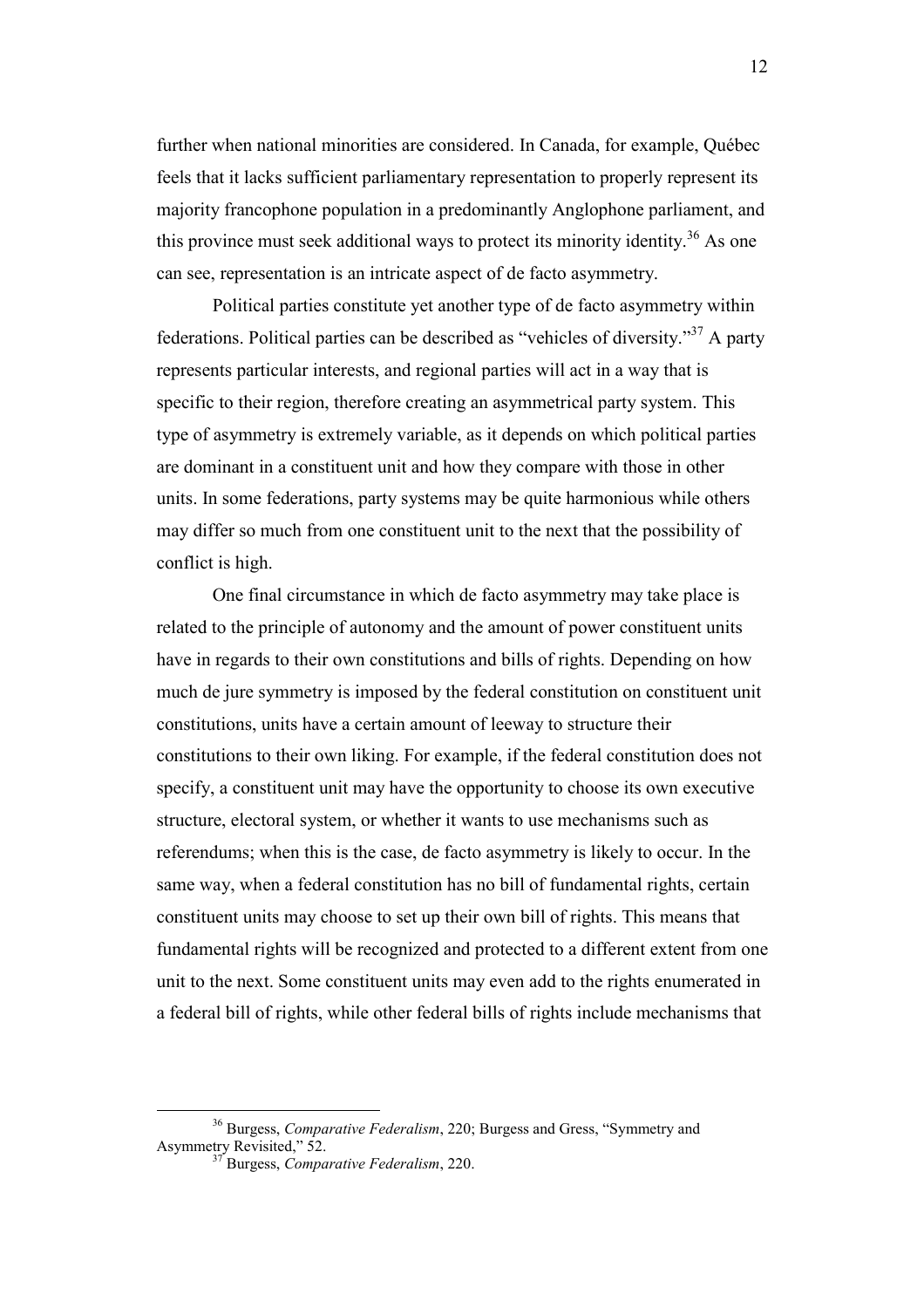<span id="page-13-0"></span>allow constituent states to legally override certain rights.<sup>38</sup> All of the above scenarios result in some sort of de facto asymmetry.

#### *1.2.2.2. De jure Asymmetry*

De jure asymmetry is less common than de facto asymmetry, but it is still present in many federations, particularly in those where deep historical factors or considerable de facto asymmetries are present.<sup>39</sup> De jure asymmetry officially recognizes the differences among constituent units that have led to de facto asymmetries: geographic size, population, social and cultural make-up and economic situation. Although de facto and de jure asymmetry do not necessarily go hand in hand, they are often linked; as Swenden points out, "de facto asymmetry frequently leads to the entrenchment of some formal asymmetric institutional devices."<sup>40</sup> A formal institutional device can be either a federation's constitution or its legal processes. This means that not every constituent unit in a federation may have the same powers or level of autonomy, these differences being established by the federal constitution or law.<sup>41</sup>

In terms of constitutional entrenchment, asymmetry can be accommodated in more than one way. Normally it is present in the way legislative and executive jurisdiction is allotted; however, asymmetry may be formally established in a Bill of Rights, in the amendment procedures of the constitution, or in the way that the constitution evolves. $42$ 

One type of de jure asymmetry is the way a federation's constitution delineates constituent units. This happens more frequently in federations that have devolved from unitary states. Asymmetry occurs when constituent unit boundaries are made along linguistic or cultural lines, creating units of varying size and distinct populations. $43$  De jure asymmetry can also occur when more than one institution is constitutionally empowered to rule over a constituent unit. The way in which the constitution divides competences may allow for these

<sup>&</sup>lt;sup>38</sup> The majority of this paragraph is taken from the ideas of Watts, "Theoretical and Practical Implications," 34-35. The Canadian Charter of Rights includes a notwithstanding clause that allows the Parliament or provincial legislatures to override the charter in three areas.

<sup>39</sup> Agranoff, "Power Shifts, Diversity and Asymmetry," in *Accommodating Diversity*, 16.

<sup>40</sup> Swenden, *Federalism and Regionalism*, 63.

 $41$  Ibid., 48.

<sup>&</sup>lt;sup>42</sup> Burgess and Gress, "Symmetry and Asymmetry Revisited," 53.

<sup>43</sup> Watts, "Theoretical and Practical Implications," 34.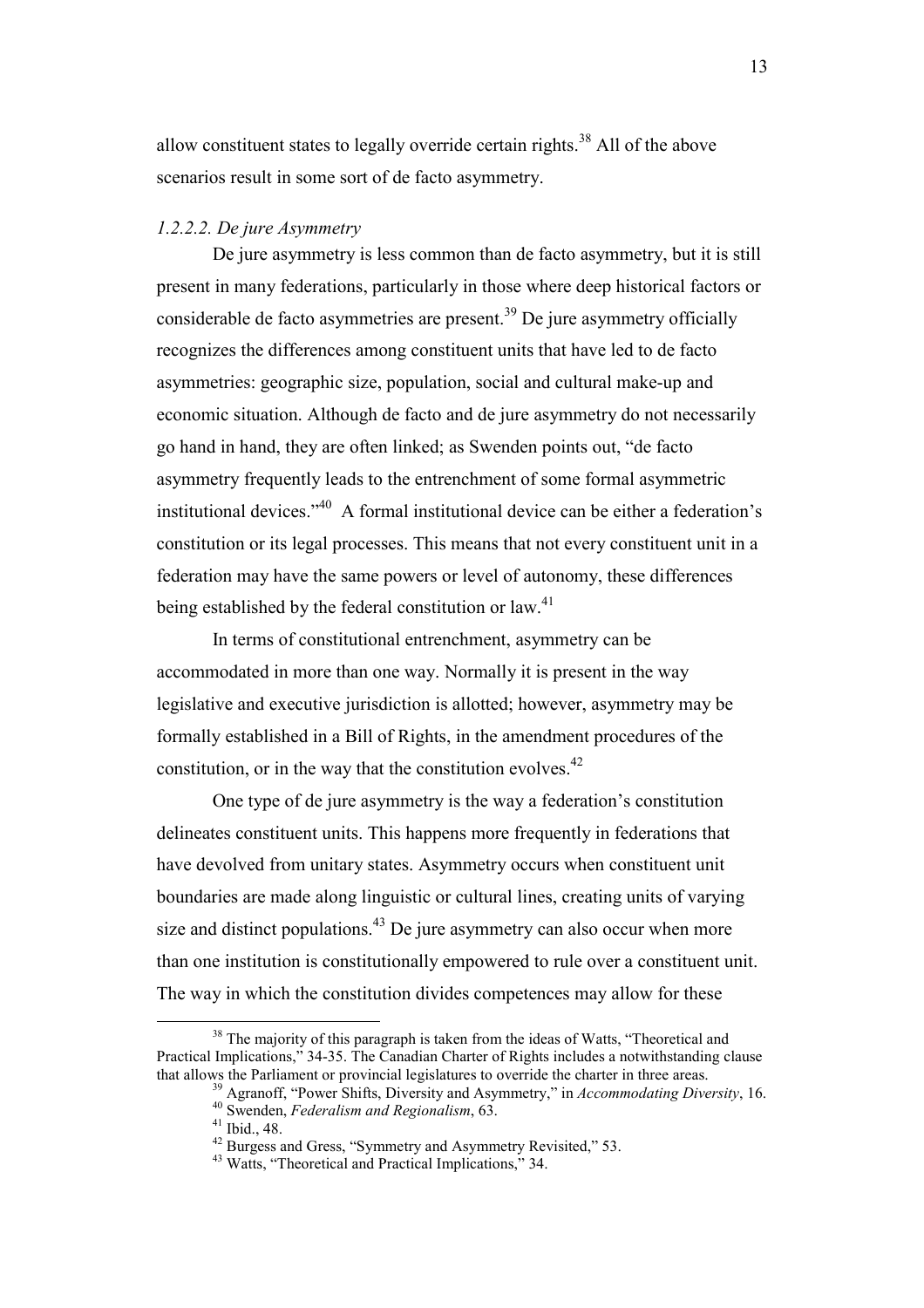institutions to function differently from one unit to the next. The case of Belgium, which is divided both territorially and linguistically into Regions and Communities, serves as an example.<sup>44</sup>

An additional form of de jure asymmetry is found in legal processes, as asymmetry is sometimes found between federal and constituent state law. By way of illustration, Canada functions under common law at the federal level as well as in most provinces, but Québec has its own body of civil law and is represented by three judges in the Supreme Court.<sup>45</sup>

Other forms of de jure asymmetry can bring more symmetry to a federation. This can be seen in the fiscal capacities of constituent units. Since units vary greatly in size and wealth, a de jure symmetrical system for allocating financial resources to constituent units leads to extremely unequal results in terms of each unit's wealth and fiscal capacities. For this reason, many federations practice asymmetric financial transfers in order to redistribute and equalize wealth among its constituent units.<sup>46</sup>

De jure asymmetry can also be used in the representation of constituent units in central institutions. As mentioned earlier, there is often de facto asymmetry when a federal parliamentary chamber is made up according to representation of the population and larger constituent units end up with more political influence regarding central decision-making.<sup>47</sup> This de jure symmetrical make-up is the norm for most federations, but there are exceptions. For example, Canada has constitutionally introduced de jure asymmetry, whereby the smallest provinces are guaranteed a minimum representation that is higher than what their population would technically allow. De jure asymmetry is more common in the make-up of the federal second chamber; the methods vary, but the main idea is to constitutionally provide the smaller constituent units with adequate representation. This, like fiscal asymmetry, is another example where de jure asymmetry acts to counteract de facto asymmetry. It recognizes the fact that since

<sup>44</sup> Wouter Pas and Jeroen Van Nieuwenhove, "La estructura asimétrica del federalismo belga," in *Asimetría federal y Estado plurinacional*, Enric Fossas and Ferran Requejo, eds. (Madrid: Editorial Trotta, 1999), 263-4.

<sup>45</sup> Burgess, *Comparative Federalism*, 221.

<sup>46</sup> Ibid., 130.

<sup>47</sup> Watts, "Theoretical and Practical Implications," 38.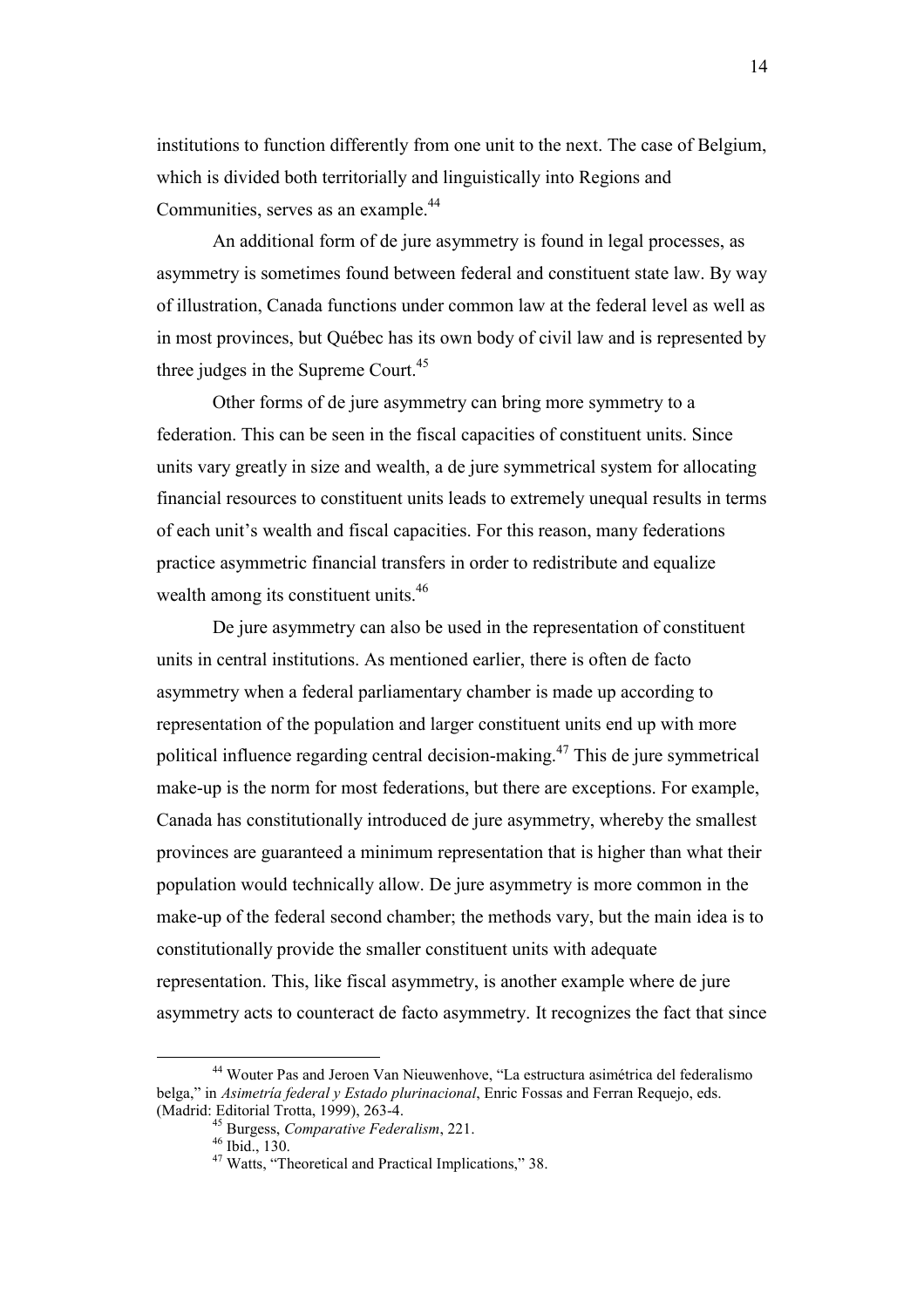<span id="page-15-0"></span>constituent units vary so greatly from each other, strict symmetry does not always create a situation that is equal in terms of giving all constituent units the same capacities.

### **1.2.3. Methods of Establishing Asymmetry**

Not only are there several ways for de jure asymmetry to be constitutionally entrenched, but there are also varying approaches to establishing asymmetry. Watts lists three different methods. First, there is the option of decreasing regional autonomy by increasing from the norm the federal authority in certain constituent units for specific tasks. Next, there is the contrasting approach that increases regional autonomy through increasing from the norm the jurisdiction of certain constituent units. Finally, the constitution of a federation may give to all constituent units the same jurisdiction while providing constituent units the choice to 'opt in' or 'opt out'. This approach is formally symmetrical, but it leads to inevitable de facto asymmetry as constituent units choose to make use of their autonomy at varying speeds."<sup>48</sup>

### **1.2.4. Asymmetry as a Normative and Empirical Concept**

In terms of political theory, asymmetrical federalism is both normative and empirical. It is a normative concept in the way that it is used by diverse societies for a wide variety of reasons and thus reflects specific "values, beliefs and interests."<sup>49</sup> While we will not discuss these values that lead a federation toward asymmetry, Gagnon and Gibbs indicate three principles that stand behind asymmetric federalism: a communitarian principle (preserving political communities within a country), a functional principle (managing a large and diverse territory efficiently) and a democratic principle (insuring liberty, equality and political participation of all citizens and nationalities within a country).<sup>50</sup> Each of these principles, based on normative judgements, may lead to some form of asymmetry.

<sup>48</sup> Watts, *Comparing Federal Systems*, 127-128.

<sup>&</sup>lt;sup>49</sup> Burgess and Gress, "Symmetry and Asymmetry Revisited," 56.

<sup>50</sup> Alain-G. Gagnon and Charles Gibbs, "The Normative Basis of Asymmetrical Federalism," in *Accommodating Diversity*, 78-92.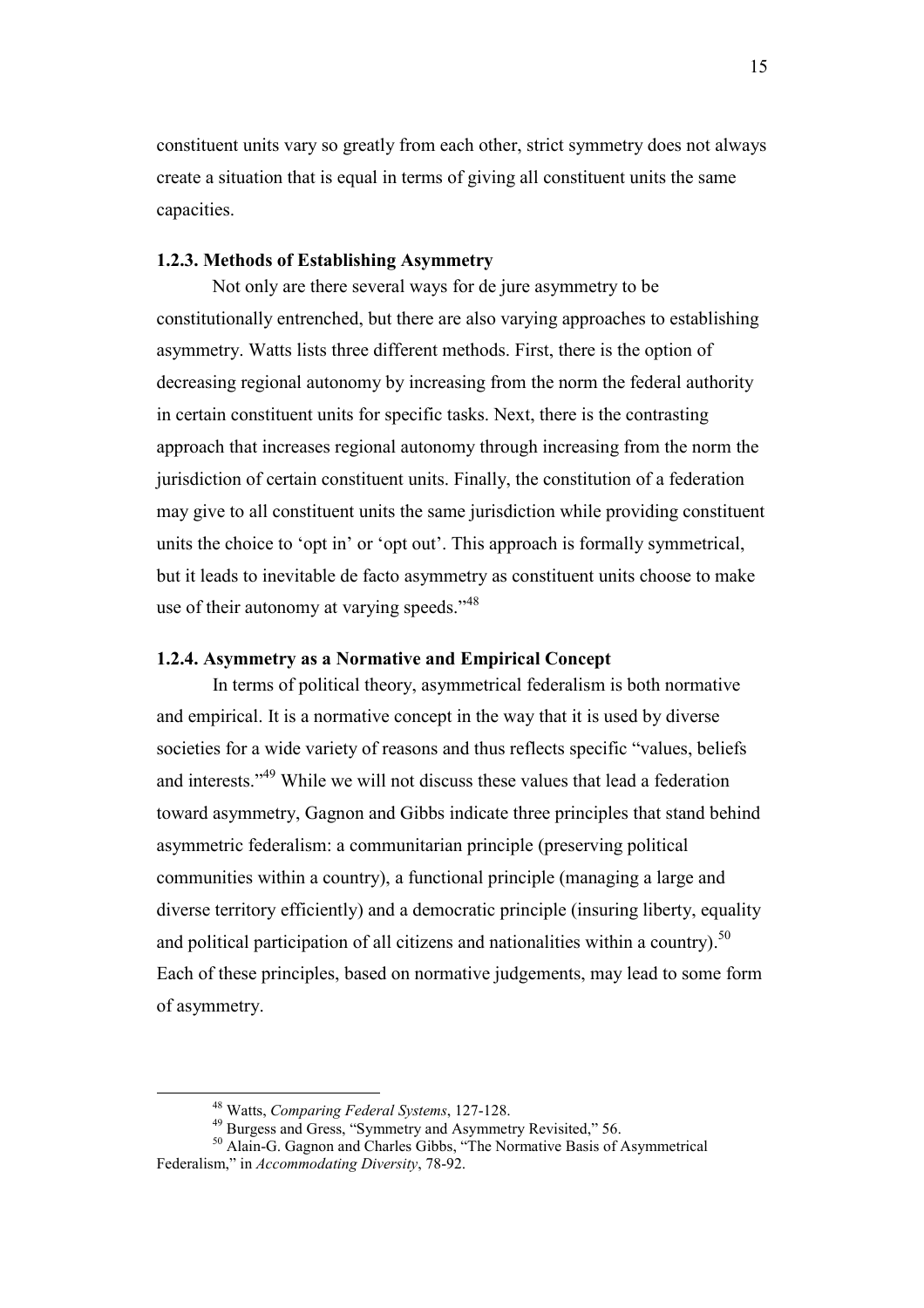<span id="page-16-0"></span>At the same time, asymmetrical federalism can be placed in the category of empirical political theory, whereby it is viewed "as an analytical tool for the purpose of problem-solving in pursuit of federal political stability."<sup>51</sup> In this sense, asymmetry is an instrumental device used to govern a federation.<sup>52</sup>

# **1.3. Asymmetrical Federalism as a Stabilizer or De-stabilizer: Theoretical Arguments**

 Having explored in some detail the characteristics of asymmetrical federalism, we can now start to answer the question of whether such asymmetry brings stability or instability to a federation. Depending on how and for what it is used, asymmetrical federalism can have a significant impact on a federation. What is that impact? One seemingly logical assumption is that asymmetry generates disunity while symmetry achieves unity. This is the general idea promoted by Tarlton, who suggests that "the degree of harmony or conflict within a federal system can be thought of as a function of the symmetrical or asymmetrical pattern prevailing within the system."<sup>53</sup> Tarlton's study was focused on de facto asymmetry, and the extent to which diversity in terms of a constituent unit's size, economy, culture, etc., affected the successfulness of a federal system. Based on his observations of the United States he notes that "[p]eriods of greatest harmony in the relations between states and the federal authorities and among states themselves have paralleled periods in which the differences among the states have been overshadowed by the factors compelling to symmetry."<sup>54</sup> For Tarlton, a unitary system with a coercive central authority was the most appropriate response for achieving unity in the presence of highly diverse components, whereas too much asymmetry without centralization would create a great "secession-potential."<sup>55</sup>

 This particular view of asymmetry as a destabilizing factor is not to be ignored; it offers important insight into the difficulties of achieving a stable and unified federation composed of highly diverse constituent units. However, it is

<sup>&</sup>lt;sup>51</sup> Burgess and Gress, "Symmetry and Asymmetry Revisited," 56.

<sup>52</sup> Agranoff, "Power Shifts," 19.

<sup>&</sup>lt;sup>53</sup> Tarlton, "Symmetry and Asymmetry as Elements of Federalism," 871.

<sup>54</sup> Ibid., 873.

<sup>55</sup> Ibid., 874.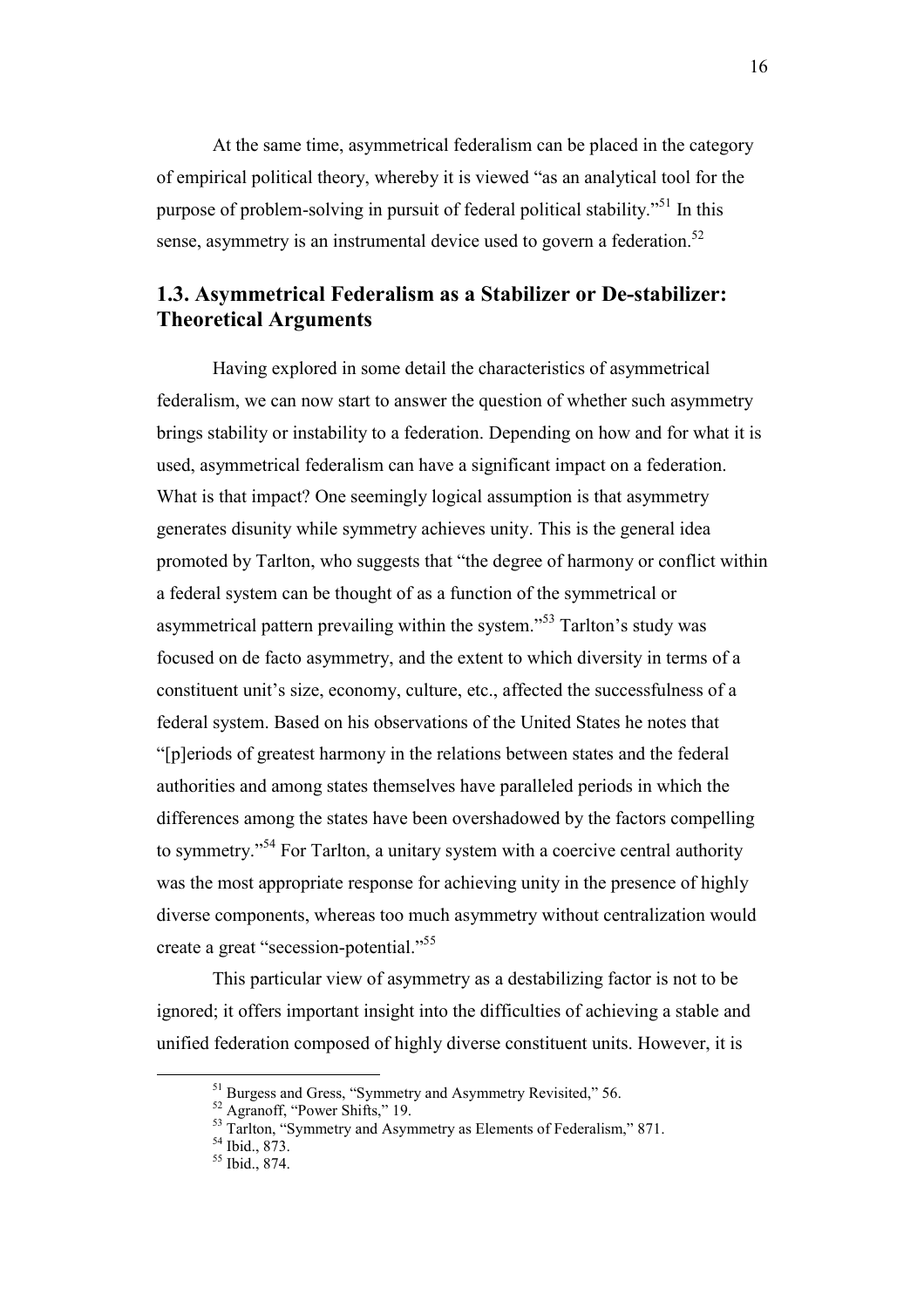also important to keep in mind that Tarlton was writing from one specific perspective over forty years ago. The world in terms of federal states is significantly different today, not to mention that federal states vary greatly from one to the other. While Tarlton's observations were based on the United States, an example of a territorial federation, the focus of this study is to be placed on the multinational federation. A territorial federation is one that is divided geographically as opposed to the ethnocultural or linguistic divisions of a multinational one.<sup>56</sup> Some define a multinational federation simply by its sociological character that is manifested in the federal institutions, but most scholars would agree that there must be institutional recognition of this character, that more than one national community is present within the federation. To be considered a multinational federation, at least one constituent unit should be comprised of a majority of a national minority in order that they are better able to obtain a certain amount of constitutionally entrenched autonomy. In addition, the central institutions of such a federation should be a reflection of its multinational character.<sup>57</sup>

 Multinational federations, due to their very nature, are highly asymmetric de facto. They typically contain regional-based units whose inhabitants represent the national majority, while one or more constituent unit will be national-based, the majority of its population being comprised of a national minority. This creates cultural and linguistic asymmetry between the constituent units. In order to protect its culture, language, and other traditions in a federation dominated by the national majority, a national minority may seek constitutional recognition of its unique identity or may demand an increase in autonomy. To the extent that the federal government decides to meet these demands, a certain amount of de jure asymmetry results. In this case, a national-based constituent unit may end up having different competences than the other regional-based units.<sup>58</sup> The question is whether introducing de jure asymmetry that gives special status to the national minority is something that strengthens the federation or adds to its fragility.

<sup>56</sup> Papillon, "Is the Secret to Have a Good Dentist?", 128.

 $57$  Ibid. This reference also applies to the sentences that precede it.

<sup>&</sup>lt;sup>58</sup> This explanation of national and regional-based units is based on the ideas of Kymlicka in "Federalism, Nationalism, and Multiculturalism," 277-79.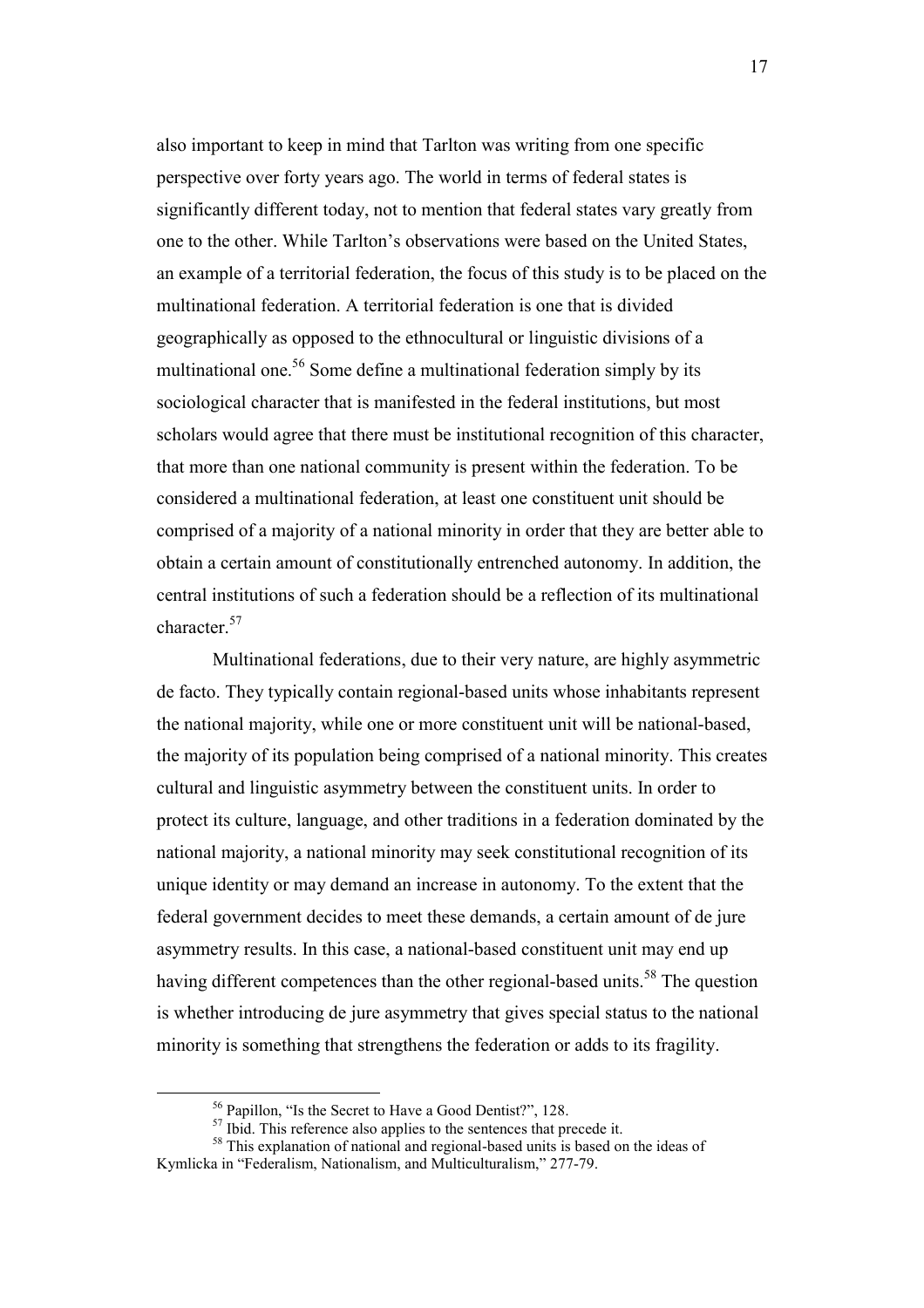Some view this type of asymmetry as a negative factor. One Canadian author sees it "as yet another element reinforcing the minority's identity to the detriment of the principle of shared citizenship, thus weakening the ties between the majority and the minority groups….[Such asymmetry can be] considered as a "slippery slope" toward an eventual fragmentation of the polity."<sup>59</sup> From this point of view, asymmetry acts to accentuate and propagate the already existing divisions, leading to an ultimate break-up of the federal state. While giving more autonomy to national minorities may create peace, it does not necessarily bring stability; rather it may just give the minority the will to secede. As Kymlicka describes, "[t]he very success of federalism in accommodating self-government may simply encourage national minorities to seek secessions….Where national minorities become politically mobilized…, secession becomes more feasible, even with the best-designed federal institutions."<sup>60</sup>

We find here a strong argument against asymmetrical federalism as a stabilizing tool within the federal state. The more asymmetry there is, the stronger the national minority becomes and the more autonomy it seeks, to the point where the federation unravels. This is a valid argument, but it is important to take a look at the other side of the coin. For Burgess and Gress, asymmetrical federalism is not a secession creating mechanism, but rather an instrument for "accommodating difference in a way which adds to the overall political stability of federations."<sup>61</sup> Asymmetry can be used to find consensus and unity between different groups. It could even be argued that asymmetry is essential for the survival of a federation in the case where deep diversity is present. If symmetry is forced upon such a federation, national minorities whose demands for recognition or autonomy are being ignored may feel the need to secede.<sup>62</sup> This is of particular concern to those federations with national-based constituent units. One might ask why symmetry among constituent units could possibly be destabilizing, but this can be explained by the way national minorities view the federation. Fossas explains that "for the minorities, federalism is above all a federation between

<sup>59</sup> Papillon, "Is the Secret to Have a Good Dentist?", 131.

<sup>60</sup> Kymlicka, "Federalism, Nationalism, and Multiculturalism," 286.

<sup>&</sup>lt;sup>61</sup> Burgess and Gress, "Symmetry and Asymmetry Revisited," 54.

<sup>62</sup> Watts, "A Comparative Perspective," 6.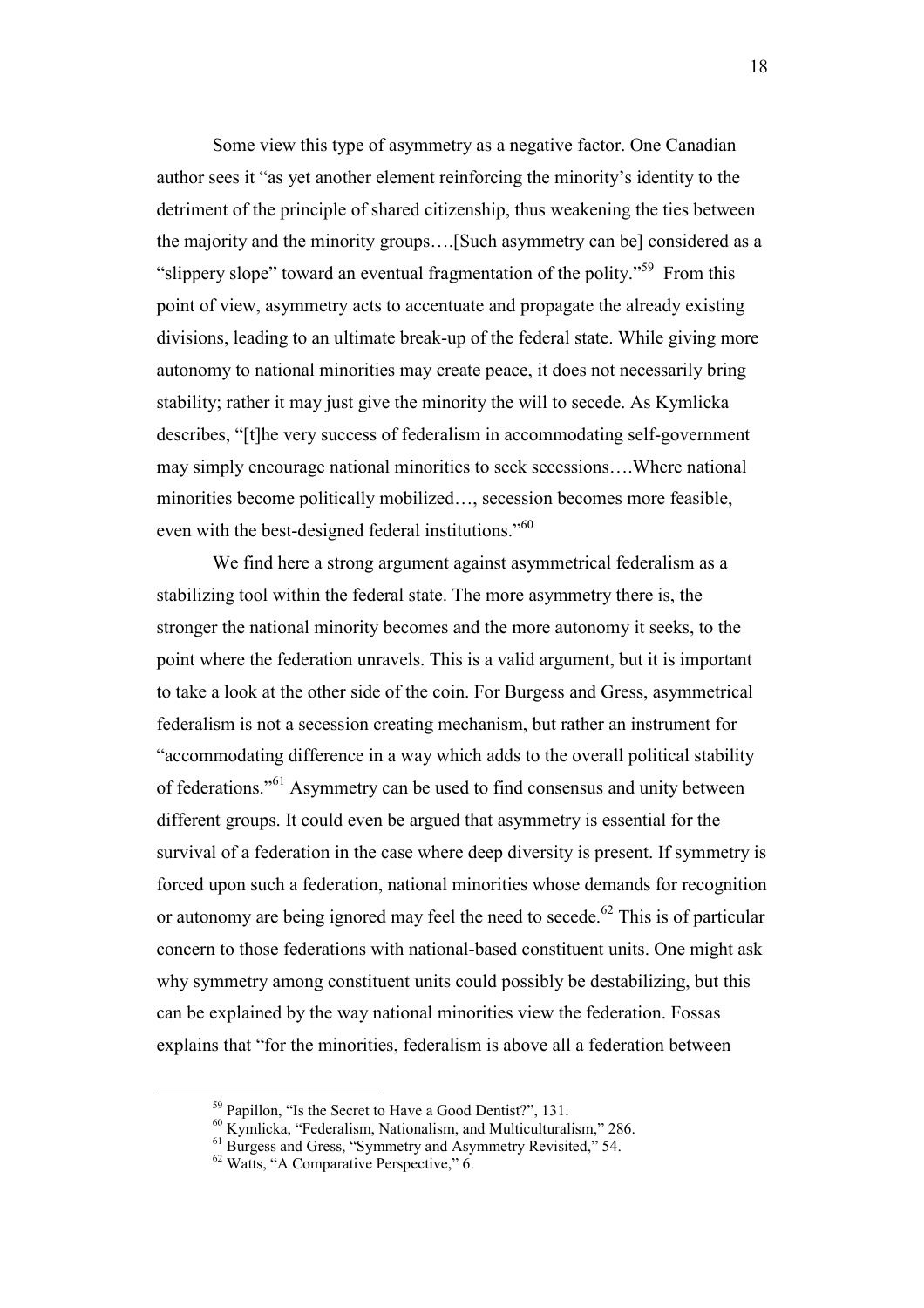founding peoples based on equality, which would demand asymmetry between national and regional units."<sup>63</sup> This same line of thought is echoed by another scholar, who highlights the fact that these "founding 'nations' of the state…claim a form of special recognition…that sets them apart from other regions."<sup>64</sup> In other words, a national minority does not want to be treated like any other unit; it sees its equal as the national majority and therefore believes that its language and culture should have the same status. In order to make this happen, different competences must be given to the national-based unit as compared with the regional-based ones.

 In the case of multinational federations, it has been pointed out that all of them, with the exception of Switzerland, are constitutionally asymmetrical, and that allocating varying linguistic, cultural, and even legal capabilities to different constituent units is necessary for keeping the polity unified.<sup>65</sup> If a national minority does not have special access to education, media, or legal services in its own language, it may not be on equal footing with those who have all of the above as members of the national majority.<sup>66</sup> If asymmetrical federalism is so prevalent among multinational States, we could infer that it is working to keep these highly diverse entities together.

 From this brief look at asymmetrical federalism, it is obvious that this subject is not black and white. There are convincing arguments both for and against the use of asymmetry as a stabilizing tool within a federation, and it appears that the use of this tool can have both successful and perilous consequences. What is important to keep in mind is the context. What factors or preconditions have led to asymmetry? What kind of asymmetry is present and to what extent? Using the theory and classification system we have laid out, as well as the arguments presented, let us examine two practical cases of asymmetrical federalism: Canada and Spain.

<sup>63</sup> Fossas, "Asymmetry and Plurinationality in Spain," 10.

<sup>64</sup> Swenden, *Federalism and Regionalism*, 245.

<sup>65</sup> Alfred Stepan, "Federalism and Democracy: Beyond the U.S. Model," in *Theories of Federalism*, 264, 266.

<sup>66</sup> Ibid, 266.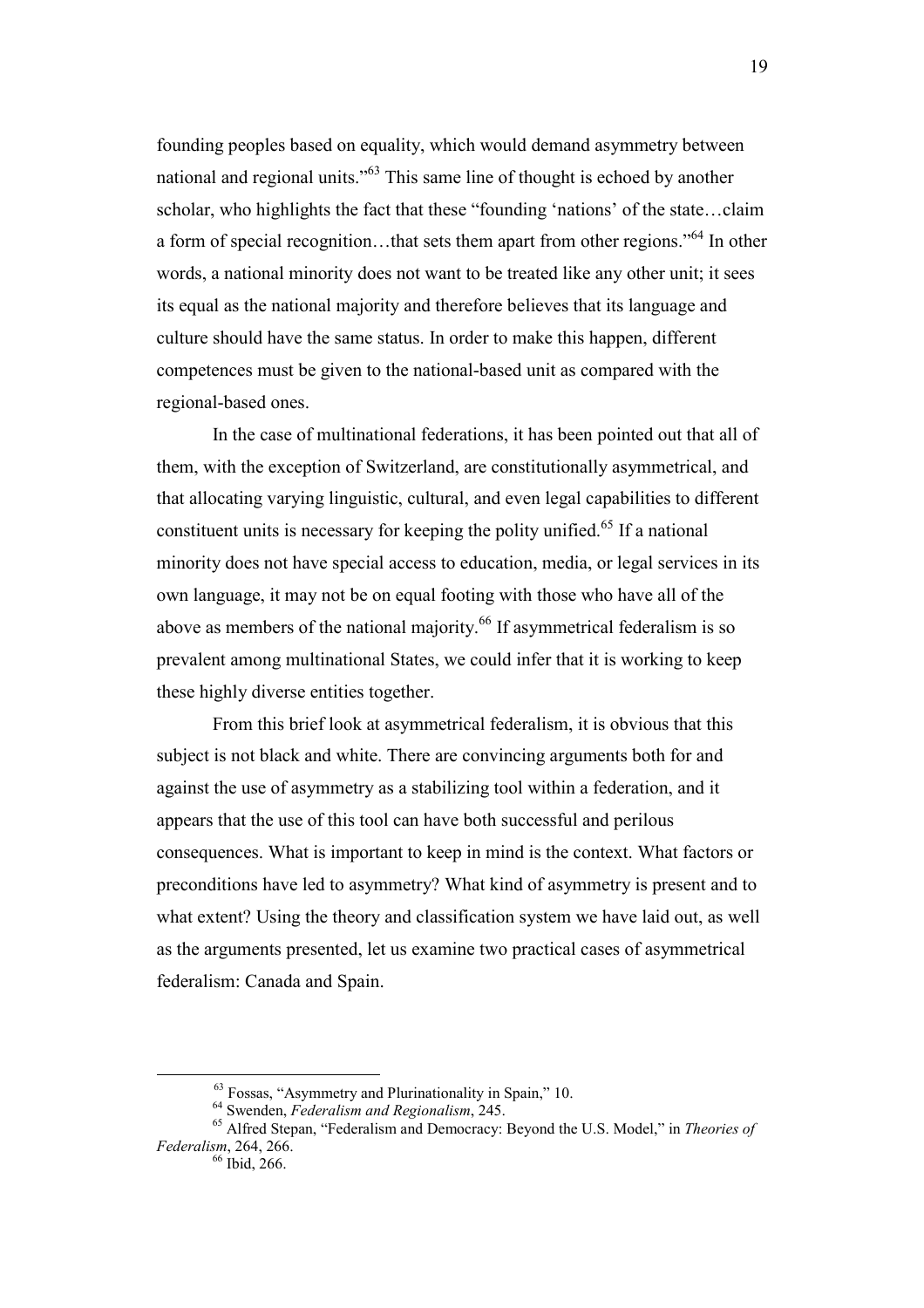# <span id="page-20-0"></span>**2. CASE STUDIES OF ASYMMETRICAL FEDERALISM**

# **2.1. Canada**

 $\overline{a}$ 

### **2.1.1. Asymmetrical Beginnings**

Asymmetrical federalism has been present, albeit not labeled as such, from Canada's very beginnings.<sup>67</sup> In 1867, the British North American Act (better known as The Constitution Act) was established, giving birth to the nation of Canada, which was comprised of four provinces: Nova Scotia, New Brunswick, Québec and Ontario, the latter two having been one colony divided into two sections and named Lower Canada and Upper Canada respectively. The founders of the constitution had varying opinions about what type of political system would be the most favorable, but it was recognized that a unitary state or even a strictly symmetrical federal state based on Anglo-Saxon common law would not be accepted by French speaking Lower Canada.<sup>68</sup> John A. Macdonald, one of the founding fathers and the first Prime Minister of Canada, envisioned a strong central government, while George-Etienne Cartier, another founding father, advocated a federal formula in order to accommodate the two diverse populations. During the Québec Conference leading to Confederation, Macdonald made the following statement:

…[W]e found that such a [unitary state] system was impracticable….[I]t would not meet the assent of the people of Lower Canada because they felt that in their peculiar position-being a minority, with a different language, nationality, and religion from the majority- in case of a junction with the other provinces, their institutions and their laws might be assailed, and their ancestral associations, on which they prided themselves, attacked and prejudiced; it was found that any proposition which involved the absorption of the individuality of Lower Canada...would not be received with favour by her people.<sup>69</sup>

For this reason, the newly re-established province of Québec was given special status within the original Constitution Act regarding the French language, the status of the Catholic Church, and civil law. This is of course a simplistic

<sup>67</sup> David Milne, "Asymmetry in Canada, Past and Present," Asymmetry Series 2005 (1), 2.

<sup>68</sup> Stepan, "Multi-nationalism, Democracy and "Asymmetrical Federalism,"" CIFE Documentation Center, Accessed November 30, 2009, 3-4

<sup>&</sup>lt;sup>69</sup> See Guy Laforest, "The Historical and Legal Origins of Asymmetrical Federalism in Canada's Founding Debates: A Brief Interpretive Note," Asymmetry Series 2005 (8), 2.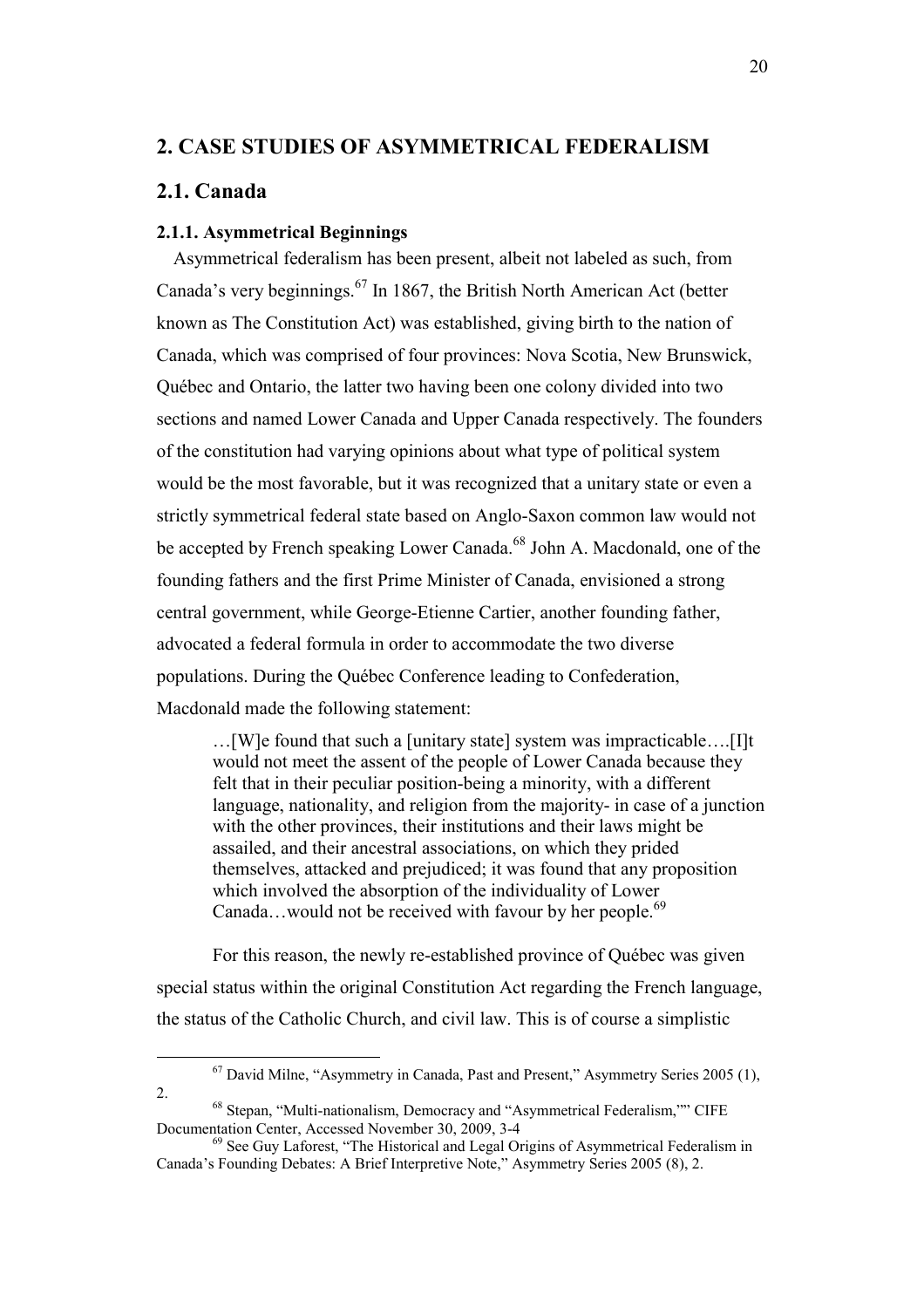<span id="page-21-0"></span>explanation of how things began, but the point here is to demonstrate the inherent asymmetry present in this federation, an asymmetry that has continued to play a role in Canada's evolution. With this idea in mind, let us take a step back and address the subject from a more theoretical approach beginning with an assessment of the preconditions of asymmetry.

#### **2.1.2. Preconditions of Asymmetry**

 If we look at the preconditions of asymmetry as outlined by Burgess and apply them to Canada, it is not hard to see why asymmetrical federalism is prevalent to the extent that it is. The first precondition refers to political cultures and traditions. In Canada we find, as Burgess describes, "an underlying culture and tradition of citizen welfare...beyond territoriality to the individual person."<sup>70</sup> This tradition is embodied constitutionally in Section 36 of the Canadian Charter of Rights and Freedoms, where the federal government commits itself to "promoting equal opportunities for the well-being of Canadians, furthering economic development to reduce disparity in opportunities, and providing essential public services of reasonable quality to all Canadians."<sup>71</sup> This is carried out through equalization payments made to provincial governments, in order to ensure that all citizens have access to a comparable level of services. Such a political culture paves the way for asymmetry, in the way that not all provinces may receive the same treatment from the federal government.

 A second and important precondition is social cleavages, such as religious, linguistic, or ethnic-nationalistic pluralism. Canada certainly fulfills this precondition, being birthed from the union of two very different peoples, the predominantly protestant British and the predominantly Catholic French. Add to that the aboriginal population and the growing number of immigrants from around the world, and you have an extremely pluralistic society.

 Territoriality is another precondition that is present in Canada. In such a large country, geographically speaking, there are many contrasting regions and the way in which they relate to one another also differs. In addition, there are

<sup>70</sup> Burgess, *Comparative Federalism*, 215.

<sup>71</sup> Constitution Act; 1982, s.36; The Canadian Constitution Acts, 1867-1982 are available from http://laws.justice.gc.ca/en/const/1.html (accessed May 4, 2010).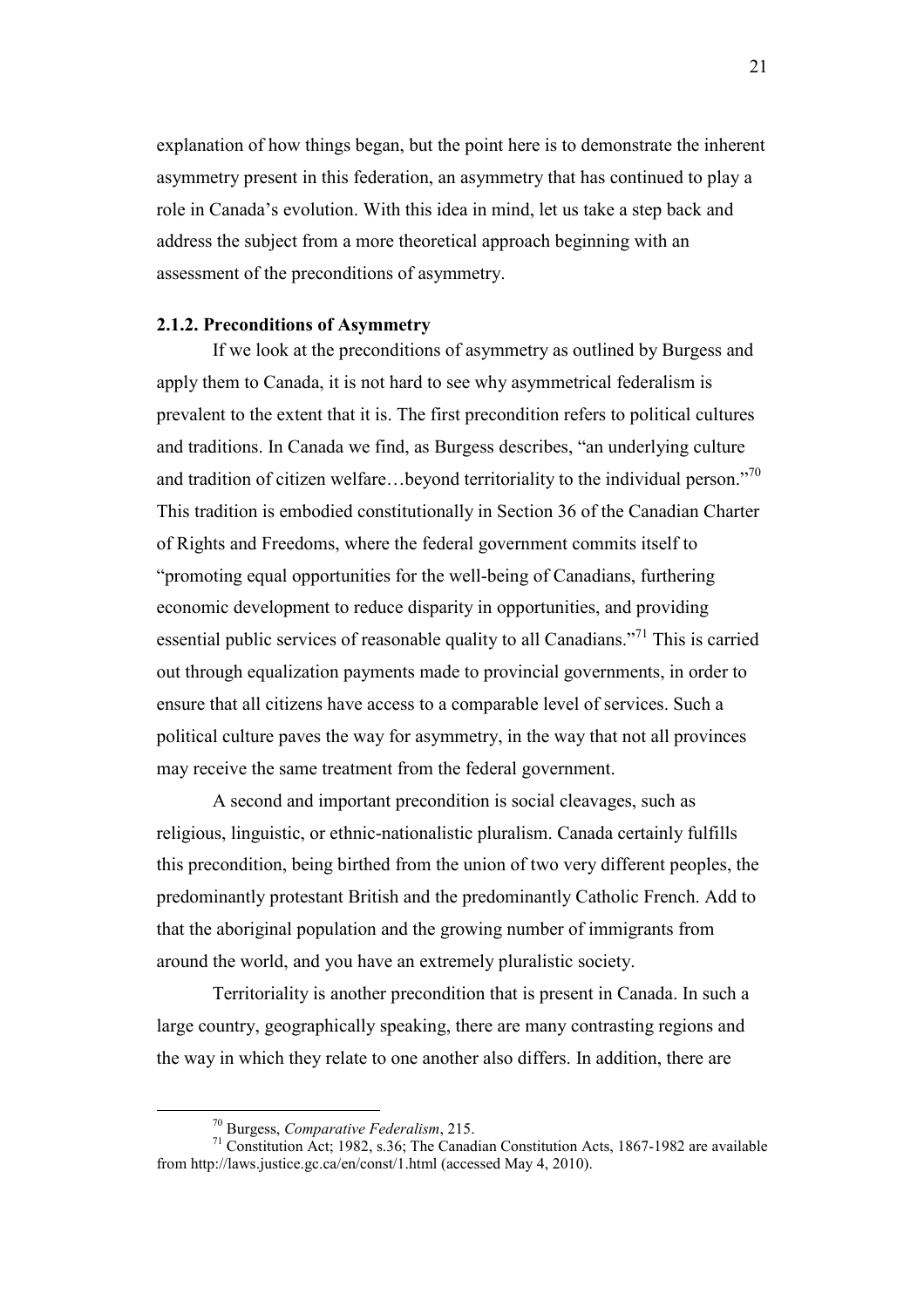<span id="page-22-0"></span>socio-economic factors that can influence asymmetrical outcomes. Within a federation there can be large regional disparities, closely connected to the principle of territoriality. It is clear that in Canada, where different regions play varying roles in the economy and are engaged in diverse industries that are largely influenced by the geography of the region, economic disparities are present. Certain needs and expectations arise from these disparities, which may be handled asymmetrically.

 The final precondition of asymmetry is demographic patterns, and refers to the representation of constituent units in terms of their population vis à vis other units. In Canada, where provinces vary greatly in population size, asymmetrical representation is pretty much inevitable.

## **2.1.3. Asymmetrical Outcomes**

#### *2.1.3.1. Basic De facto Asymmetry*

 The preconditions above have set the stage for a significant amount of asymmetry within Canada. First, there are the evident de facto asymmetries resulting from size, population, wealth, and federal dependency of the provinces and territories. Québec and Ontario, the two most populated provinces, make up 62% of the entire population,<sup>72</sup> whereas the smallest province, Prince Edward Island, has an area of just 57 000 km² (in a country which covers 9 984 670 km²) and represents a mere  $0.44\%$  of the Canadian population.<sup>73</sup> Almost 40% of their provincial revenue is dependent on federal transfers, whereas Alberta's revenue is less than 10% dependent. While there is no escaping such asymmetries caused by geography, history, and political economy, they produce an inequality of power between provinces. If we were to visualize the effect of these asymmetries, we could say that Canada is made up of a dominant center (Québec and Ontario) and peripheries (all other provinces and territories).<sup>74</sup> This image is further strengthened by de facto asymmetrical participation of constituent units within the House of Commons, the lower chamber of the federal parliament. Members

<sup>72</sup> Burgess, *Comparative Federalism*, 218.

<sup>73</sup> Milne, "Asymmetry in Canada, Past and Present," 2; For most recent information on Canada's size and population, see "The Atlas of Canada," Natural Resources Canada,

http://atlas.nrcan.gc.ca/site/francais/maps/peopleandsociety/population (accessed May 4, 2010).  $74$  Ibid., 1.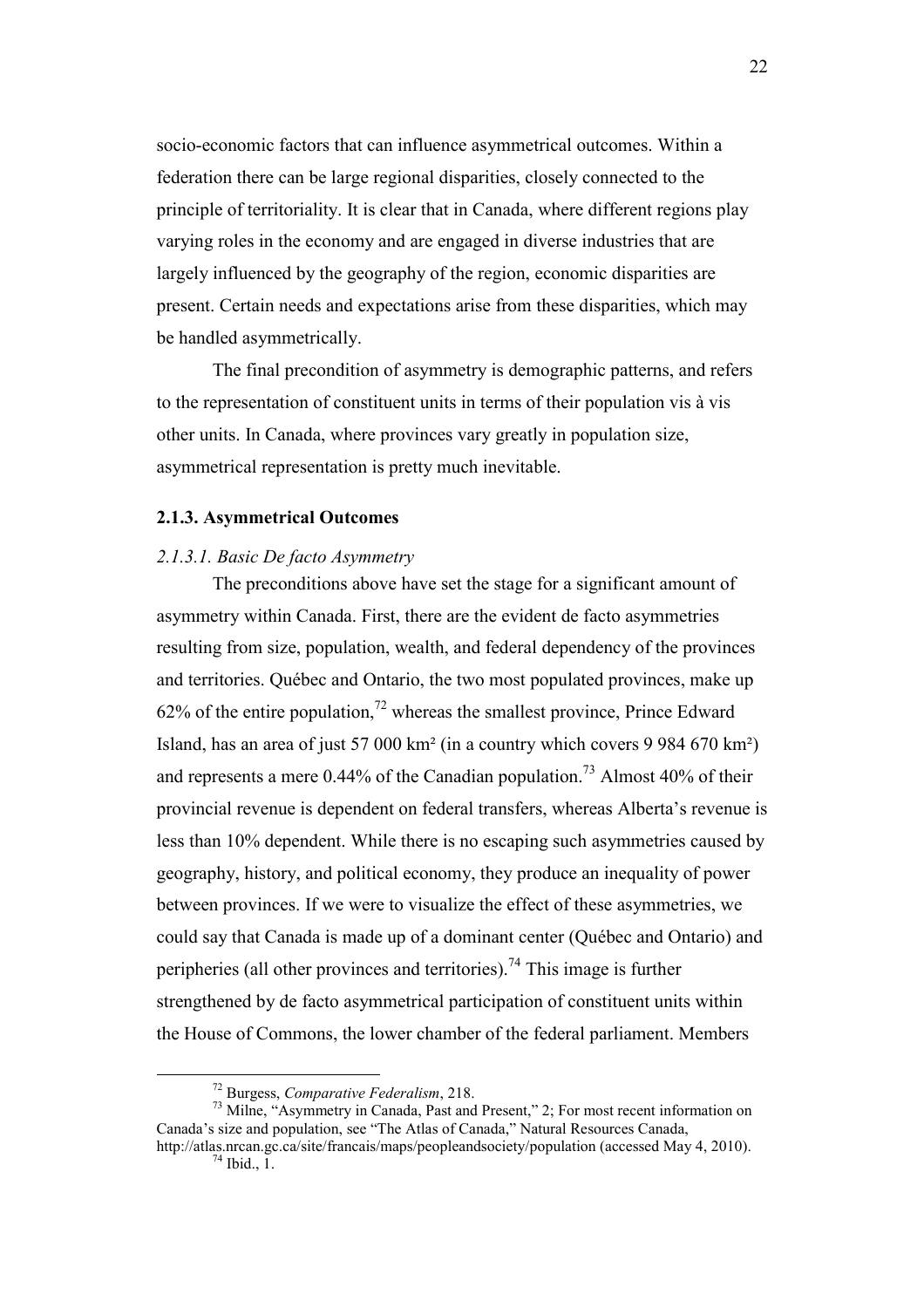<span id="page-23-0"></span>of this chamber are elected by and represent the citizens of Canada. The number of seats given to each province is determined according to population size; as Ontario and Québec account for such a significant percentage of the population, they end up with 174 seats out of the available 295, leaving 121 seats to be divided up between everyone else.<sup>75</sup>

 Another form of de facto asymmetry that arises due to the preconditions of social cleavages, territoriality, and other socio-economic factors is political parties and party systems. Canada has a strong provincial party system, and given the fact that provinces vary so greatly from one to the next, the parties that represent them represent diverging interests. This is particularly visible in Québec, which stands apart from the other provinces in terms of its cultural and linguistic differences. The Parti Québecois is a regional party that reflects and promotes these differences; however, they do not extend past provincial borders, creating a noticeable asymmetry.<sup>76</sup>

 These de facto asymmetries have led to demands for constitutional amendments or political agreements. On one hand there is a call for more symmetry to bring about equality between provinces, but at the same time, others are demanding more official asymmetry to constitutionally recognize and protect the differences that exist. To a considerable extent, de jure asymmetry has been introduced.

### *2.1.3.2. De jure Asymmetry Regarding Québec*

 Much of the asymmetrical federalism that exists in Canada today is related in some way to Québec, the only province with a majority francophone population. As we already saw, some de jure asymmetry was already present in the Constitution Act of 1867 in order to recognize the unique character of Québec. Section 129 recognizes and permits the continuation of the civil law system unique to Québec. In order to accommodate this system, which contrasts the common law system that prevails throughout the rest of the country, Section 6 of the Supreme Court Act states that at least three of the nine judges must be

<sup>75</sup> Burgess and Gress, "Symmetry and Asymmetry Revisited," 52.

<sup>76</sup> Ibid., 52-53.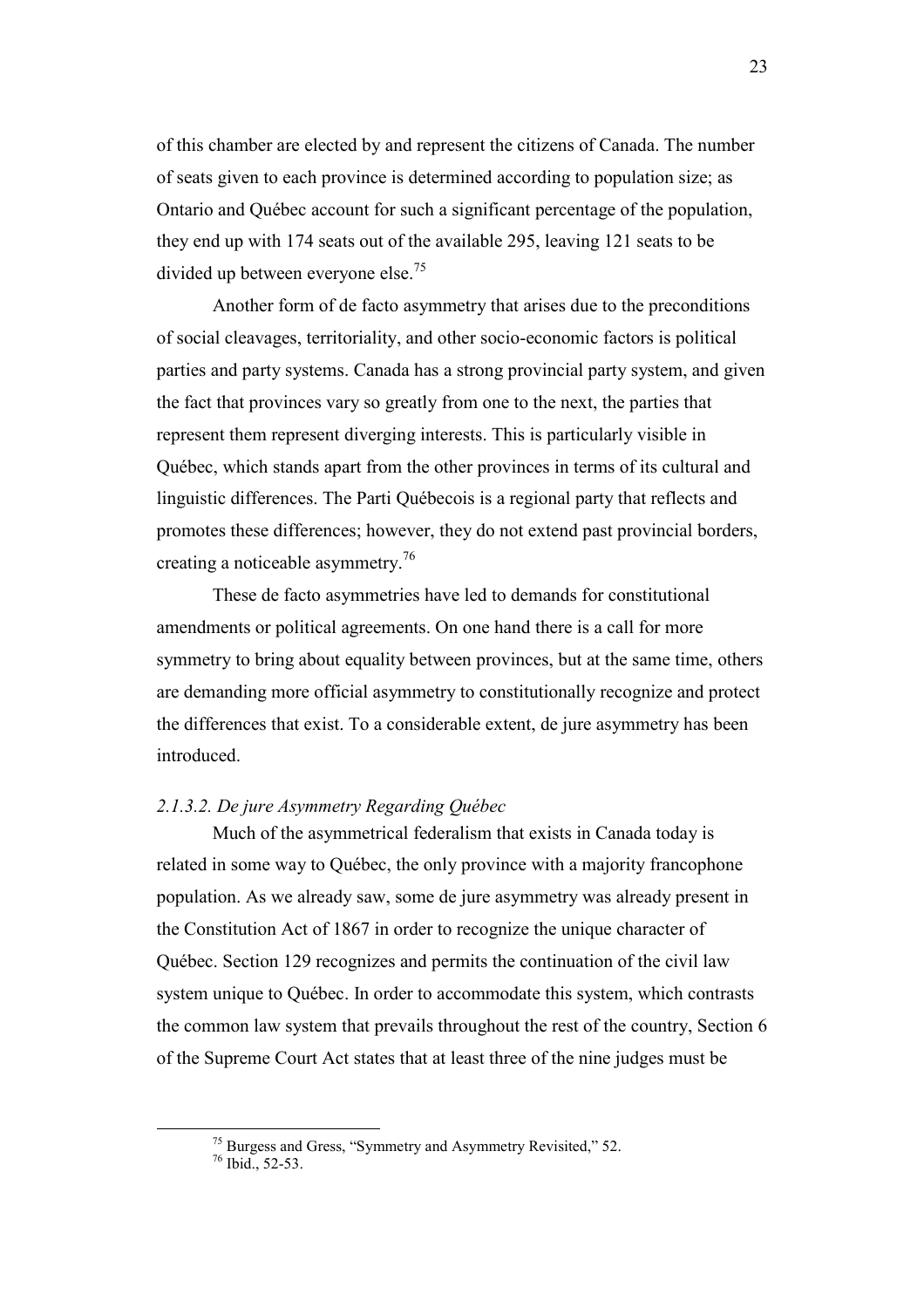<span id="page-24-0"></span>from the province of Québec.<sup>77</sup> Asymmetry is further entrenched in Section 133 of the Constitution, which establishes a bilingual legislative regime applicable only to the Canadian Parliament and the Legislature of Québec, and Section 94, where all provinces (at the time of the Union in 1867), except Québec, are invited to make property and civil rights uniform through choosing to accept federal control in these areas.<sup>78</sup> In regards to education, the Constitution Act also extends the minority education rights available in Ontario to Québec as well (Section 93(2)). This asymmetrical situation, however, was further amended in 1997 by yet another de jure asymmetry under Section 93A, which exempts Québec from the whole of Section 93.<sup>79</sup> Although none of these sections specifically label Québec as a 'distinct society', the recognition of the founding fathers regarding this province's uniqueness is evident. We will return to the question of Québec and its ongoing quest for asymmetry, but first let us consider de jure asymmetries that pertain to other regions of Canada.

#### *2.1.3.3. General de jure Asymmetry*

 $\overline{a}$ 

One of the most noticeable and highly debated forms of constitutional asymmetry is representation in the Senate. According to Section 22 of the Constitution Act, the Senate is divided into four regional divisions: Québec, Ontario, the Maritime provinces, and the Western provinces. These divisions are to be "equally" represented with each one having twenty-four senators. In reality, however, Québec and Ontario each have twenty-four senators, while twenty-four senators are divided amongst Prince Edward Island (4), New Brunswick (10) and Nova Scotia (10), and the final twenty-four are to be divided between British Columbia, Alberta, Saskatchewan and Manitoba, each of these provinces being given six senators. Six more senators were added to represent Newfoundland when it joined the Canadian federation in 1949, and each of the Territories are

 $77$  Gerald Baier and Herman Bakvis, "Federalism and the Reform of Central Institutions: Dealing with Asymmetry and the Democratic Deficit," in *Constructing Tomorrow's Federalism: New Perspectives on Canadian Governance*, ed. Ian Peach (Winnipeg: University of Manitoba Press, 2007), 95; Supreme Court Act 1985, s.6, Full text available from Department of Justice Canada, http://laws.justice.gc.ca/eng/S-26/index.html (accessed May 7, 2010).

 $78$  Milne, "Asymmetry in Canada,", 3; Watts, "The Canadian Experience," 120.

<sup>79</sup> See Constitution Act, 1867, ss. 93, 93A, 94, 129, 133.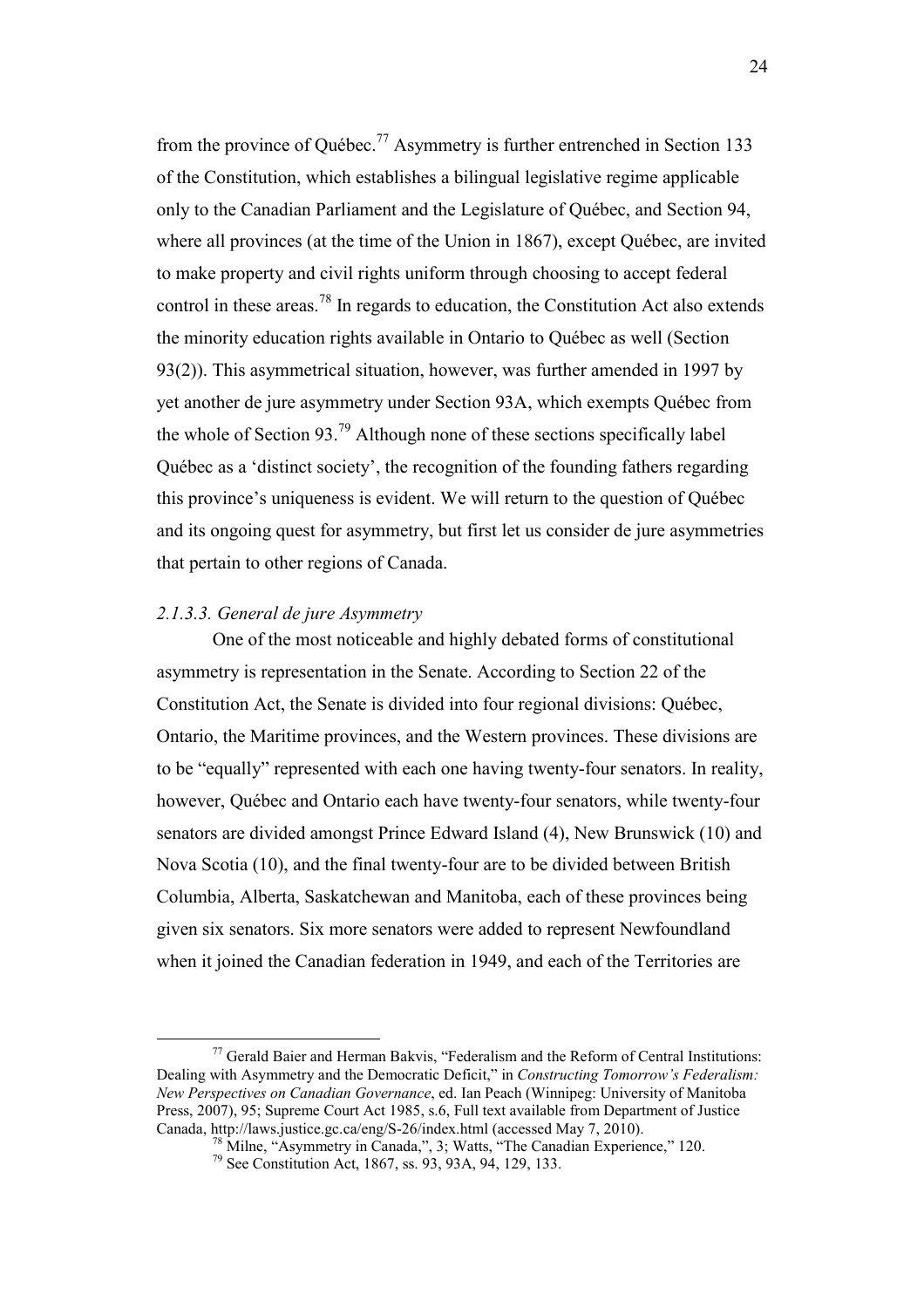<span id="page-25-0"></span>also entitled to one senator. $80$  The way the Senate is organized, almost half of its representation is from Ontario and Québec. The Western provinces are largely underrepresented, and the Atlantic region is highly overrepresented in terms of population.<sup>81</sup> In addition to this representational asymmetry, Section 23, which sets out the qualifications for a senator, mentions qualifications for senators from Québec that differ from other provinces. <sup>82</sup> Despite the fact that this legislative chamber allows for regional representation, the participation of each constituent unit is highly asymmetrical.

De jure asymmetry can be found not only in the Constitution Act of 1867, but also in Provincial constitutions. Asymmetries include Section 23 of the Manitoba Act, where Manitoba joined Québec in its bilingual regime, and Sections 118 and 119, which outline differential direct grants to the provinces.<sup>83</sup> There are also various sections in provincial constitutions that delineate different denominational rights regarding education. $84$  One of the most highly contested forms of asymmetry that has existed was in relation to the allocation of competences and the federal control of natural resources in the Western provinces. Under Section 109, provincial control of resources was withheld from Manitoba, Saskatchewan, and Alberta until 1930.<sup>85</sup> While this particular asymmetry no longer exists, it has contributed to a tendency of the West to combat against asymmetry and demand provincial equality.

### *2.1.3.4. "De jure" Asymmetry in Practice*

The de jure asymmetries we have looked at so far are constitutionally entrenched asymmetries that produce asymmetrical results. There are, however, other sections of the Canadian Constitution that are not asymmetrical in law, yet allow for asymmetry in practice. These laws simply allow for provinces to optout of the legislation and are not asymmetrical in and of themselves. One example would be the subject of old age pensions, introduced in 1964 under Section 94A of the Constitution Act, and which permits the federal government

<sup>80</sup> Constitution Act, 1867, s.22.

<sup>&</sup>lt;sup>81</sup> Milne, "Asymmetry in Canada," 3-4; Watts, "The Canadian Experience," 121-122.

 $82$  Constitution Act, 1867, s.23(6)

 $83$  Ibid., see note 67 of s.133; ss.118, 199.

<sup>&</sup>lt;sup>84</sup> For example see Constitution Act, 1867, s.93.

 $85$  Ibid., 1867 s. 109, note 57; Milne, "Asymmetry in Canada," 4.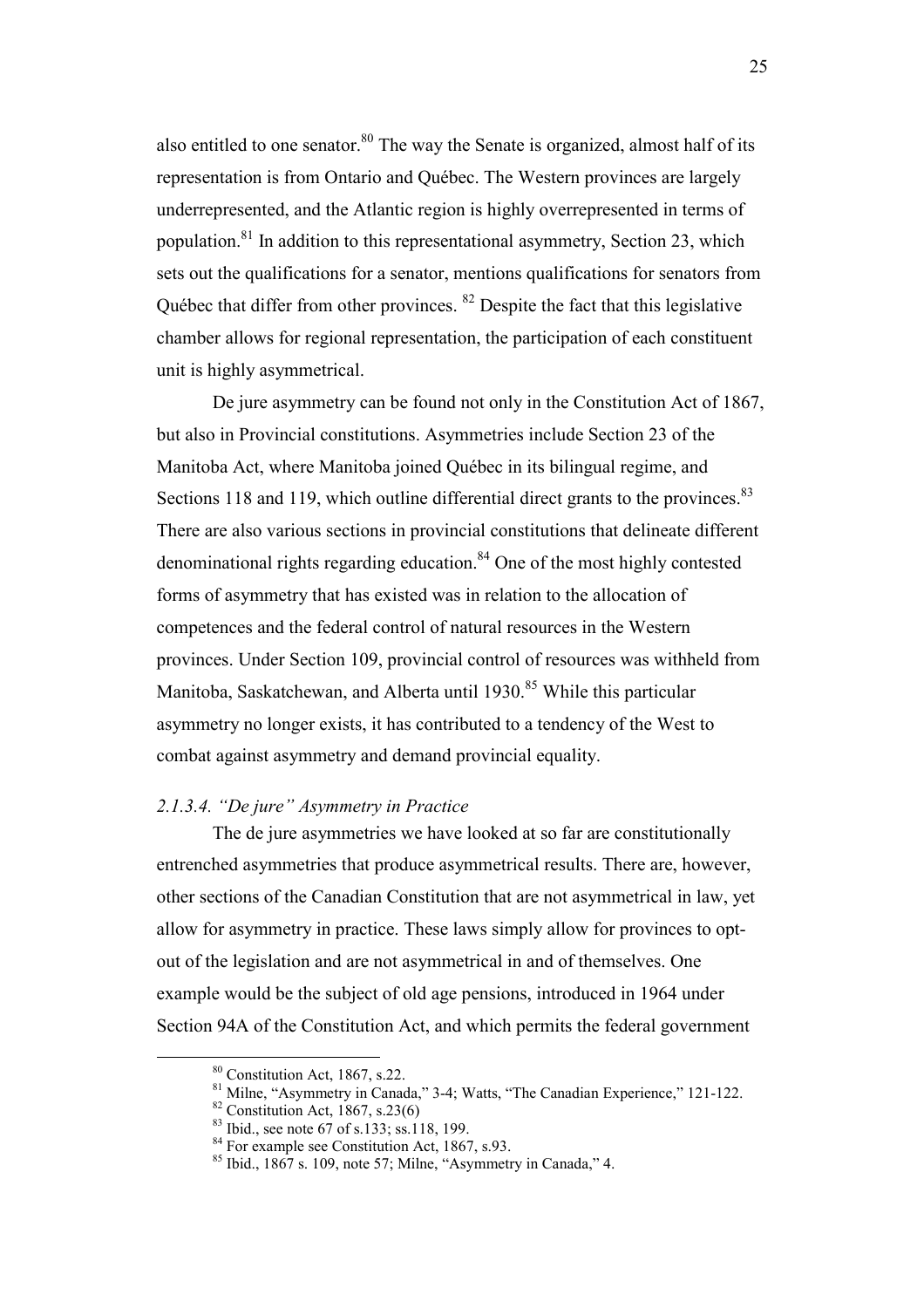to legislate in the area of old age pensions while allowing for provincial legislatures to retain or make their own laws in this area.<sup>86</sup> As a result, all of the provinces apart from Québec became part of the federal government's Canada Pension Plan (CPP) in 1965, while Québec launched its own Québec Pension Plan (QPP).

Further possibilities for asymmetry were created in 1982 with the repatriation of the Constitution and the addition of the Canadian Charter of Rights and Freedoms. Sections 38-49 of the Charter introduce new procedures for amending the Constitution. There are five different procedures for making amendments, but the general procedure requires the approval of Parliament and of two-thirds of the provincial legislatures accounting for at least fifty percent of the Canadian population. Senate approval is also required if an amendment would reduce provincial powers, and if such an amendment is passed, it is not applicable to a province where the legislature has not given its assent. In addition, if the said amendment involves education or culture, any province that does not pass the legislation will receive compensation from the federal government in order to carry out its own programming in that area.<sup>87</sup> The nature of this procedure allows for asymmetry to occur.

 The constitutional amendment formula is not the sole mechanism of asymmetry of the 1982 Constitution Act; the notwithstanding clause in the Canadian Charter of Rights and Freedoms provides yet another means for asymmetrical outcomes. As Watts explains, the process of introducing a bill of fundamental rights into a federal constitution is usually carried out in a uniform manner, so as to apply symmetrically to all constituent units.<sup>88</sup> However, the Canadian Charter includes what one author calls a "wonderfully flexible provision," the notwithstanding clause.<sup>89</sup> It declares that either Parliament or a

<sup>86</sup> Constitution Act, 1867, s.94A.

<sup>87</sup> Constitution Act, 1982, ss. 38, 40; Thomas O. Hueglin, "Working around the American Model: Canadian Federalism and the European Union," in *The Comparative Turn*, 144.

<sup>88</sup> Watts, "Asymmetrical Decentralization: Functional or Dysfunctional," August 2000, International Political Science Association, Forum of Federations, www.forumfed.org (accessed February 27, 2010), 29.

<sup>&</sup>lt;sup>89</sup> Edelgard Mahant, "Reflections on Asymmetrical Federalism in Canada," York University, Revised text from speech given at the Institut d'Etudes Politiques de Rennes, May 11, 2006, www.glendon.yorku.ca/.../asymfedm.pdf (accessed May 4, 2010).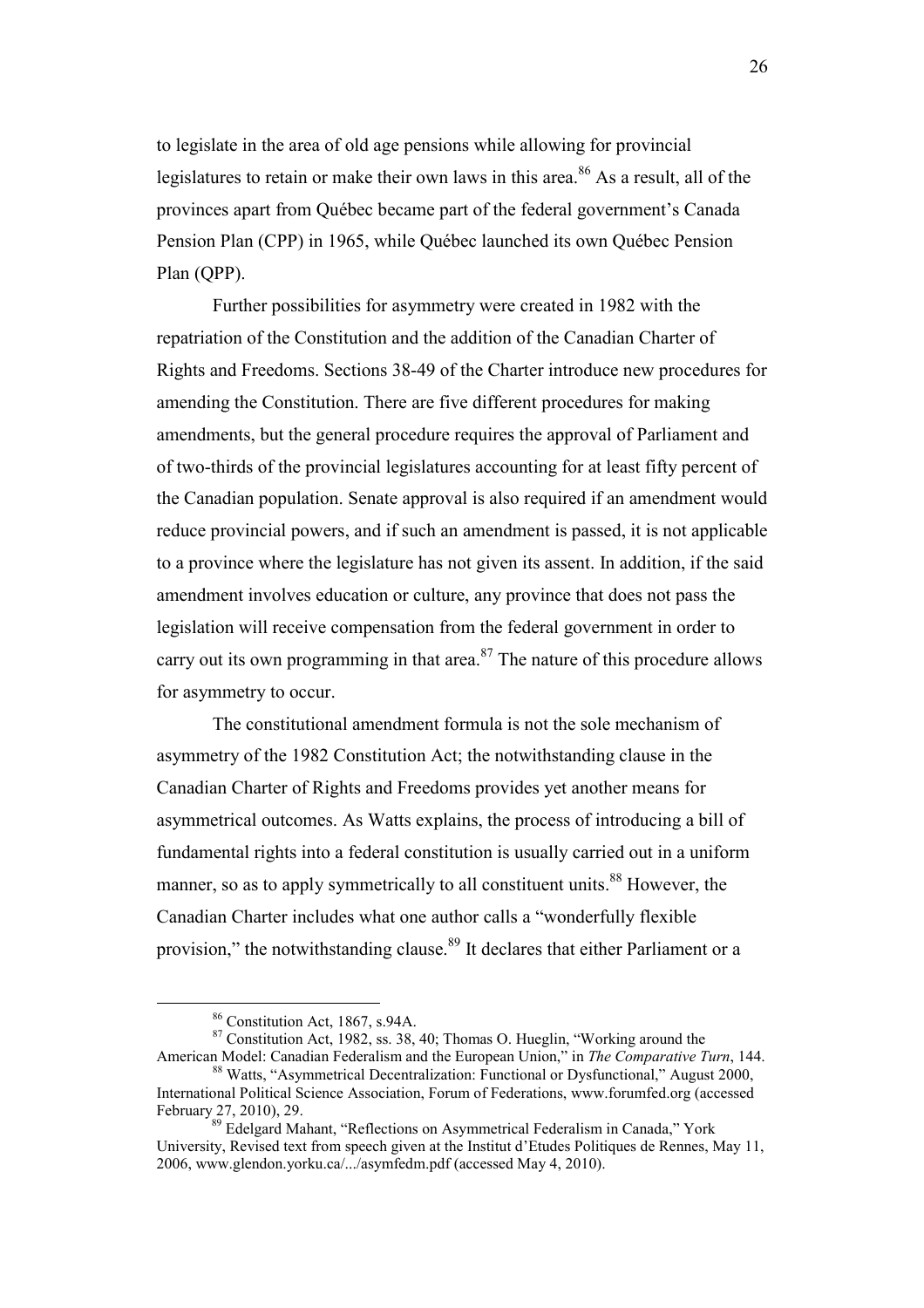<span id="page-27-0"></span>provincial legislature may supersede the charter in the areas of fundamental freedoms, legal rights, and equality rights with a legislative act valid for five years, at which time, if not renewed, will end. $90$  Québec is also the only province to have invoked the notwithstanding clause, doing so in 1988 and creating further asymmetry between Ouébec and the other provinces.<sup>91</sup>

# *2.1.3.5. Additional de facto Asymmetry: Asymmetry by Design and Asymmetry in Practice*

 Over the past decades, various demands made by the provinces, particularly Québec, have led to the establishment of several federal programs and policies resulting in an asymmetrical handling of the provinces. In an article on asymmetry in Canada, Professor David Milne creates two categories for such asymmetries: asymmetry by design, referring to programs and policies not available to all provinces, and asymmetry in practice, containing programs and policies that are available but not used by all provinces.<sup>92</sup> Both of these categories can be placed under de facto asymmetry, as the agreements and policies are not constitutionally entrenched.

 In terms of asymmetry by design, a few examples can be provided. The first is the area of regional development, where regionally specific programs exist for the benefit of particular provinces. One such program is the ACOA (Atlantic Canada Opportunities Agency), which works to develop stronger regional economies.<sup>93</sup> Secondly, asymmetry can be found in Canadian foreign policy. Québec is the only province to have direct relations with France (since 1965), and only Québec and New Brunswick participate in *la francophonie*. <sup>94</sup> A final program area is variable cost-sharing formulae, through which distribution of costs for shared-cost programs is uneven. For example, if you compare the shared costs in forestry, Newfoundland has a ratio of 90:10 (federal funding to provincial funding), while British Columbia's is 60:40.<sup>95</sup>

<sup>90</sup> Constitution Act, 1982, s.33; Hueglin, "Working around the American Model," 146-7.

<sup>&</sup>lt;sup>91</sup> Hueglin, "Working around the American Model," 143, 147.

<sup>&</sup>lt;sup>92</sup> Milne, "Asymmetry in Canada," 6.

<sup>&</sup>lt;sup>93</sup> For more information, see Atlantic Canada Opportunities Agency at www.acoaapeca.gc.ca (accessed May 6, 2010).

<sup>&</sup>lt;sup>94</sup> Benoît Pelletier, "Asymmetrical Federalism: A Win-Win Formula," Asymmetry Series 2005 (15a),3.

<sup>&</sup>lt;sup>95</sup> Milne, "Asymmetry in Canada," 6.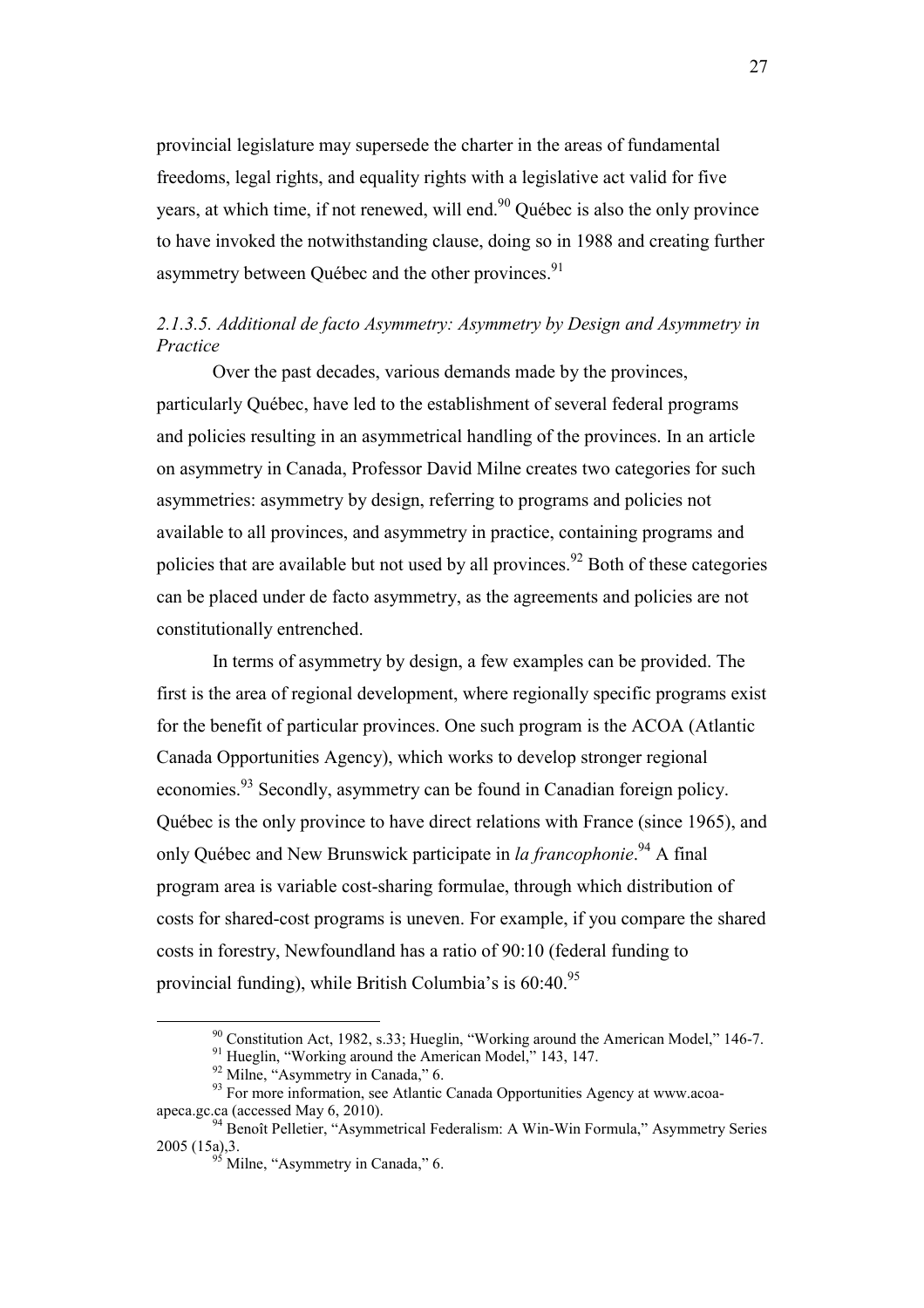There are also several examples of de facto asymmetry in practice. These pertain to laws that give each province the ability to 'opt in' or 'opt out'.<sup>96</sup> Such laws are symmetrical, but allow for asymmetry if a provincial legislature so chooses. Asymmetry of this type can be identified in the field of immigration. Immigration is originally a federal competence, but the possibility exists for provincial governments to become concurrent in this area. Québec chose to do so and gained certain powers regarding immigrant selection through the Canada-Québec Accord in 1991.<sup>97</sup>

 Tax collection is another significant area of asymmetry in practice. Québec, Ontario, and Alberta collect corporate income tax, and in addition, Québec also collects individual income tax. Linked to this is the issue of tax abatement. Québec has chosen to opt out of several federal programs concerning hospital insurance, youth allowance, welfare and education. In return for opting out of these cost-shared programs that all other provinces are a part of, Québec receives tax abatements, made up of eighteen tax "points."<sup>98</sup> For national programs that Québec opts out of, they receive comparable funding from the federal government and are able to run similar programs compared with those of other provinces.<sup>99</sup>

 A further development in asymmetry took place in 1999 with the establishment of the Social Union Framework Agreement (SUFA), set up between the provinces and Ottawa in an attempt to limit the spending power of the federal government in social policy. Remaining skeptical of the outcome, Québec chose not to sign the agreement.<sup>100</sup>

 A final and more recent example of asymmetry in practice is the 2004 health care accord, an agreement made between the federal and provincial governments to rescue the health care system. Although the Québec government took part in the entire process, the accord includes an appendix which exempts Québec from the collective monitoring of the objectives set out in the accord;

<sup>96</sup> Watts, "Theoretical and Practical Implications," 37.

<sup>&</sup>lt;sup>97</sup> Pelletier, "Asymmetrical Federalism: A Win-Win Formula," 3; See also Citizenship and Immigration Canada at http://www.cic.gc.ca/ (accessed May 6, 2010).

<sup>&</sup>lt;sup>98</sup> Brown, "Who's Afraid of Asymmetrical Federalism? A Summary Discussion," Asymmetry Series 2005 (17), 3.

<sup>&</sup>lt;sup>99</sup> Ibid.; Milne, "Asymmetry in Canada," 6.

<sup>&</sup>lt;sup>100</sup> Hueglin, "Working around the American Model," 155.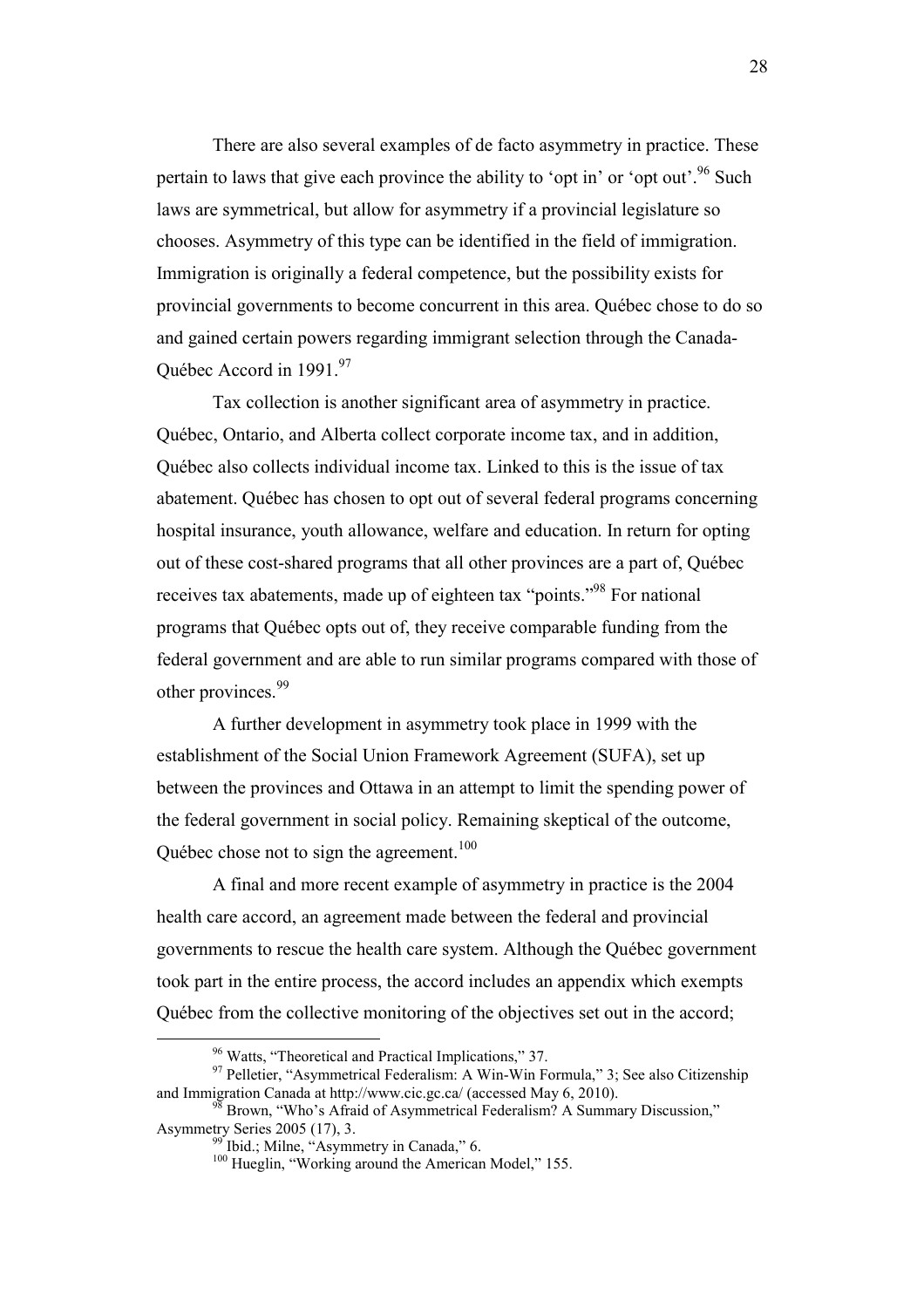<span id="page-29-0"></span>they are committed to putting in place a comparable system which will support the same goals, but once again, they have chosen to do things on their own.<sup>101</sup>

 There are scholars who would argue that 'asymmetry in practice' is not really asymmetry, as equality of opportunity exists.<sup>102</sup> In the case of the health care accord for example, Québec received special treatment, but the federal government did not do so on an exclusive basis; it said it would be open to extending the same treatment to any other province.<sup>103</sup> Nevertheless, the reality that has resulted is asymmetrical, and for that reason, we can still refer to examples like this as such, although they are strictly de facto.

# **2.1.4. Québec, Canada, and the Tug of War between Asymmetry and Symmetry**

 In looking at the many instances of asymmetry within the Canadian federation, one province in particular stands out as being the champion of asymmetry: Québec. Asymmetrical de facto in its language, culture, and traditions, Québec has sought from the very beginning of Canada's history to have these differences recognized and enshrined constitutionally. They have, as we have just seen, succeeded to a certain extent, although not as much as they would have liked. While Québec has pushed for more de jure asymmetry, the rest of Canada has countered with demands for more symmetry. Without going into too much detail, the mention of a few key events in the history of Canadian constitutional reform will help to illustrate the ongoing tug of war between these two opposing visions.

# *2.1.4.1. The Rise of Québec Nationalism and Constitutional Reform*  The 1960s and 70s saw a growth of Québec nationalism arising from both the Quiet Revolution and the birth of the nationalist, separatist party, the Parti Québecois (PQ). In reaction to this growing trend, the federal government led by Pierre Elliott Trudeau drove forward a centralist vision of Canada with the purpose of creating a stronger national integration and unity that would go beyond provincial borders. Canada was to be multicultural and bilingual, with no

 $\overline{a}$ 

29

<sup>&</sup>lt;sup>101</sup> Baier and Bakvis, "Federalism and the Reform of Central Institutions," 93.

<sup>&</sup>lt;sup>102</sup> Gordon Gibson, "Some Asymmetries are More Legitimate than Others – And Subsidiarity Solves Most Things Anyway," Asymmetry Series 2005 (3), 2.  $103$  Ibid.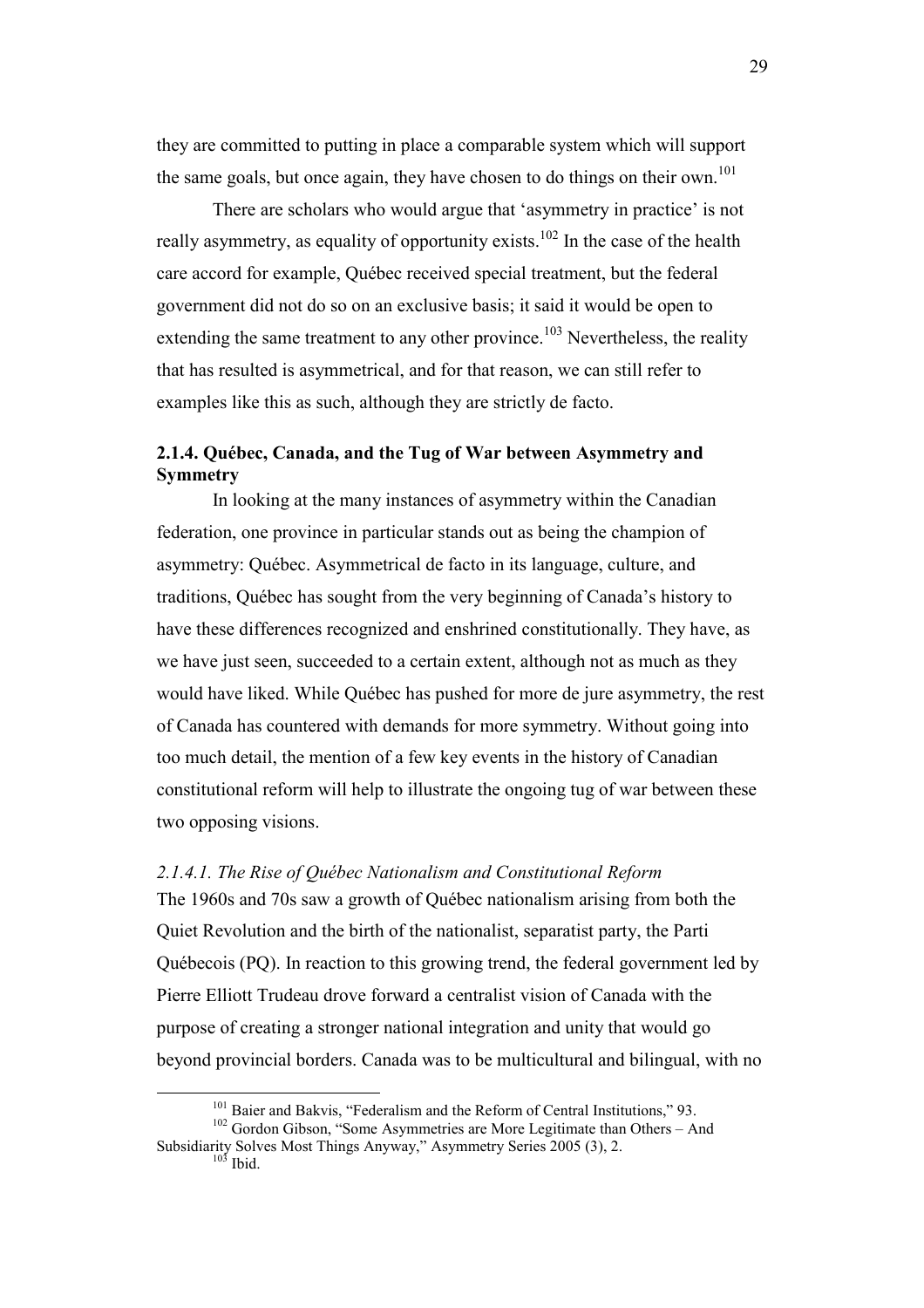<span id="page-30-0"></span>one province officially representing a distinct cultural or lingual group.<sup>104</sup> Under Trudeau the Constitution was repatriated and the Charter of Rights and Freedoms was added, its purpose being to constitutionally guarantee the rights of every citizen, regardless of ethnic background, gender, culture, language, etc. The federal vision of Cartier back in 1867 was a pact made between two peoples, but Trudeau pursued a vision of federalism centered on the "primacy of individual rights, multiculturalism, and pan-Canadian bilingualism."<sup>105</sup> This vision was not accepted by Québec and thus, it did not and has still not agreed to the repatriated constitution of 1982.

# *2.1.4.2. The Meech Lake and Charlottetown Accords: Two Failed Attempts at Constitutional Renewal*

 The period following the Constitution Act of 1982 continued to see demands for more asymmetry and greater provincial autonomy on behalf of Québec, countered by demands for symmetry and centralization from the rest of Canada. The challenge was to find a way to please both sides; Watts notes that "[o]ne logically obvious option frequently advanced…[was] for some sort of asymmetry in the jurisdiction and roles of the provinces that would enable *both* greater autonomy for Québec *and* a larger federal government role for the other nine provinces."<sup>106</sup> Two attempts were made in the late 1980s and early 1990s to make constitutional amendments that would accomplish just that, and bring Québec "back into the constitutional fold."<sup>107</sup> The first was the 1987 Meech Lake Accord which, if ratified, would have restricted the spending power of the federal government, made available provincial participation in senator and Supreme Court judge selection, and changed the constitutional amending formula in specific instances. Most significant to Québec, the accord would have included a clause that constitutionally recognized Québec as a "distinct society" within

<sup>&</sup>lt;sup>104</sup> Raffaele Iacovino, "The Visions of Canadian Federalism: An Overview," May 2004, Forum of Federations, www.forumfed.org (accessed November 29, 2009), 20.

 $105$  Ibid., 21.

<sup>&</sup>lt;sup>106</sup> Watts, "The Canadian Experience with Asymmetrical Federalism," in *Accommodating Diversity*, 123.

<sup>&</sup>lt;sup>107</sup> Hueglin, "Working around the American Model," 143.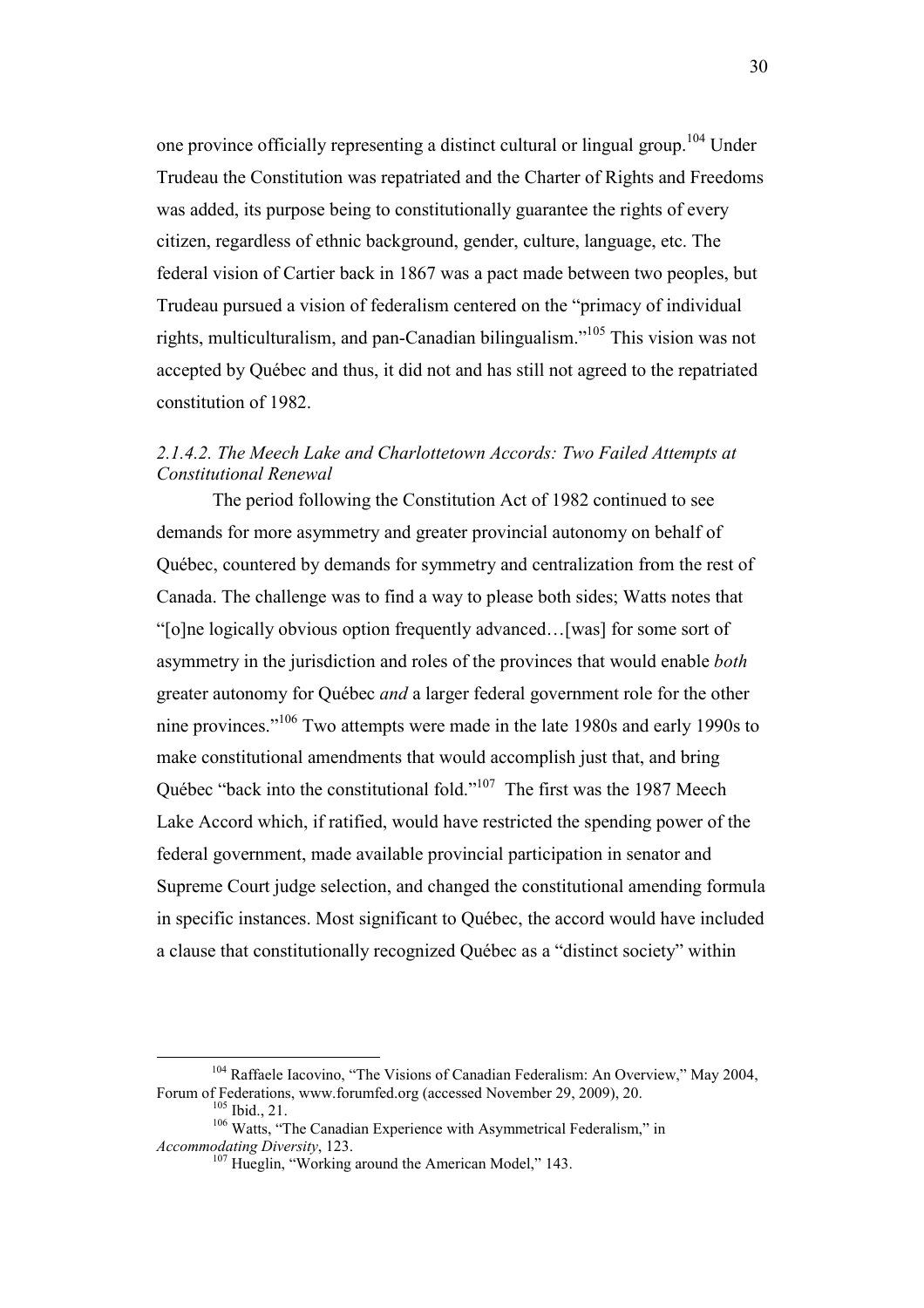<span id="page-31-0"></span>Canada.<sup>108</sup> This particular inclusion proved to be quite controversial and two provinces failed to ratify the accord by the June 1990 deadline.

 A further attempt was made with the Charlottetown Accord in 1992. Many of the same provisions from Meech Lake were included and the "distinct society" provision was also kept, but its meaning was somewhat diluted within a larger 'Canada Clause' that outlined fundamental values and affirmed the identities of all people. Other provisions were added in order to offer something for everybody, such as provisions to give the Aboriginal people the "inherent right" to self-government, and increase provincial competences. One of the biggest issues was that of Senate reform, where changes would be made to ensure equal territorial representation. Accompanying this reform was a provision to guarantee 25% of the seats in the House of Commons to Québec, regardless of changes in their population. The majority of the population voted against the Charlottetown accord in a national referendum (six out of ten provinces rejected it). For Québec, it offered them less than Meech Lake, as the "distinct society" provision was weakened, and Senate reform would have meant less francophone representation. For the rest of Canada, several of the provisions, particularly the guaranteeing of Québec's seats in the House of Commons, went against the principle of equality in terms of treating all provinces the same. For these reasons, this accord failed.<sup>109</sup>

## *2.1.4.3. The 1995 Referendum and the Calgary Declaration*

 $\overline{a}$ 

 Since these two failures at constitutional reform, no further attempts have been made, and in 1995, the Québec separatist movement reached its apex. Many Québecois felt that the federal system had failed and a provincial referendum was held over the question of secession. Québec narrowly voted against separation, but the message sent to the federal government was clear; an effort at reconciliation was needed. In order to address both the pressures for asymmetry and symmetry, the provincial and territorial leaders signed the Calgary

31

<sup>&</sup>lt;sup>108</sup> Robert C. Vipond, "Seeing Canada Through the Referendum: Still a House Divided," *Publius: The Journal of Federalism* 23 (Summer 1993) [journal on-line]; available from http://publius.oxfordjournals.org; Internet; accessed April 1, 2010, 40.

<sup>&</sup>lt;sup>109</sup> For further information and interpretations, see Mahant, "Reflections on Asymmetrical Federalism"; Vipond, "Seeing Canada Through the Referendum"; Watts, "The Canadian Experience."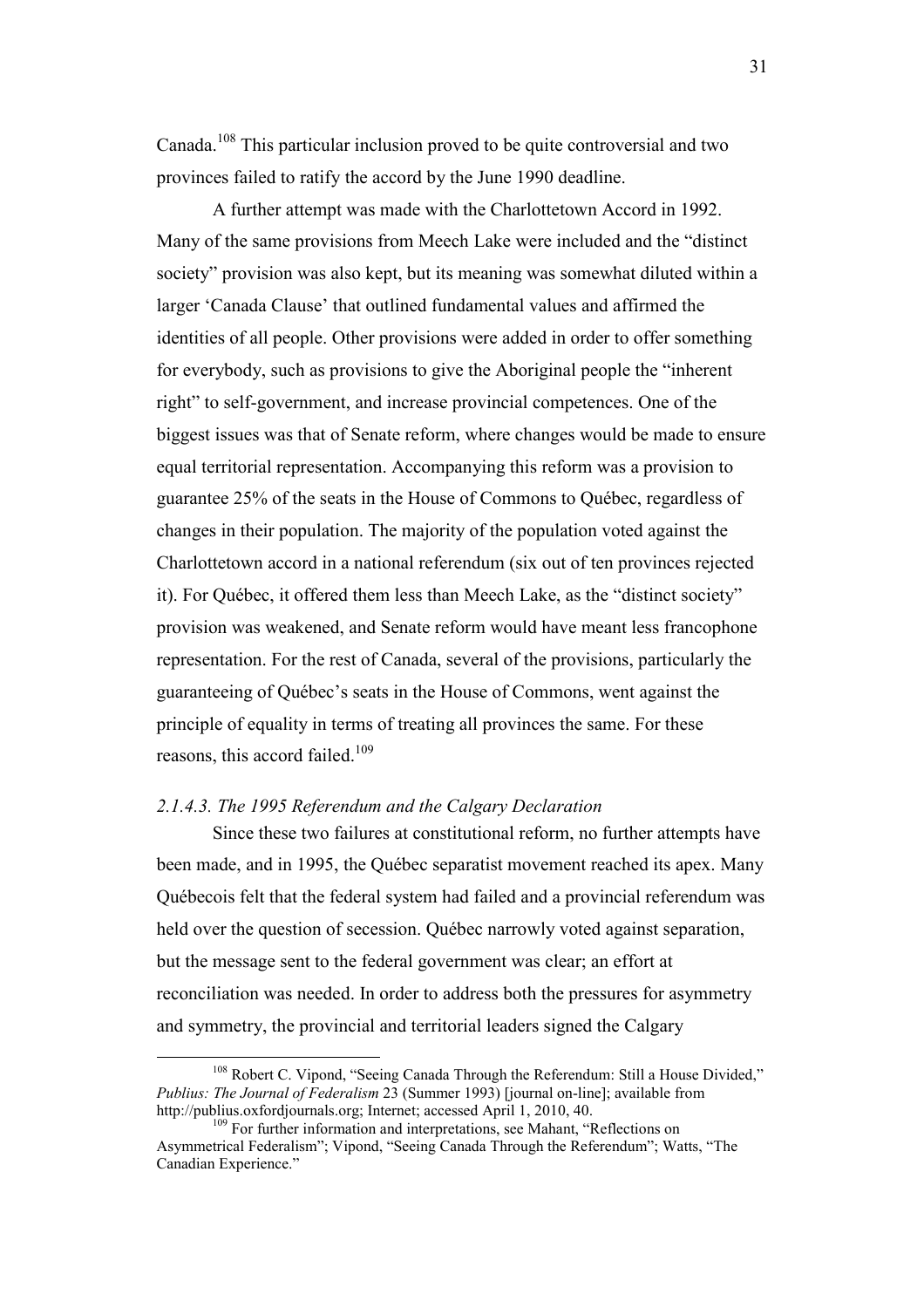<span id="page-32-0"></span>Declaration on September 14, 1997, which recognizes Québec's uniqueness while at the same time affirms the equality of each province.<sup>110</sup> The declaration asymmetrically makes note of Québec's specificity, yet makes this privilege available to any province.<sup>111</sup>

### *2.1.4.4. "9-1-1 Federalism": The Quest for Asymmetry Continues*

 The de facto asymmetries established in recent years, such as SUFA and the 2004 health care accord, can be seen as asymmetrical cooperation between the provinces and Ottawa. Scholars have made the following observation: "Québec's asymmetry has continued to evolve, and has done so in a manner that suggests that the gap between de facto and de jure asymmetry continues to widen….Québec continues to assert its unique identity, which is in turn reflected in a variety of political arrangements, but not in formal constitutional terms."<sup>112</sup> They describe a phenomenon that has been labeled "9-1-1 federalism", a triangular relationship where Ottawa reaches an agreement with nine provinces and then makes a separate accord with Québec.<sup>113</sup> This appears to be one way to ease the tension.

## **2.1.5. Asymmetry or Symmetry: The Question of Equality**

The quest for asymmetrical federalism in Canada has been a source of tension between provinces and the federal government. There is both a pull for asymmetry and for symmetry, and the tension is found in the struggle between them. These two opposing forces can be located in two competing conceptions of the Canadian federation. Several scholars make note of the fact that the way Québec (and also much of the Aboriginal population) views the federation differs from the vision of most Canadians outside of the province.<sup>114</sup> Papillon observes that "a number of Canadians outside Québec see the Canadian federation as a single nation territorially divided into ten equal provinces (and three territories),

<sup>&</sup>lt;sup>110</sup> Watts, "Asymmetrical Decentralization," 33; Text of the Calgary Declaration can be found at http://www.exec.gov.nl.ca/currentevents/unity/unityr1.htm (accessed May 5, 2010).

<sup>&</sup>lt;sup>111</sup> Brown, "Who's Afraid of Asymmetrical Federalism," 4.

<sup>&</sup>lt;sup>112</sup> Baier and Bakvis, "Federalism and the Reform of Central Institutions," 92. <sup>113</sup> Ibid.

<sup>114</sup> See Gagnon and Gibbs, "The Normative Basis", 80; John McGarry, "Les régimes politiques fédéraux et l'intégration des minorities nationales," in *Guide des pays fédérés: 2002*, eds. Ann L. Griffiths and Karl Nerenberg (Montreal & Kingston: McGill-Queen's University Press, 2002), 458; Papillon, "Is the Secret to Have a Good Dentist?", 124, 128-29.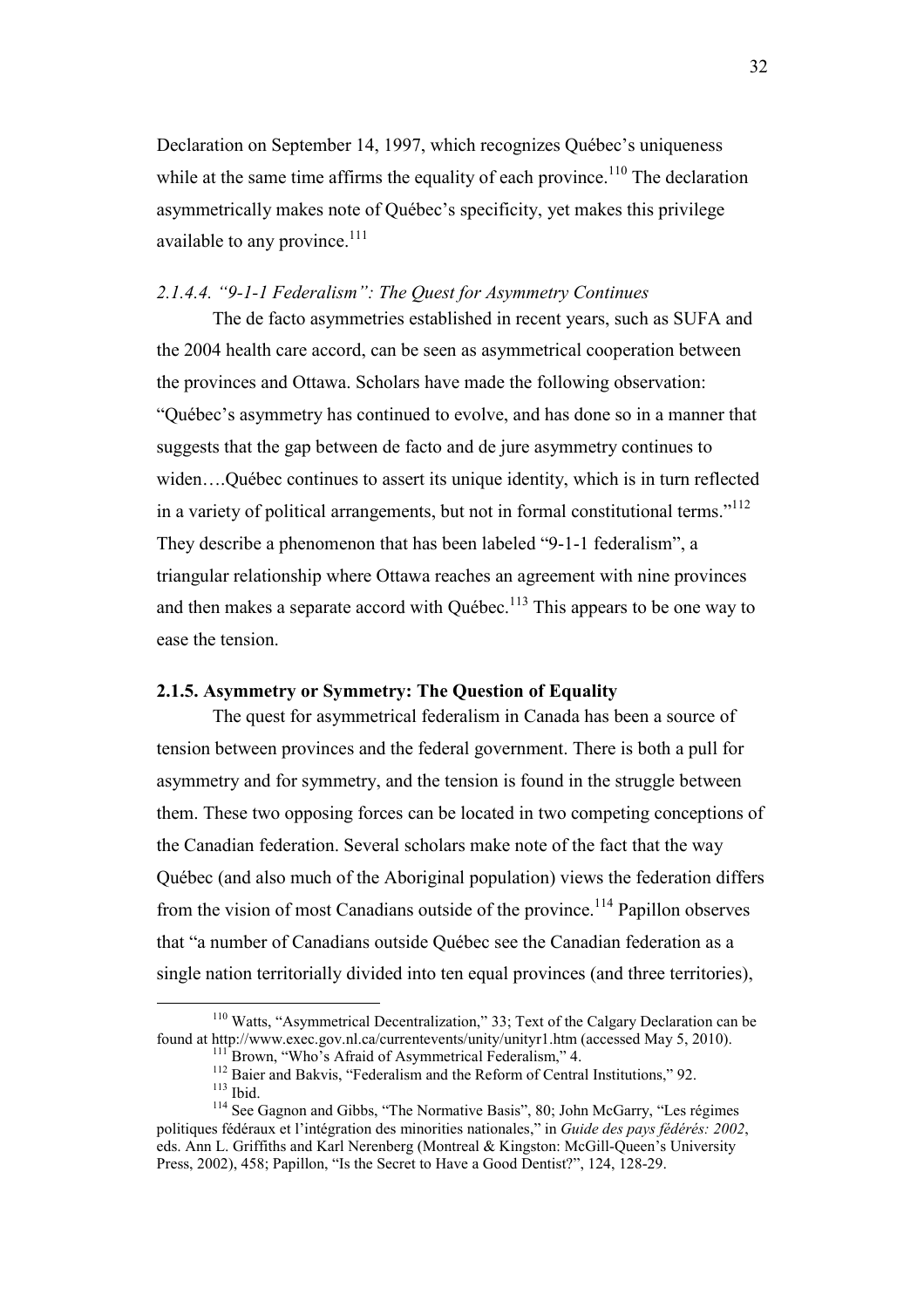while many Québécois and Aboriginal peoples see the federation as a compact between two, or multiple, nations."<sup>115</sup> On one hand there are those who view Canada as a multinational federation, but at the same time there are others who have a more territorial perception in which Canada is a single nation comprised of autonomous constituent units; due to these competing visions, and the fact that there is little institutional recognition of its multinational character, Canada can be deemed a mixed federation  $116$ 

 At the heart of this debate between asymmetry and symmetry, multinational and mononational, are opposing ideas of equality. One can talk about equality of citizens (Charter of Human Rights and Freedoms), equality of provinces, and equality of two linguistic peoples (as seen by Québec nationalists); the problem is, these conceptions of equality compete against more than compliment each other.<sup>117</sup> What is considered to be equal for one is unequal for the other. Will Kymlicka explains the view of national minorities as such:

For national minorities like the Québecois, federalism implies…a federation of peoples, and decisions regarding the powers of federal subunits should recognize and affirm the equal status of the founding peoples. On this view, to grant equal powers to regional-based and nationality-based units is in fact to deny equality of the minority nation, by reducing its status to that of a regional division *within* the majority nation.<sup>118</sup>

 This is not at all the case for those who follow the reasoning of provincial equality, who see special recognition or treatment of a province as a zero-sum game. If the federal government gives special status or more autonomy to one province, it is perceived to be at the expense of the other provinces. For this reason, asymmetrical federalism is considered unacceptable.<sup>119</sup>

 Equality of the citizen adds another dimension to this debate. In general, asymmetry does not create inequality between citizens of different constituent units. It simply means that what is being done at the provincial level in one unit is being done at the federal level in the other units; all citizens, however, receive the

<sup>&</sup>lt;sup>115</sup> Papillon, "Is the Secret to Have a Good Dentist?", 124.

<sup>116</sup> Ibid., 129.

<sup>&</sup>lt;sup>117</sup> Watts, "The Canadian Experience," 124.

<sup>&</sup>lt;sup>118</sup> Kymlicka in Papillon, "Is the Secret to Have a Good Dentist?", 130.

<sup>&</sup>lt;sup>119</sup> Iacovino. "The Visions of Canadian Federalism," 10.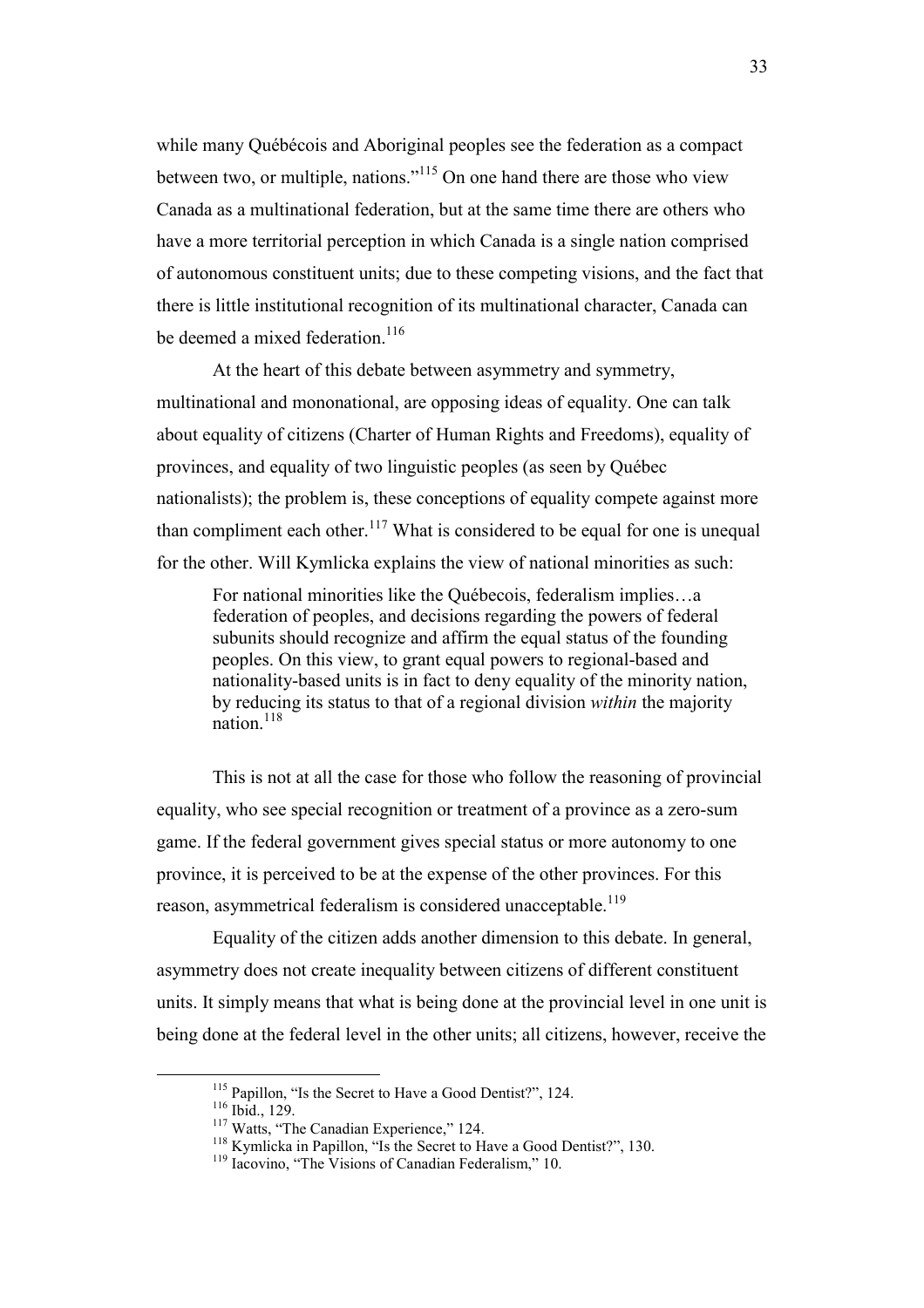<span id="page-34-0"></span>same services. As Webber puts it, "Asymmetry…is more about *where* decisions are made than about *what* decisions are made. It is about which level of political community…makes which decision."<sup>120</sup> This type of equality, however, does not necessarily ensure provincial equality, in that not every provincial legislature may have the same amount of autonomy. To complicate things further, introducing a "distinct society" clause into the constitution, an action considered to be equal by those who hold to the two founding nations view, would be seen as both provincial and citizen inequality, in spite of the fact that it is more symbolic than anything.<sup>121</sup> From this analysis, it would appear that neither an asymmetrical nor a symmetrical model exists that pleases everyone, hence the tension described above. If this is the case, which model would be the least detrimental, or along a more positive line of thought, the most stabilizing?

# **2.1.6. Asymmetrical Federalism: A Stabilizing or Destabilizing Tool in Canada?**

 Just as the conceptions of Canadian federalism vary, so do the opinions regarding the role of asymmetrical federalism within this federation. Several scholars view asymmetrical federalism as far from ideal. They argue that asymmetrical federalism is a cause of concern for Canadians, because they see asymmetrical arrangements as unfair; the use of such a mechanism causes potential problems including discontent, conflicting social and economic costs and political hostilities that may lead to eventual division.<sup>122</sup> Instead of strengthening a federation, asymmetries, or at least the consequences of asymmetry, can reinforce disparities between majority and minority groups and therefore, destabilize the ties between them. This argument follows the "slippery slope" reasoning where increasing asymmetry ultimately leads to the

<sup>120</sup> Jeremy Webber, *Reimagining Canada: Language, Culture, Community, and the Canadian Constitution* (Montreal & Kingston: McGill-Queen's UP, 1994), http://site.ebrary.com.proxy2.lib.umanitoba.ca (accessed May 17, 2010), 230.

<sup>&</sup>lt;sup>121</sup> See José Woehrling, "El principio de igualdad, el sistema federal canadiense y el carácter diferencial de Québec," in *Asimetría federal y Estado plurinacional*, 153-4; Woerhrling explains that approving this clause would not have changed anything in regards to individual minority rights. It was simply a symbolic recognition.

 $\overline{2}$  Gibson, "Some Asymmetries are More Legitimate than Others," 1.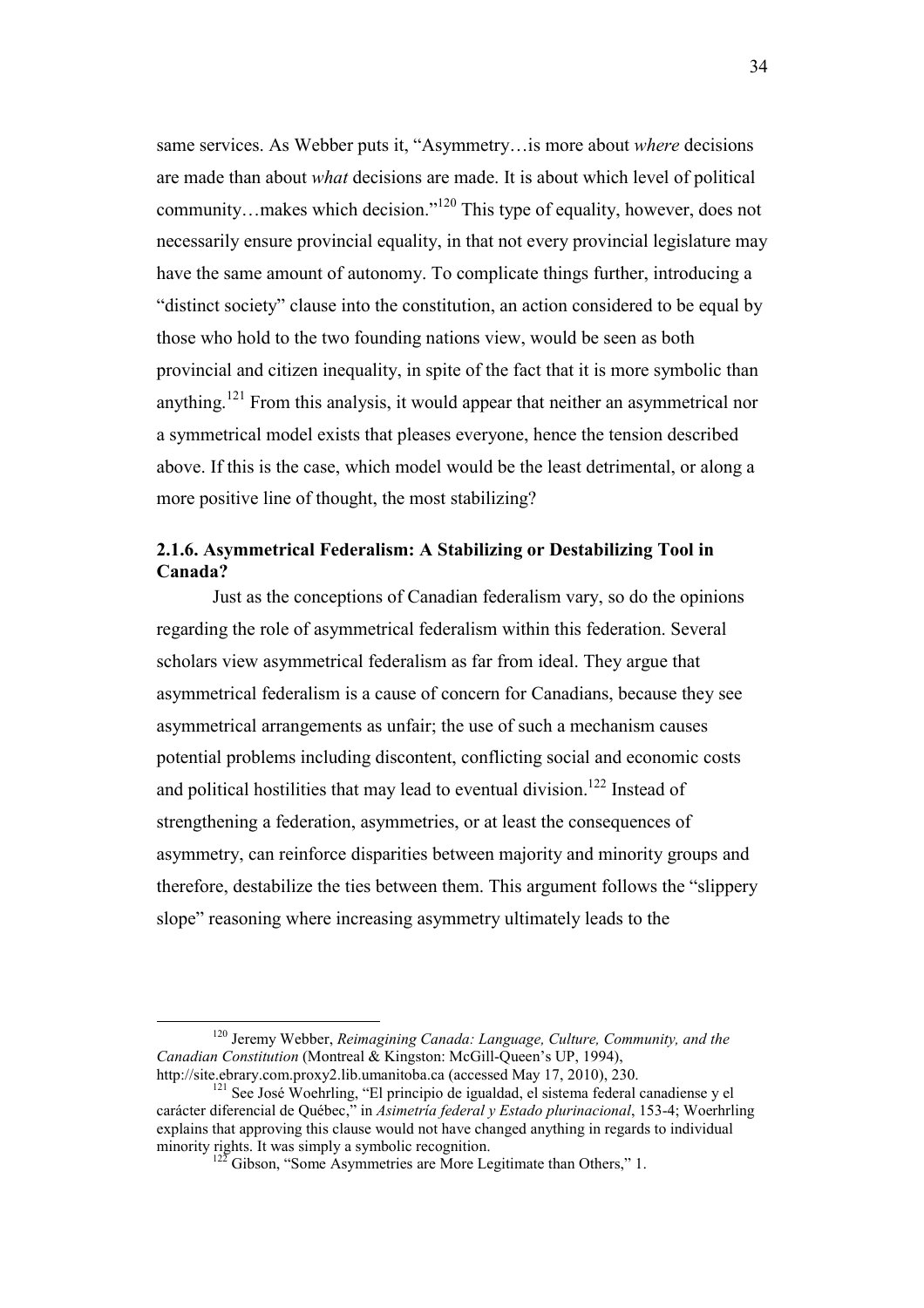disintegration of the federation.<sup>123</sup> In the spirit of this logic, asymmetrical federalism is precisely the opposite of a stabilizing tool.

 Another argument against asymmetrical federalism is based on the trend in more recent years for provinces to demand more autonomy from the federal government through bilateral provincial-federal arrangements. This kind of de facto asymmetry is particularly prevalent in Québec, but also in other provinces that feel the federal government has involved itself too heavily in provincial affairs. The worry here is expressed through the words of the Honourable John Roberts, who "[fears] that the use of asymmetry to satisfy the demands of devolution will not satiate the pressures to weaken the federal power, but is likely, rather to stimulate the appetite for more demands."<sup>124</sup> Instead of cooperating, each province, upon seeing the asymmetrical agreements made between other provinces and the federal government, resents not having the same for itself and proceeds to make its own deal with the center. Asymmetry gets added on top of asymmetry, and coherence is lost. One scholar notes: "[A]s the asymmetrical arrangements multiply, they collide and a sense of national comity is eroded." $125$  In this instance, asymmetrical federalism fails to unify the polity, but rather prevents the growth of a coherent and stable system for meeting the needs of each and every province. In other words, it produces excessive selfinterest and individualism to the detriment of the federation.

 For skeptics of asymmetrical federalism, the best it can achieve is an "uneasy *modus vivendi* for holding the federation together,"<sup>126</sup> a temporary accommodation between two opposing parties. It unifies, in the strictest sense, by keeping the federation in one piece, but it does not "establish a spirit of unity."<sup>127</sup> Asymmetrical federalism seen from this point of view is not necessarily

<sup>&</sup>lt;sup>123</sup> Papillon, "Is the Secret to Have a Good Dentist?", 131.

<sup>&</sup>lt;sup>124</sup> John Roberts, "Asymmetrical Federalism: Magic Wand or "Bait and Switch"," Asymmetry Series 2005 (14), 3.

<sup>&</sup>lt;sup>125</sup> Kathy L. Brock, "The Politics of Asymmetrical Federalism: Reconsidering the Role and Responsibilities of Ottawa," *Canadian Public Policy* 34, no.2 (June 2008) [journal on-line]; available from http://www.jstor.org/stable/25463605; Internet; accessed May 4, 2010, 155.

<sup>&</sup>lt;sup>126</sup> Hamish Telford, "Survivance Versus Ambivalence: The Federal Dilemma in Canada," 5, Asymmetry Series 2005 (10), 5.

 $127$  Ibid., 6.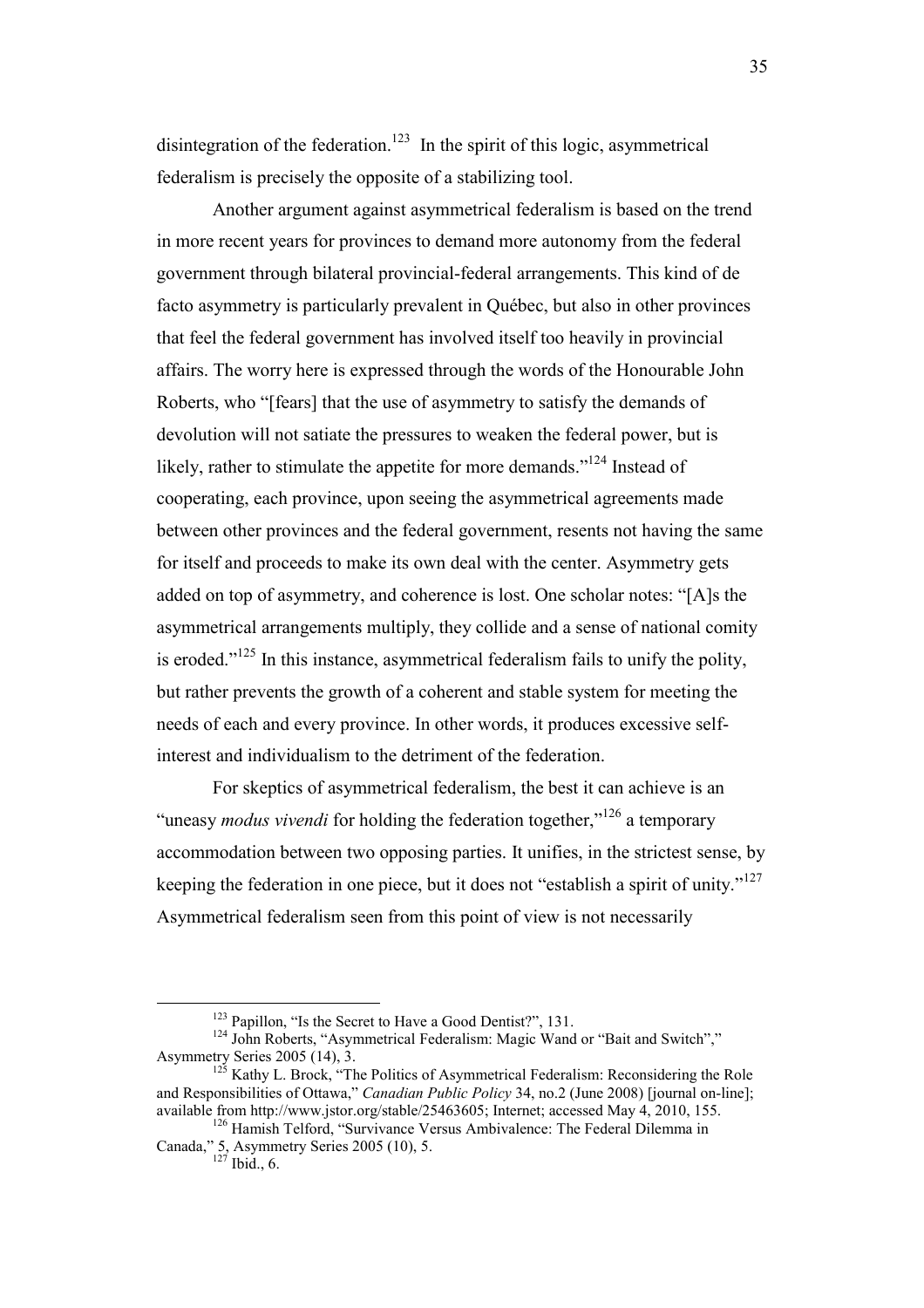destabilizing; nevertheless, it is not the preferred means of creating a truly unified and stable federation.

 That being said, asymmetrical federalism in Canada has its share of proponents. Since Canada is a multinational (or mixed) federation, a significant amount of de facto asymmetry is already inherent. It would follow that further asymmetrical arrangements would to some extent be necessary in order to meet the different needs of the federation's citizens, such as recognition and protection of linguistic and cultural diversity.<sup>128</sup> In this way, asymmetrical federalism can serve as a flexible and adaptable tool, which is vital for successfully handling the highly diverse and ever-changing nation that Canada is.<sup>129</sup>

 One of the chief advocates of asymmetrical federalism in Canada is Benoît Pelletier, a former Minister for Canadian Intergovernmental Affairs in the National Assembly of Québec. Pelletier sees asymmetry as a tool that can be used by all provinces to evolve and progress in a way that corresponds to its unique character and specific needs.<sup>130</sup> He bases his arguments on Canada's long history of asymmetrical federation, present from its beginning in 1867, where it was fundamental in protecting the diversity of its founding members.<sup>131</sup> Pelletier contends that "the adoption of asymmetrical policies allows the federated entities to coexist in harmony. It reduces unwarranted tensions and counter-productive confrontations, and even eliminates the demands for secession."<sup>132</sup> It may be a little exaggerated to suggest that Québec and the rest of Canada have had a harmonious relationship, but it is true that the introduction of asymmetry in many areas has helped to diffuse tensions. It is more so the direct attempts at unity through symmetrical mechanisms, such as the Charter of Rights and Freedoms, which have been the source of tension and "polarization between territorial and multinational views."<sup>133</sup> Canada is still in one piece, so something must be working.

<sup>&</sup>lt;sup>128</sup> Brown, "Who's Afraid Of Asymmetrical Federalism?", 5.

<sup>&</sup>lt;sup>129</sup> Pelletier, "Asymmetrical Federalism: A Win-Win Formula!", 3.

 $130$  Ibid., 4.

 $^{131}$  Ibid., 3.

<sup>132</sup> Ibid., 4.

<sup>&</sup>lt;sup>133</sup> Papillon, "Is the Secret to Have a Good Dentist?", 132.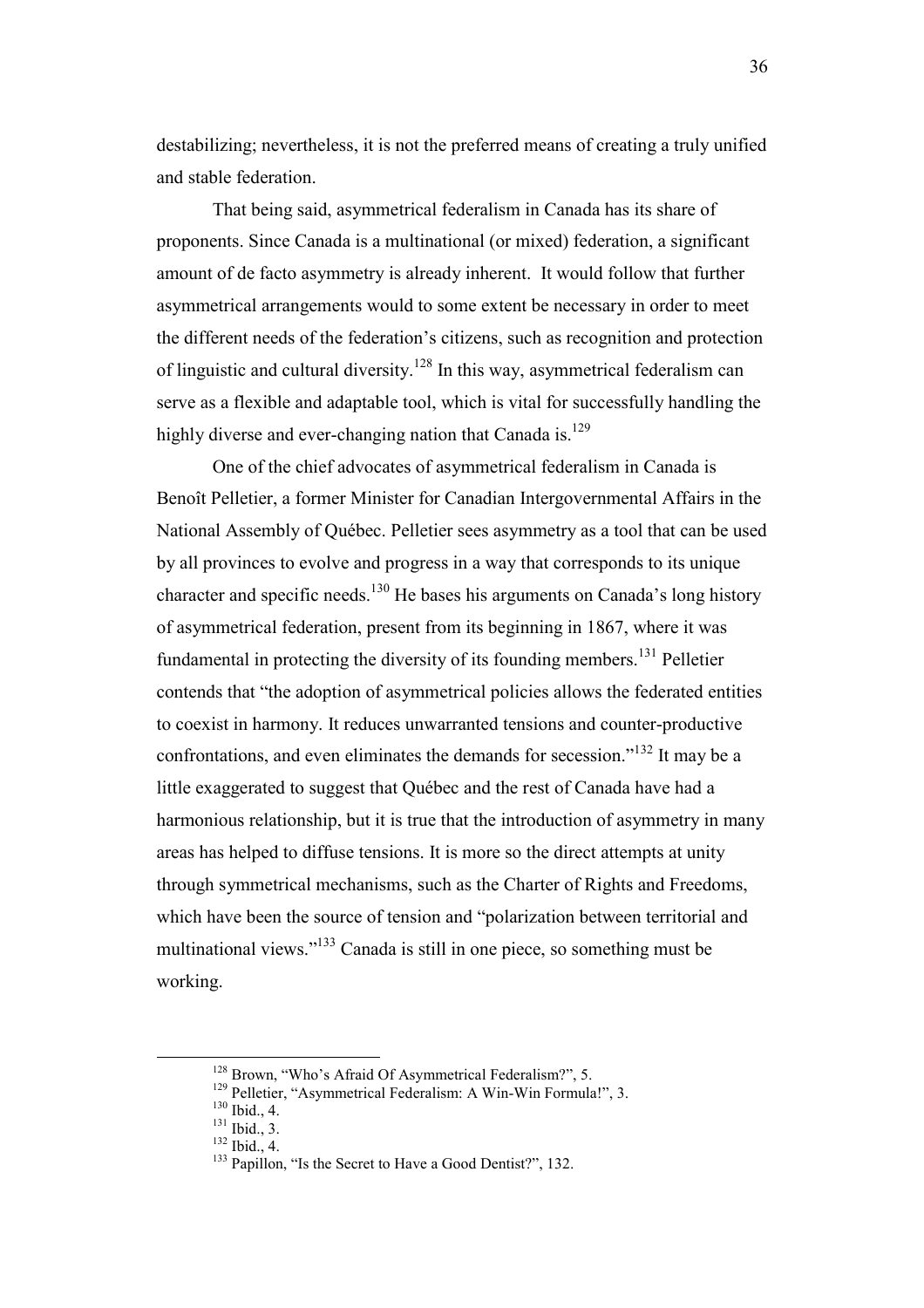Not everyone is quite an enthusiastic as Pelletier, and there are more temperate opinions of asymmetrical federalism. This 'middle way' sees asymmetry as a means to bring stability to an inherently instable multinational federal system, yet it is careful to define its limits. There are different situations to which asymmetry can be applied, and once it becomes the tool of choice, it can be used to different extents. The ability of asymmetrical federalism to bring stability or to create instability depends very much on what issue it is addressing and what the consequences will be for the concerned constituent units.<sup>134</sup> This means that there is room for asymmetry, but probably more so de facto asymmetry. It is in this field of political arrangements that most asymmetry has taken place in the last years, and it has been observed that the acceptance of such asymmetry is increasing along with a growing realization that "one size does not fit all."<sup>135</sup> Equality does not necessarily imply sameness or symmetry, and asymmetrical solutions can be found that answer to diverse needs while still maintaining a spirit of equality, thus creating stability in an otherwise unstable federation. On the other hand, further de jure asymmetry regarding differential recognition is less likely to be successful.<sup>136</sup> Past attempts at recognizing Québec's "distinct society" have only brought discord within the federation, so while asymmetrical federalism can be used as a stabilizer, it still has its limits.

 In consideration of Canada's unique cultural and linguistic make-up, it would appear that asymmetrical federalism is more of a stabilizing than destabilizing mechanism, although it has created its share of controversy over the past decades. As stated earlier, asymmetrical federalism is a normative concept, and in the normative context of the Canadian federation, it has served the nation fairly well. In a multinational society where disagreements and conflicting views regarding its political make-up are an inherent part of its very being, we cannot expect asymmetrical federalism to solve each and every conflict.<sup>137</sup> There will be tension, asymmetrical federalism or not, but what this mechanism can do is to bring stability amidst the tension. One Canadian scholar notes that "an

<sup>&</sup>lt;sup>134</sup> Milne, "Asymmetry in Canada," 7.

<sup>&</sup>lt;sup>135</sup> Brown, "Who's Afraid Of Asymmetrical Federalism?", 5.

<sup>136</sup> Ibid., 6.

<sup>&</sup>lt;sup>137</sup> Papillon, "Is the Secret to Have a Good Dentist?", 137.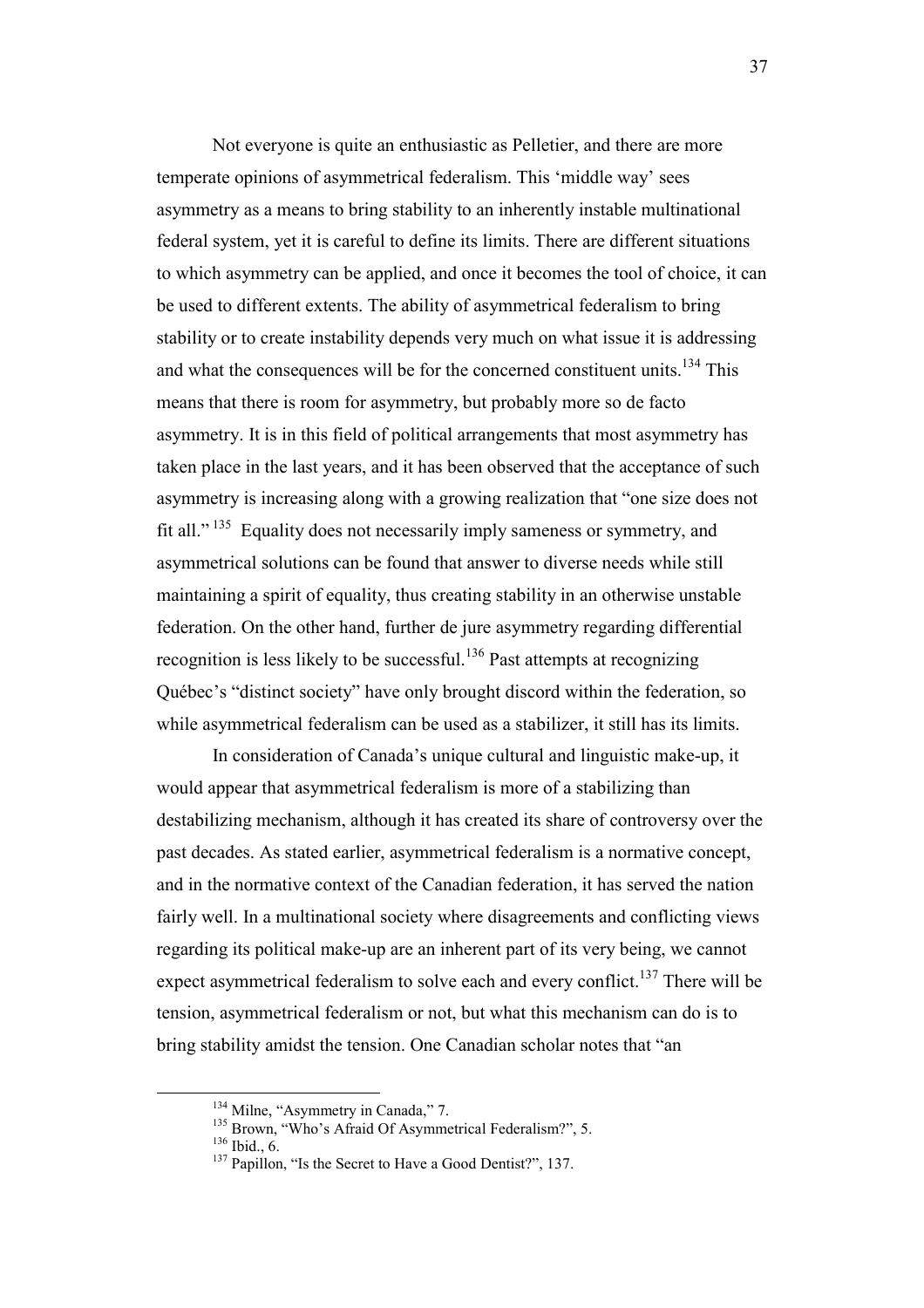asymmetrical constitution may be the institution form most compatible with our asymmetrical political communities."<sup>138</sup> This pragmatic approach does not make anything more or less of asymmetrical federalism than what it is: a flexible tool that suits Canada and that can, if used right, provide this highly culturally and geographically diverse nation with federal stability.

## **2.2. Spain**

 $\overline{a}$ 

## **2.2.1. Historical Basis for Asymmetry**

 As a normative concept, the way asymmetrical federalism manifests itself depends greatly on the characteristics of the country making use of it. We have seen how this concept is both an inherent part and a preferred tool of the Canadian federation, and we will now assess the role of asymmetry in Spain. Asymmetrical federalism has a significant presence in Spain, and as in the case of Canada, asymmetry has played an important role in Spain's constitution. Spanish history is substantially longer and more complex than that of a relatively young Canada, and several historical events contributed to the forming of modern day Spain; however, since the subject of this paper is not Spanish history, it will suffice to make mention of only the more recent and pertinent events. The character of the Spanish Constitution of 1978, which transformed Spain from a unitary state into one of a federal nature, is greatly influenced by the idea of multinationalism and the presence of several nationalist minorities in Spain. Minority nationalism is said to have emerged at the end of the  $19<sup>th</sup>$  century along with the age of modernization; these nationalisms did not develop in response to a strong majority nationalism, but rather as a substitute for a relatively weak State.<sup>139</sup> The competing visions of the Spanish national identity and that of minority nationalities had center stage in the time directly following the Franco regime, a period that was favorable toward the promotion of national minority identities and regional autonomism. Under Franco, minority languages and cultures were repressed and a mono-cultural identity was imposed upon the people by military force. This oppression actually served to encourage

<sup>138</sup> Webber in Gagnon and Gibbs, "The Normative Basis," 90.

<sup>139</sup> Mathieu Petithomme, "L'Etat espagnol et le financement autonomique," *Fédéralisme Régionalisme* 9, no.2 (2009) [journal on-line]; available from

http://popups.ulg.ac.be/federalisme/document.php?id=831; Internet; accessed April 1, 2010, 4.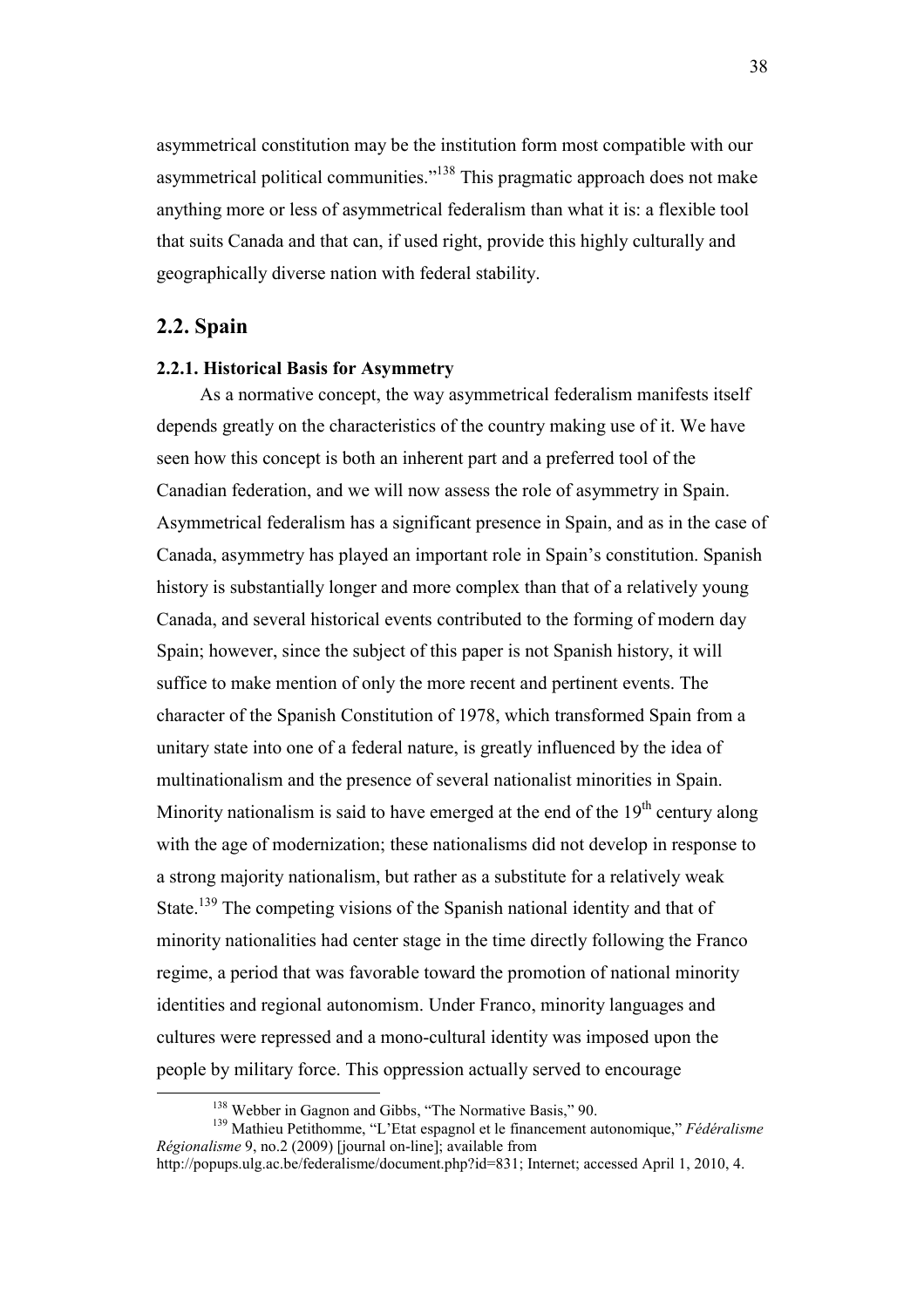autonomist and minority nationalist movements, and put into question, for a time, the legitimacy of Spanish nationalism.<sup>140</sup> With the reemergence of multinationalism came the demand for constitutional recognition, and with it, asymmetry. As Agranoff states, "the question of asymmetry versus symmetry goes to the heart of the federal questions in Spain. The constitutional design in the post-Franco period (1975-1978) legally constructed shared rule by creating autonomy, largely to gain the support of the historic and ethnically nationalistic territories."<sup>141</sup> The question of multinationalism greatly influenced the constitution and triggered the use of asymmetry as a means of accommodating the national minorities. This asymmetry will be discussed in the section regarding asymmetrical outcomes, which will logically be preceded by preconditions of asymmetry present in Spain. However, one pertinent question must be addressed before speaking any further about Spain: Is Spain really a federal state?

### **2.2.2. Spain: A "Federation" or Not?**

 $\overline{a}$ 

The words "federal" or "federation" are absent from the Spanish Constitution, yet despite this omission, several scholars place Spain under the federation heading due to its many federal features. Watts, for example, includes Spain as one of twenty-five contemporary functioning federations, classifying it as a "federation in practice" because of the fact that the constitution indicates competences exclusive to the regional governments.<sup>142</sup> Along the same lines, some view the characteristics of the autonomous communities as consistent with the main features of federal systems, and therefore equate the Spanish model with that of a federal state.<sup>143</sup> Other scholars speak of "federalization" or of a "gradual building" of the Spanish federal state, a process that has occurred and is still occurring through the State of Autonomies.<sup>144</sup>

<sup>140</sup> Luis Moreno, "Federalization and Ethnoterritorial Concurrence in Spain," *Publius: The Journal of Federalism* 27, no.4 (Fall 1997) [journal on-line]; available from http://publius.oxfordjournals.org; Internet; accessed April 1, 2010, 67-68; Petithomme, "L'Etat espagnol et le financement autonomique," 5.

<sup>&</sup>lt;sup>141</sup> Agranoff, "Intergovernmental Relations," 96.

<sup>142</sup> Watts, *Comparing Federal Systems*, 9, 12-13, 41-42.

<sup>&</sup>lt;sup>143</sup> Eliso Ajo in Robert Agranoff, "Federal Asymmetry and Intergovermental Relations in Spain," Asymmetry Series 2005 (17), 2.

<sup>&</sup>lt;sup>144</sup> Agranoff, "Federal Asymmetry and Intergovernmental Relations," 2; Moreno, "Federalization in Multinational Spain," 2004, Unidad de Políticas Comparadas (CSIC) Working Paper, www.ipp.csic.es/doctrab2/dt-0704.pdf (accessed May 4, 2010), 2.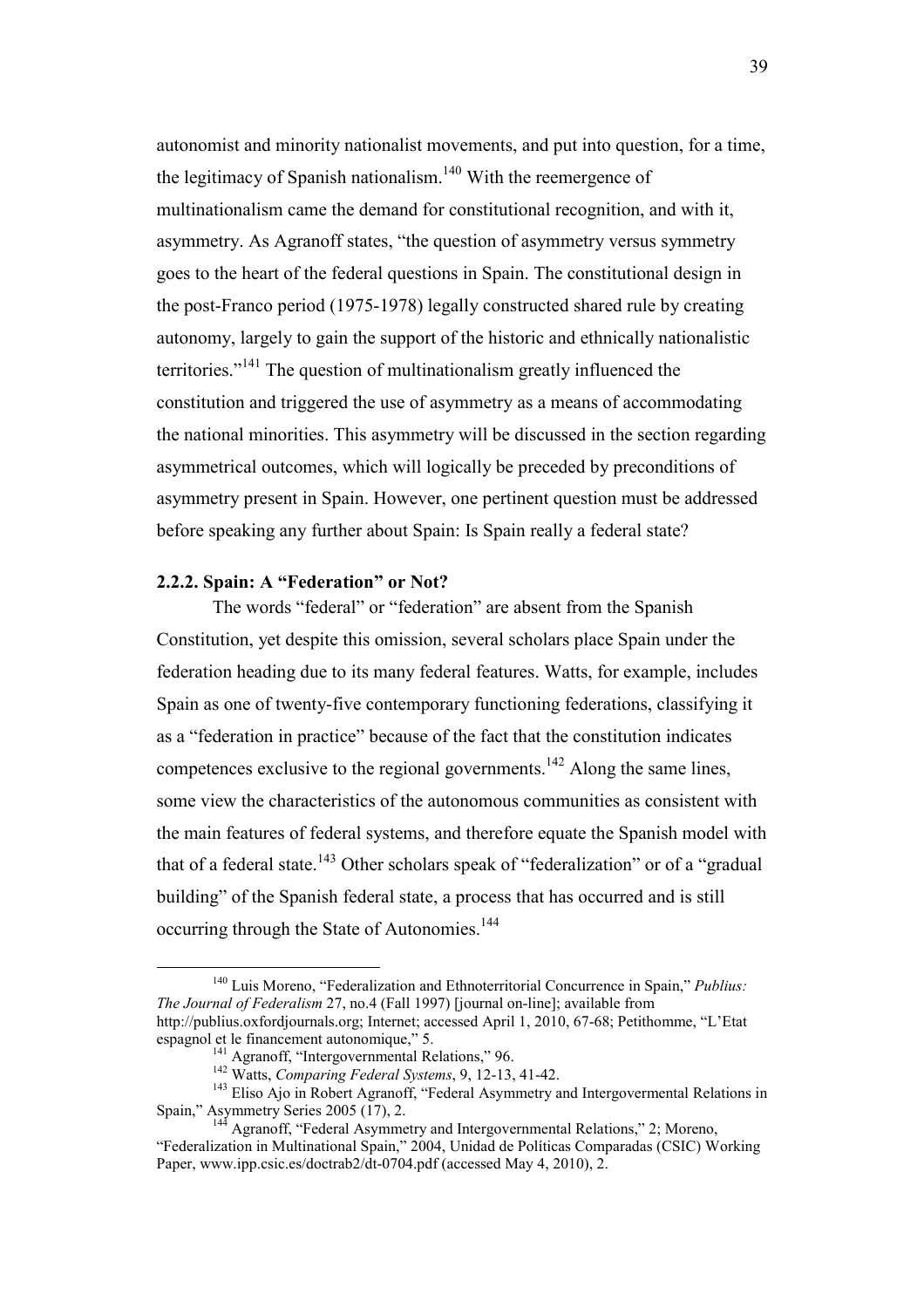One final opinion is that the Spanish state lacks sufficient significant features of the classic federal model to be accurately labeled a federation. For example, Autonomous Communities do not have a role in reforming the constitution, do not possess judicial power, cannot create their own bill of rights and lack proper representation in general institutions, whether that be in the central government or in European institutions.<sup>145</sup>

Despite neither being a federation in name, nor possessing all the characteristics associated with the classic definition of a federal state, the Spanish model does manifest many federal features and is progressively evolving in this direction. For these reasons, we are able to study Spain in the federal context.

## **2.2.3. Preconditions of Asymmetry**

 $\overline{a}$ 

 The construction of the Spanish State has developed erratically over time; Spain has gone through various periods of centralization and decentralization, and has been both a unitary and federal State more than once. The question we might ask is what preconditions of asymmetry contributed to the asymmetrically federal system of today's Spain, which was established with the Spanish Constitution of 1978. Firstly, there are political cultures and traditions that factor into the equation. In Spain there are competing views regarding equalization, but constitutionally speaking, there is a culture of citizen welfare. Article 2 of the constitution sets out the principle of solidarity between different territories and goes on to guarantee this principle in Article 138, where it proposes to "establish a fair and adequate economic balance between the different areas of the Spanish territory." Articles 40 and 158 reinforce the idea of solidarity and of economic equalization.<sup>146</sup> This culture of citizen welfare and solidarity found in the constitution is also present in the Organic Law on the Financing of the Autonomous Communities (LOFCA); it is here that the obligations of equity and

<sup>&</sup>lt;sup>145</sup> Fossas, "Asymmetry and Plurinationality in Spain," 7-9; Petithomme, "L'Etat espagnol et le financement autonomique," 2-3; Ferran Requejo, "National pluralism and federalism. Four potential scenarios for Spanish plurinational democracy," *Perspectives on European Politics and Society* 2, no.2 [journal on-line]; available from http://dx.doi.org/10.1080/1570585018458764; Internet; accessed May 4, 2010, 315.

<sup>146</sup> Moreno, "Asymmetry in Spain: Federalism in the Making?", in *Accommodating Diversity*, 163-164; Spanish Constitution 1978, Preliminary Title, s.2; Part I, ch.3, s.40; Part VIII, ch.1, s.138; ch.3, s.158; Constitution is available from Senado de España, http://www.senado.es/constitu\_i/index.html (accessed May 9, 2010).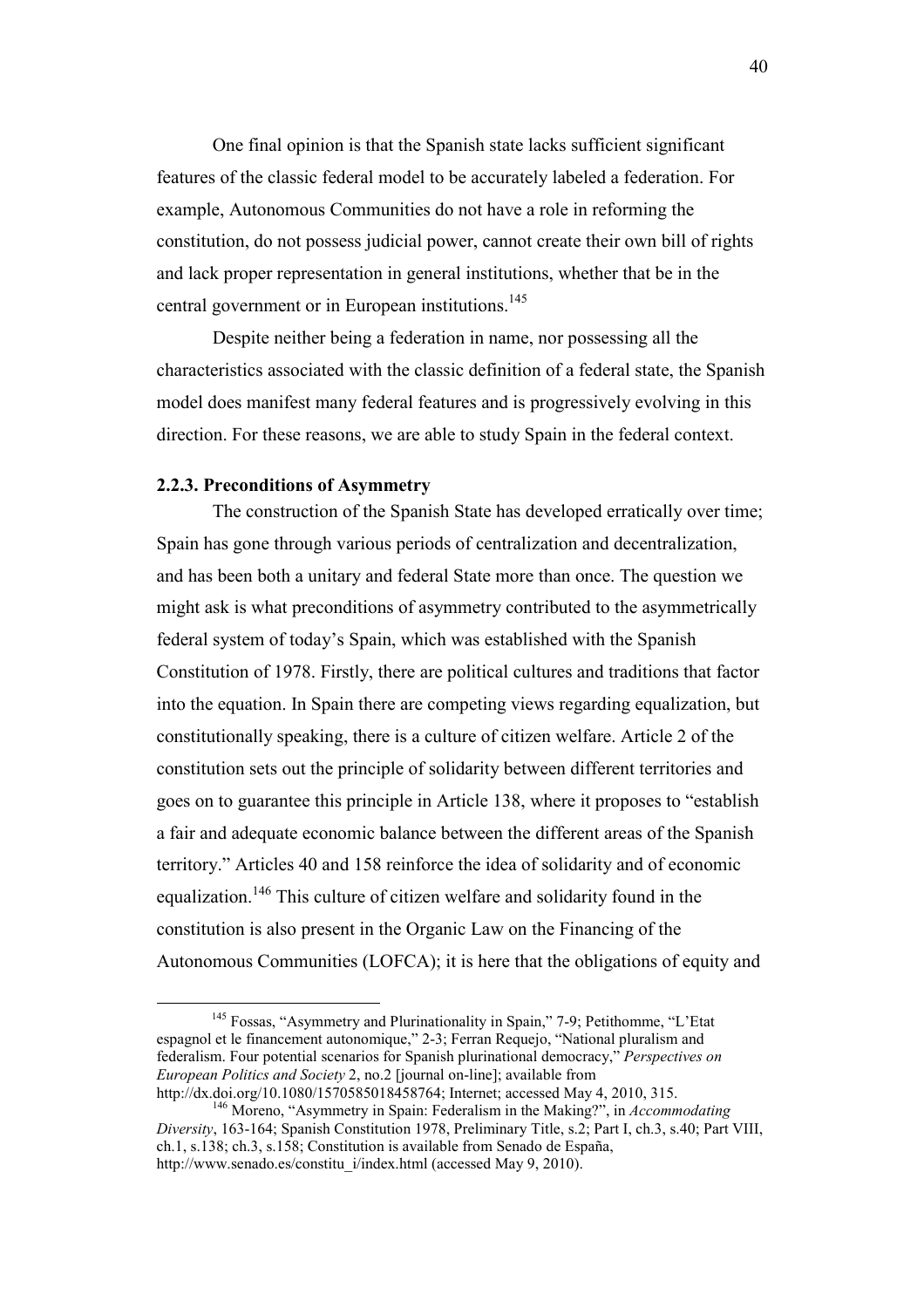solidarity between the Autonomous Communities are fleshed out.<sup>147</sup> While this "citizen vision" of society has been preponderant, a competing "community vision" that places priority on the interests of the community before that of the citizen also exists.<sup>148</sup> We will see in the following section how the interaction of these two political views influences the potential for varying degrees of asymmetry.

 Social cleavages consisting of linguistic and ethnic-nationalist pluralism constitute the second precondition and have a significant presence in Spain. While Spain can be clearly recognized as a single historical unit, it is simultaneously home to an ethnically and culturally diverse population.<sup>149</sup> Both majority or state nationalism and minority nationalism have been present throughout Spanish history, and today there exists a strong Castilian majority alongside several minority nationalities, namely the historical nationalities of Catalonia, Galicia and the Basque Country, who have their own languages, cultures and histories.

The precondition of territoriality in Spain is closely linked to the social cleavages mentioned above. Spain is divided into seventeen Autonomous Communities, several of which are defined by a distinct language, culture and historical background. Autonomous Communities are diverse in population size, in their industrial/agricultural make-up and in the relationship they have with each other and the central government.

 Also linked to both social cleavages and territoriality are socio-economic factors. One main factor in Spain is economic disparity between Autonomous Communities. The periphery regions of Catalonia and the Basque Country were the early industrial regions and strong economic powers, while other regions such as Andalusia, Estremadura, and the two Castilles were poorer agricultural areas. Paradoxically, it was these poorer regions that formed the political center, and there existed what Agranoff calls "an inverted center-periphery pyramid, in

<sup>147</sup> Siobhán Harty, "Espagne (Royaume d'Espagne)," in *Guide des pays fédérés: 2002*, 188; Petithomme, "L'Etat espagnol et le financement autonomique," 6.

<sup>&</sup>lt;sup>148</sup> Petithomme, "L'Etat espagnol et le financement autonomique," 11.

<sup>&</sup>lt;sup>149</sup> Moreno, "Asymmetry in Spain," 150.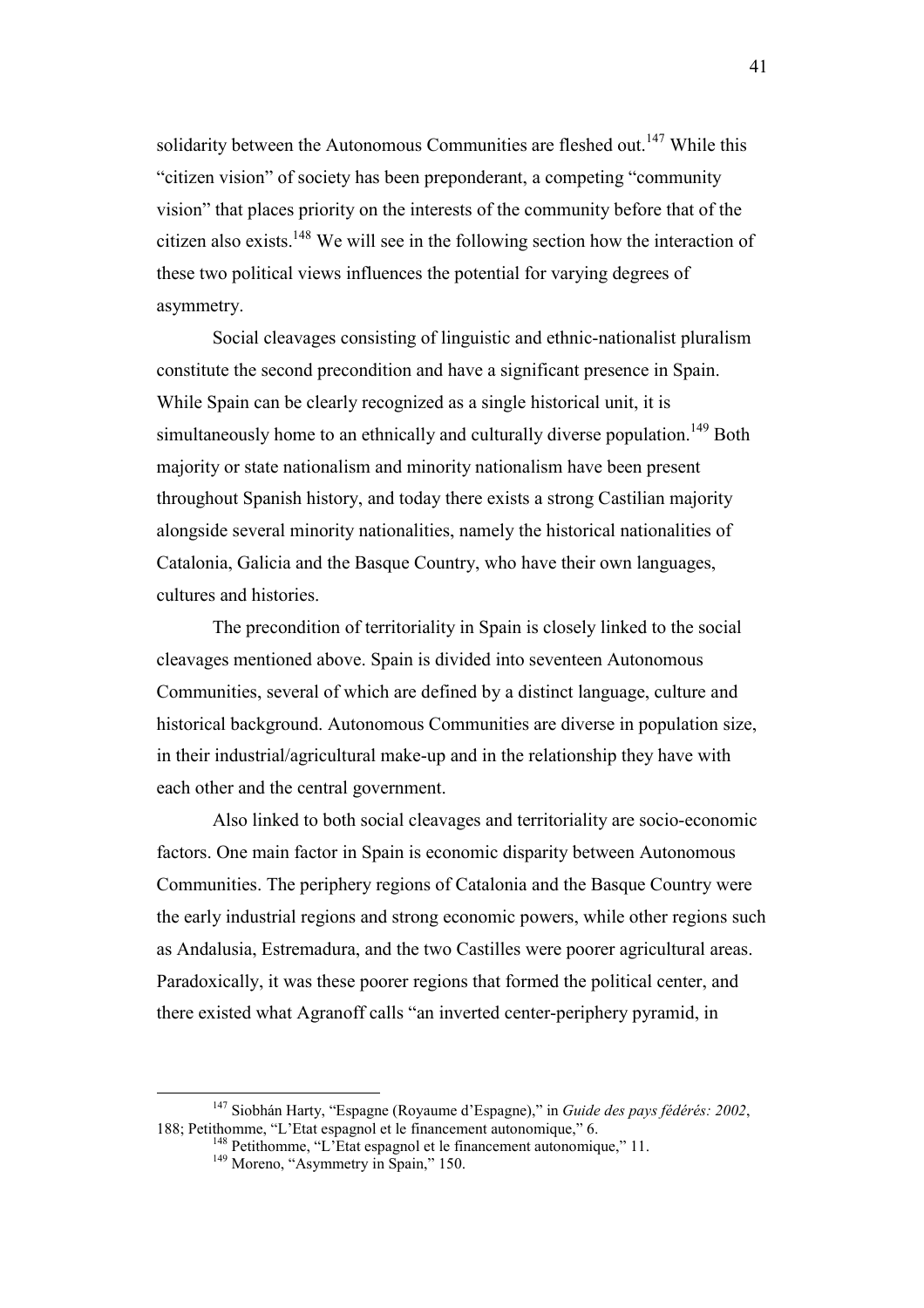which political and economic powers were found in different poles."<sup>150</sup> Such disparities have obviously impacted both the relationships between Autonomous Communities and each of their relationships with the central government.

 The final precondition of asymmetry is demographic patterns. In Spain demographic patterns are largely linked to economy and immigration. Financial reforms have been made based on demographics, with regions receiving financial resources in proportion to the size and dynamism of the region. Where differences in demographics occur, this would lead to asymmetry in the funds received by each region. Such variations do exist in Spain, the coastal regions, for example, witnessing a dynamic population growth, while other more rural regions are seeing decreases in population.<sup>151</sup> We will look at this issue more closely in our discussion on asymmetrical outcomes in Spain to see how demographic patterns both create inherent asymmetry and also call for further asymmetrical accommodation.

### **2.2.4. Asymmetrical Outcomes**

#### *2.2.4.1. Basic de facto Asymmetry*

 $\overline{a}$ 

It is apparent that with the great extent to which preconditions of asymmetry are visible in Spain, asymmetrical outcomes are inevitable. To begin with, there is asymmetry in regards to the population, size, wealth, and economy of the Autonomous Communities (ACs). The seventeen ACs were not formed as a means of dividing Spain up into equal parts; the creation of each AC was initiated by provincial and municipal councils of the respective regions and not by the central government, so the characteristics of the ACs differ from one to the next.<sup>152</sup> Out of a population of over 46 million, the largest ACs (Andalusia, Catalonia, Madrid and Valencia) represent 58% of the total population. In comparison, the smallest AC of La Rioja represents just 0.7% of the total population. The geographical size of the ACs also varies considerably, as some ACs are comprised of multiple provinces, while others such as Cantabria or La

<sup>&</sup>lt;sup>150</sup> Agranoff, "Federal Asymmetry and Intergovermental Relations in Spain," 2-3.

<sup>&</sup>lt;sup>151</sup> Petithomme, "L'Etat espagnol et le financement autonomique," 17.

<sup>&</sup>lt;sup>152</sup> Agranoff, "Intergovernmental Relations," 103.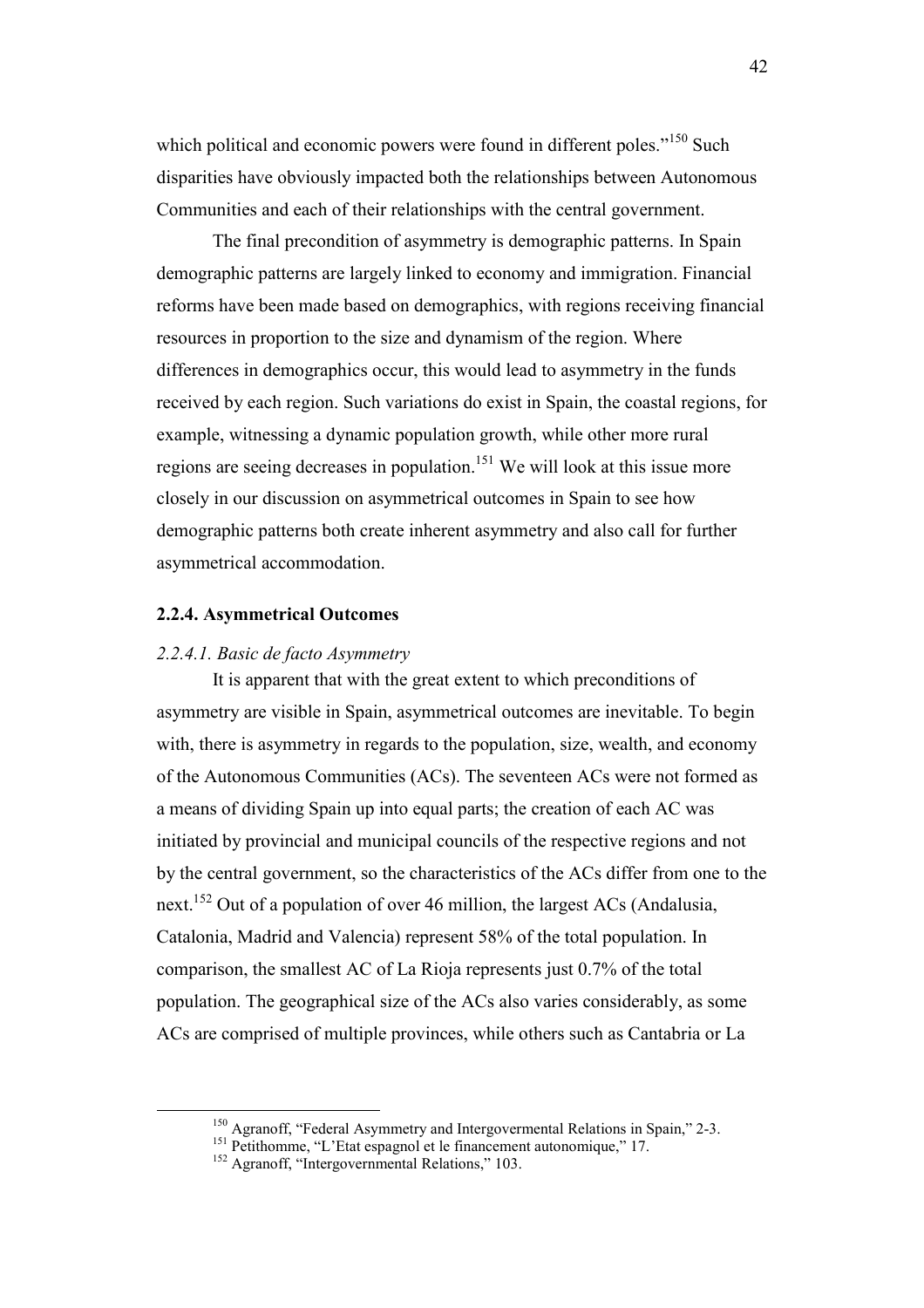Rioja are single provinces. Four ACs remain very rural, while four others are more urbanized and densely populated.<sup>153</sup>

Linked to population density and urban versus rural populations are economic asymmetries. There is a wide variation of income and employment rates, with seven ACs far above the national average income and four quite a bit below. Large clusters of immigrants can be found in four regions and affect the employment rates of these areas.<sup>154</sup> Changes in population are also affected by the economy, so they too occur asymmetrically. The industrial regions of Madrid and Catalonia, as well as those areas where tourism is important, have seen the largest increases.<sup>155</sup> Finally, the regions of Catalonia and the Basque Country have traditionally been two of the most industrialized and economically powerful in Spain. While there is a considerable amount of de facto asymmetry in regards to economic wealth, the perception of this asymmetry also factors into the way actual power relations play out. For example, many Catalans perceive "rich" Catalonia as the victim of financial discrimination, because they feel that they receive far less from the central government compared to what they contribute. This perception has greatly influenced their support of political Catalanism and it has also influenced their view of the State, which they perceive to be inefficient in its redistribution of funds and promotion of economic growth.<sup>156</sup>

Adding to the asymmetrical make-up of the Autonomous Communities are cultural and lingual asymmetries. Whereas many regions relate to a common Spanish identity, other regions, namely Catalonia and the Basque Country who have more of a historical identity, see themselves as "nations" within Spain and take actions to be recognized as such. One example of how this has brought about de facto asymmetry is in the area of foreign affairs. Foreign policy is a competence exclusive to the central government, yet both the Basques and Catalans have acted on their perceived "nation" status and have sought to represent themselves on the international stage at the national level. Specific examples include the Basque's request for direct representation in the EU and the

<sup>153</sup> Agranoff, "Intergovernmental Relations," 104.

<sup>&</sup>lt;sup>154</sup> Agranoff, "Federal Asymmetry and Intergovernmental Relations," 5.

<sup>&</sup>lt;sup>155</sup> Agranoff, "Intergovernmental Relations," 104.

<sup>&</sup>lt;sup>156</sup> Moreno, "Federalization and Ethnoterritorial Concurrence in Spain," 78.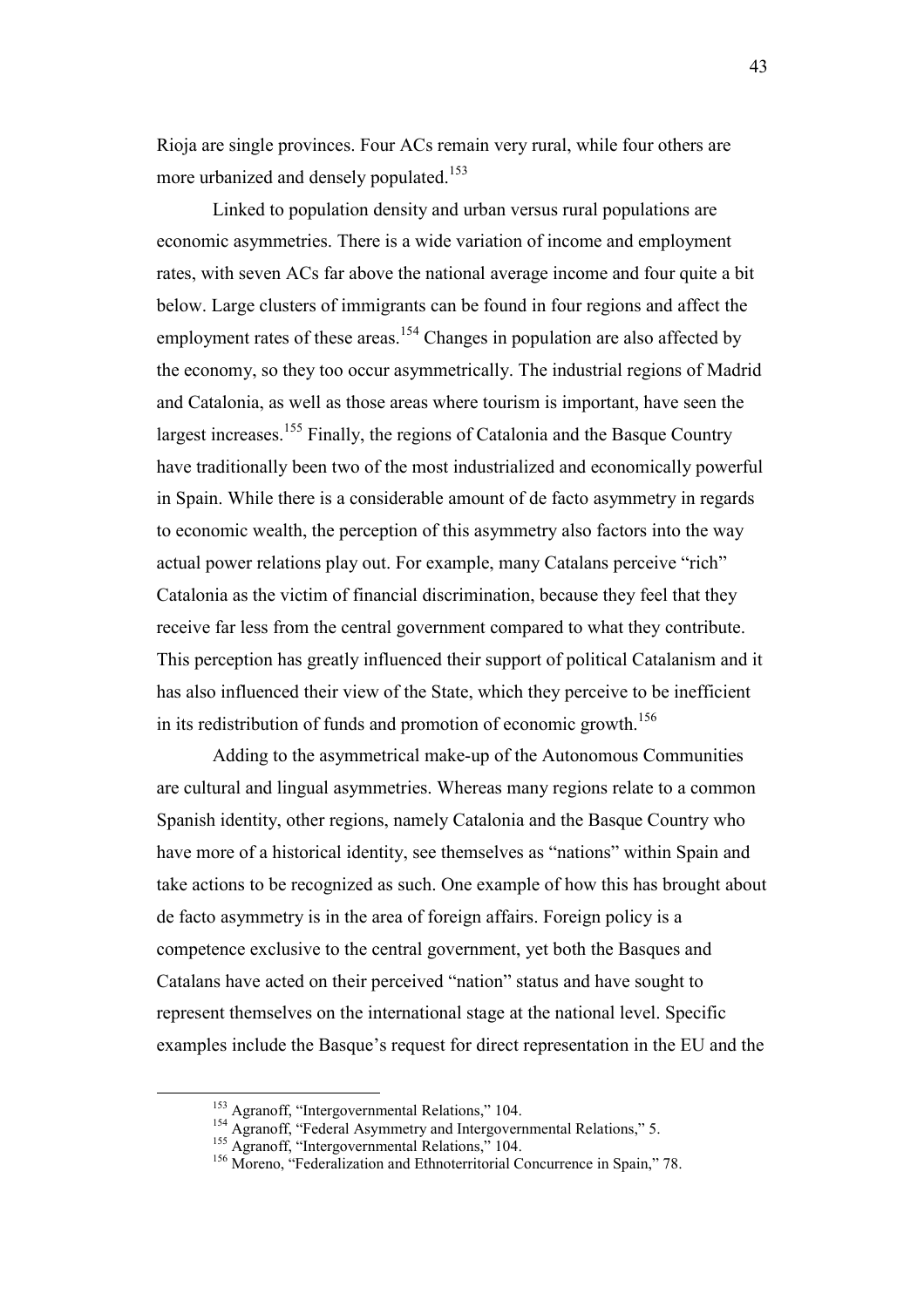boycotting of a wreath-laying ceremony in Israel by a Catalan leader because the Catalan flag was not flying.<sup>157</sup> These examples show how minority nationalism has lead to asymmetrical behavior amongst the regions.

Another very important de facto asymmetry exists in regards to the role of political parties in Spain. In several instances, the winning party of State elections has failed to gain the majority of seats and has had to depend on the support of non-state nationalist parties in order to establish a stable system. This was the case both in 1993 and 1996.<sup>158</sup> Nationalist parties, particularly the CiU (a Catalan nationalist party), have used this position as political leverage; in return for support of the ruling party, they demand concessions regarding such issues as tax reforms and additional competences leading to further asymmetry between regions and increased autonomy for all the  $ACs$ .<sup>159</sup>

# *2.2.4.2. Origins of de jure Asymmetry: Construction of "el estado de las autonomías"*

 The considerable amount of de facto asymmetry, especially the asymmetry resulting from Spain's multinational character, has allowed for the development of de jure asymmetry.<sup>160</sup> The starting point of any discussion of de jure asymmetry in Spain must begin with the Constitution of 1978 and the construction of "el estado des las autonomías", the State of Autonomies. The basis of asymmetry can first be located in Article 2 of the constitution, with the recognition of multiple nationalities and their right to self-government.<sup>161</sup> This idea is followed up in Article 137, which acknowledges the possibility of "Selfgoverning Communities that may be constituted," laying the groundwork for regional autonomy.<sup>162</sup> The constitution then proceeds to demarcate the ways to accede to autonomy, of which there are three. The first accession method, referred to as the "rapid route," is found in the second transitional provision; it applies to territories that have historically approved Statutes of Autonomy and

<sup>&</sup>lt;sup>157</sup> Agranoff, "Federal Asymmetry and Intergovernmental Relations," 5.

<sup>&</sup>lt;sup>158</sup> Fossas, "Asymmetry and Plurinationality in Spain," 4,7; Petithomme, "L'Etat espagnol et le financement autonomique," 10, 12, 15.

<sup>&</sup>lt;sup>159</sup> Agranoff, "Federal Asymmetry and Intergovernmental Relations," 5; Moreno, "Federalization and Ethnoterritorial Concurrence in Spain," 79.

<sup>160</sup> Fossas, "Asymmetry and Plurinationality in Spain," 5.

<sup>&</sup>lt;sup>161</sup> Spanish Constitution 1978, Preliminary Title, s.1.

<sup>&</sup>lt;sup>162</sup> Ibid., Part VIII, ch.1, s.137.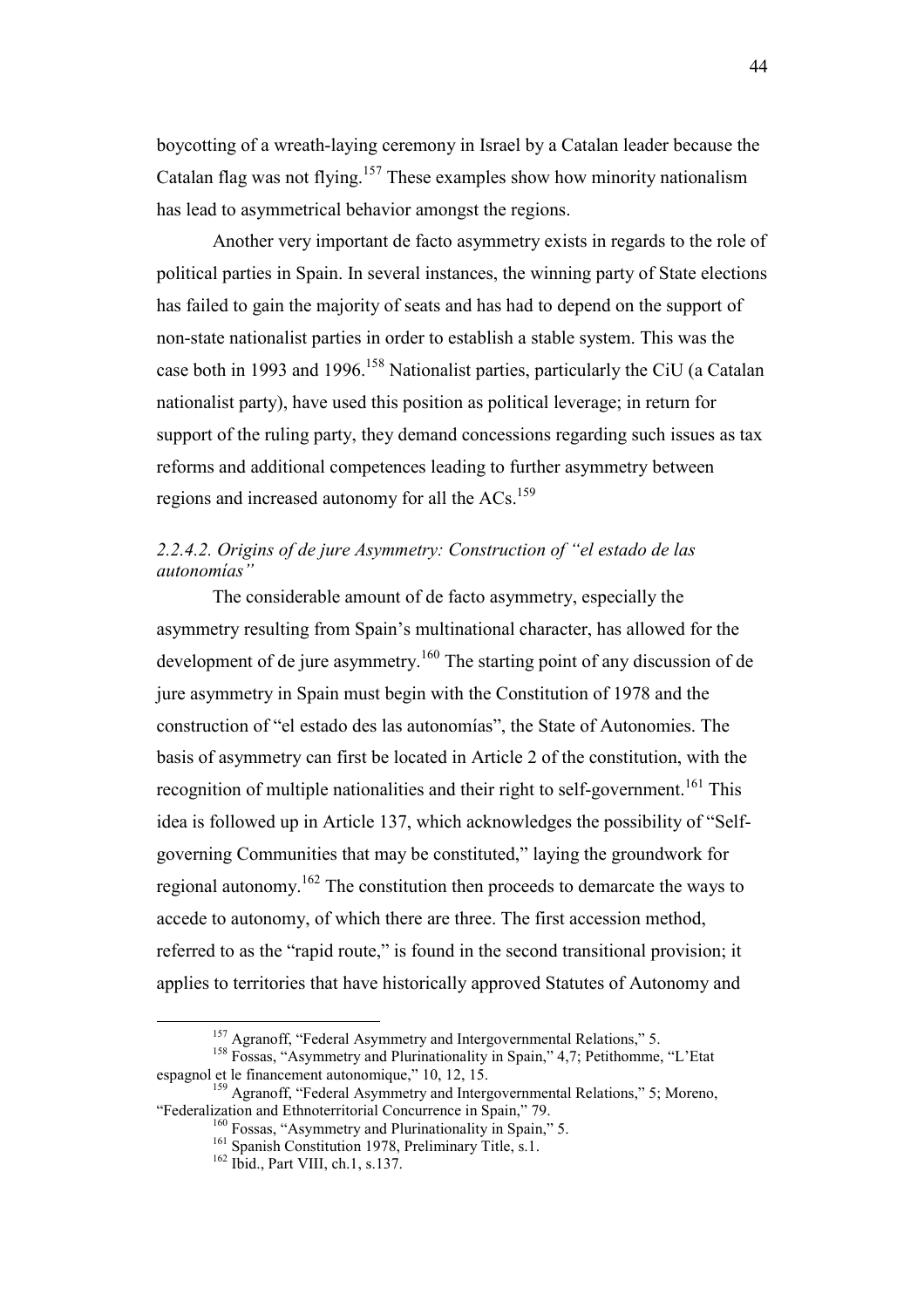already possess provisional regimes of self-government, and it authorizes them to proceed directly to autonomy once having drafted a Statute of Autonomy that is passed via a regional referendum and approved by the Constitutional Committee of the Congress.<sup>163</sup> The Basque Country, Catalonia and Galicia, considered to be nationalities with a historic past, became Autonomous Communities in this manner. This recognition of ethnic identity emphasizes the specific history, culture, language, origins and traditions of these three historic nationalities, and it has been deemed the "differential fact."<sup>164</sup>

 Article 143 describes a second method known as the "slow route", through which "bordering provinces with common historic, cultural and economic characteristics, insular territories and provinces with a historic regional status may accede to self-government."<sup>165</sup> This method entails several steps to ensure that the population of the region concerned is in accordance with this action. Even once a territory becomes an Autonomous Community, it must wait five years before being able to enlarge its competences within the structure outlined in Article  $149<sup>166</sup>$  This creates, at least initially, a large amount of asymmetry between these communities and the three rapid route Communities.

 The final method, referred to as the "exceptional route," can be found in Article 151, according to which regions without any recognized historical past can accede to full autonomy without the waiting period by following a process of several initiatives and a popular referendum. It is a very complex route, but Andalusia, managed to acquire autonomy via this process, therefore gaining the same status as the three historical ACs.<sup>167</sup>

 The establishment of Autonomous Communities has the potential to create further asymmetry. Article 143 indicates that "the right to initiate the process towards self-government lies with all the Provincial Councils

<sup>163</sup> Harty, "Espagne," 185-6; Michael T. Newton and Peter J. Donaghy, *Institutions of Modern Spain: A Political and Economic Guide* (Cambridge: Cambridge University Press, 1997), 120.

<sup>&</sup>lt;sup>164</sup> Moreno, "Asymmetry in Spain," 159.

<sup>&</sup>lt;sup>165</sup> Spanish Constitution 1978, Part VIII, ch.3, s.143(1).

<sup>&</sup>lt;sup>166</sup> Spanish Constitution 1978, Part VIII, ch.3, ss.148, 149; Harty, "Espagne," 186; Newton and Donaghy, *Institutions of Modern Spain*, 120.

<sup>167</sup> Harty, "Espagne," 186; Newton and Donaghy, *Institutions of Modern Spain*, 120-21; Spanish Constitution 1978, Part VIII, ch.3, s.151.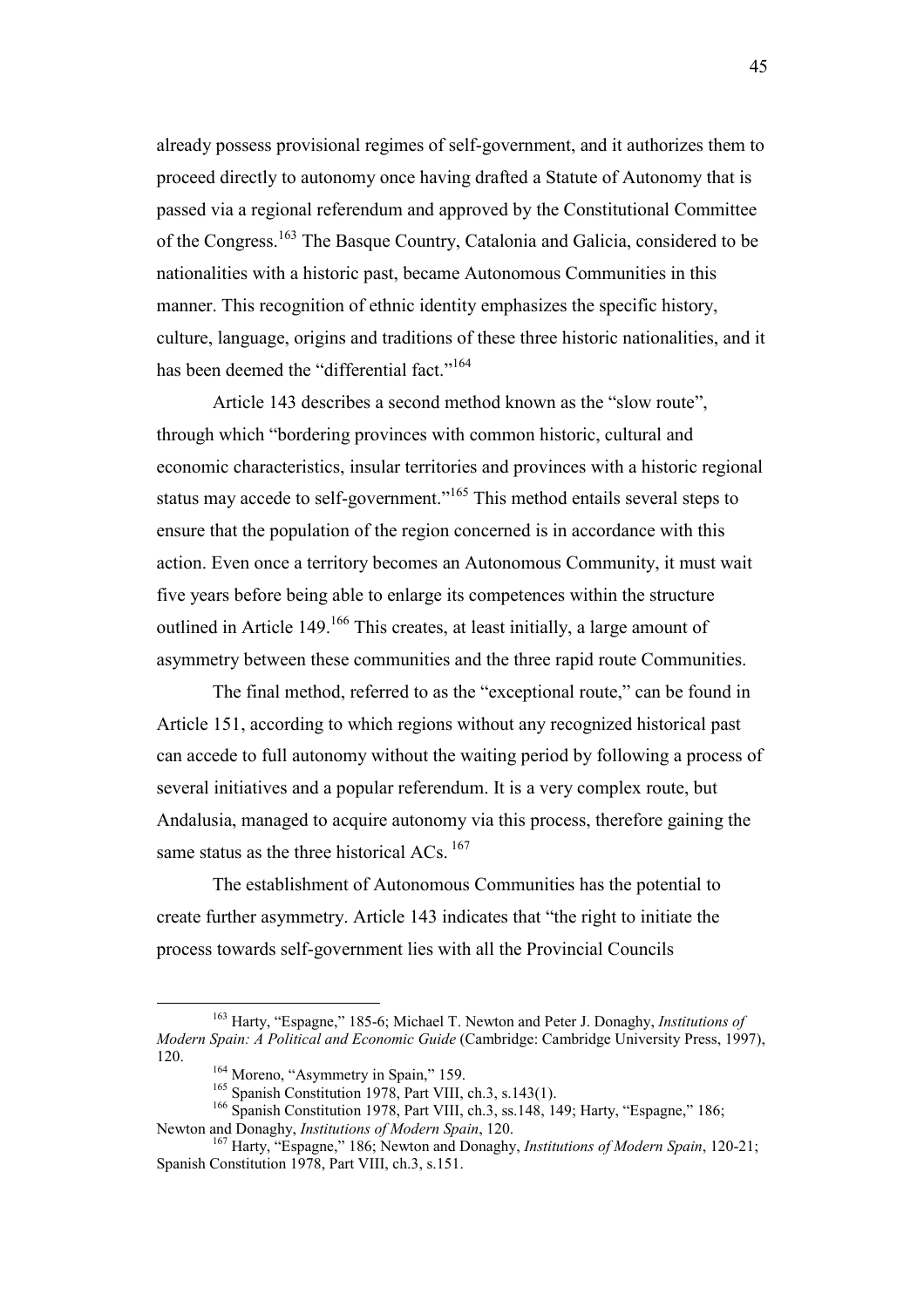concerned", and Articles 146 and 147 demonstrate that it is the Community that drafts its own statute of autonomy.<sup>168</sup> While a statute must be in accordance with the Constitution, there is room for asymmetry to develop between each AC. Fossas refers to this process of provincial (rather than central) initiated construction of autonomy as the "principio dispositivo", noting that it creates a high potential of heterogeneity.<sup>169</sup> Swenden also speaks of the fact that the constitution allows Communities to evolve differently with varying legislative competences. In his opinion, "the constitution at best provides a framework within which the regions can organize their competencies....By keeping the allocation of powers and responsibilities open to negotiation, the Spanish process of devolution contained a high degree of inbuilt flexibility…and constitutional asymmetry was almost made inevitable."<sup>170</sup> In short, the constitution has created asymmetry both by recognizing different methods of acquiring autonomy and also by leaving it up to each Community to initiate the negotiation of competences it desires to attain.

#### *2.2.4.3. De jure Asymmetry Between Autonomous Communities*

 As we can imagine, at the beginning of the autonomy building process, the level of power varied greatly from one AC to the next. Over time more powers were devolved to more and more of the Communities, but in certain instances, ACs did not receive some powers until over twenty years after the four rapid route ACs.<sup>171</sup> Still, there are certain powers that have remained exclusive to the historical Communities, and even amongst them, there are certain competences that are not shared by all. Therefore, while the level of de jure asymmetry has declined to some extent, several asymmetries still exist.

 Firstly, the historical ACs are the only ones to have regional police. Moreover, they have greater competences regarding their institutional organization and administration. While the other ACs must hold their legislative elections on the same day and conform to certain standards regarding cabinet

<sup>168</sup> Spanish Constitution 1978, Part VIII, ch.3, s.143(2).

<sup>&</sup>lt;sup>169</sup> Fossas, "Asymmetry and Plurinationality in Spain," 6, 8.

<sup>170</sup> Swenden, *Federalism and Regionalism*, 56.

<sup>&</sup>lt;sup>171</sup> Agranoff, "Federal Asymmetry and Intergovernmental Relations," 4.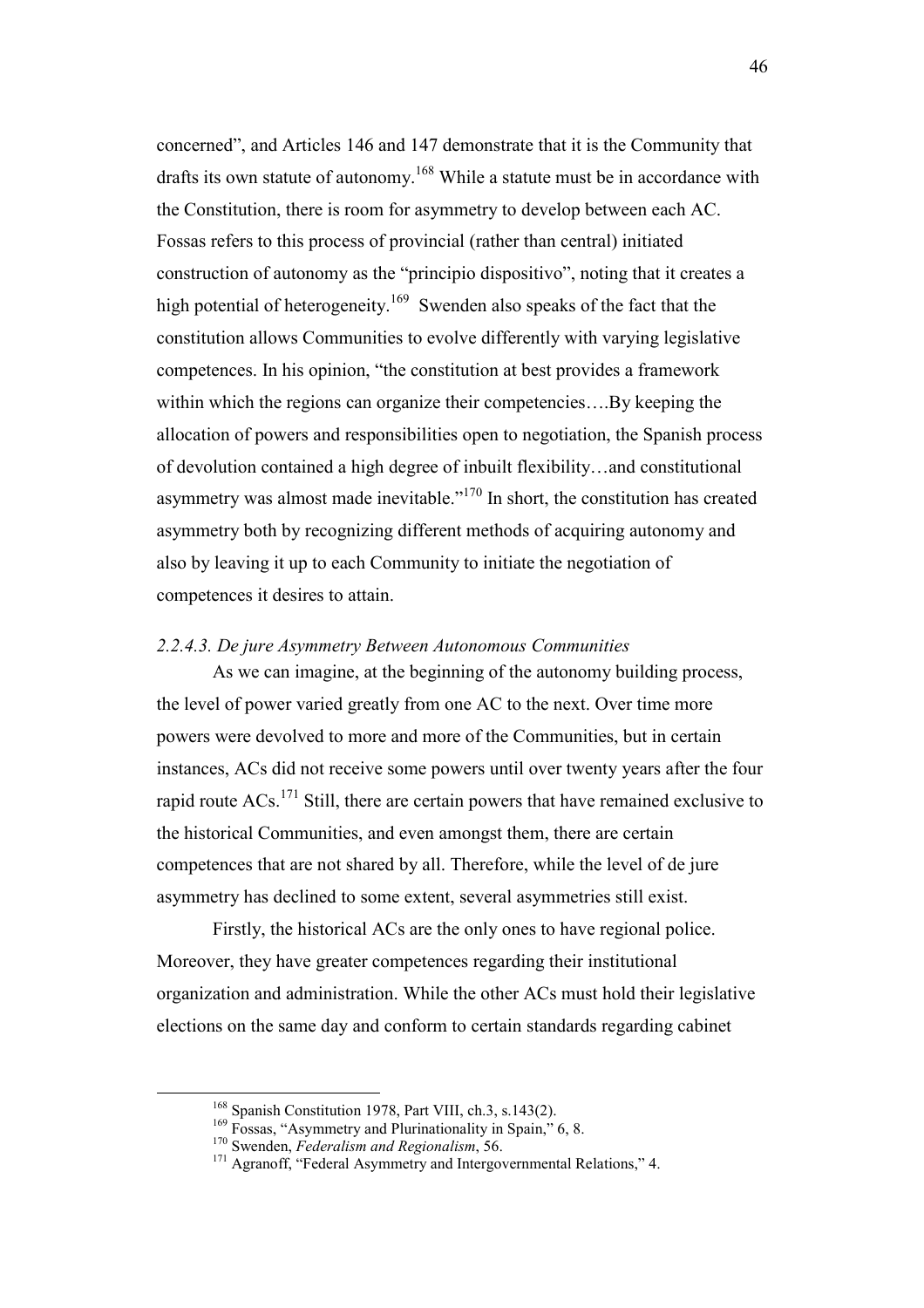size, the historical Communities have more freedom in these areas.<sup>172</sup> These four regions along with Valencia, the Canary Islands, and Navarre, initially had more autonomy in health, and the competences regarding education and social services were also quite uneven up until 2002, when the last of the ACs acquired autonomy in these areas. $173$ 

 Another asymmetry can be found in the distinctive status of certain minority languages. Article 3 of the Constitution declares Castilian as the official Spanish language, but it also recognizes that other Spanish languages exist and shall receive co-official status in their respective Communities.<sup>174</sup> Through the constitutionally recognized statutes of autonomy, six languages have official status: Castilian, Catalan, Euskara (Basque language), Galician, Valencian and Majorcan.<sup>175</sup> The way these languages are protected within their Communities is also asymmetrical. For example, the linguistic policy concerning education in Catalonia is one of linguistic "normalization"; a model of "integral bilingualism" is practiced, where students are not separated by language, but instead are taught together with Catalan being placed at the "center of gravity."<sup>176</sup>

 Further asymmetries are created by competences held by only one or two ACs. The Autonomous Community of the Canaries, for example, keeps all harbor and petroleum taxes and as they are not located within the European Union customs territory, they are exempt from the EU Value Added Tax  $(VAT)$ .<sup>177</sup> Both Catalonia and Galicia have different legal codes than those of the other ACs and in comparison with other ACs, Catalonia has kept much greater control over its financial institutions. These powers include collecting a fee for oversight and legislative controls regarding banking operations.<sup>178</sup>

 One final de jure asymmetry that has created a considerable amount of controversy involves a significant competence held by just two ACs, Navarre and

<sup>&</sup>lt;sup>172</sup> Agranoff, "Federal Asymmetry and Intergovernmental Relations," 4: Swenden, *Federalism and Regionalism*, 65.

 $173$  Ibid.

 $174$  Spanish Constitution 1978, Preliminary Title, S.3(1)(2).

<sup>&</sup>lt;sup>175</sup> Agranoff, "Federal Asymmetry and Intergovernmental Relations," 4.

<sup>&</sup>lt;sup>176</sup> Fossas, "Asymmetry and Plurinationality in Spain," 4.

 $177$  Ibid.

<sup>178</sup> Ibid., 4; Agranoff, "Intergovernmental Relations," 102; Agranoff, "Federal Asymmetry and Intergovernmental Relations," 4.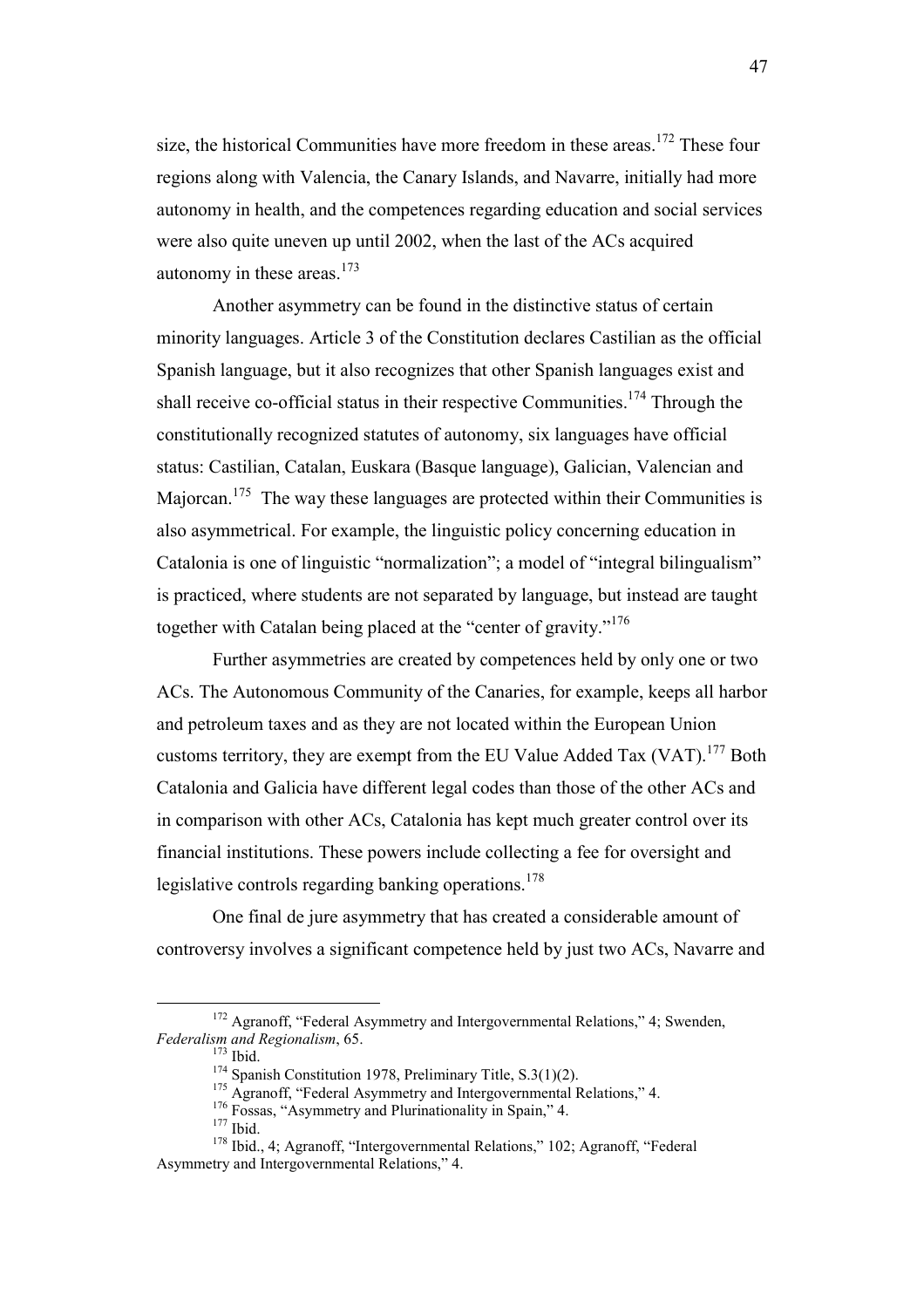the Basque Country. These two ACs are recognized in the first additional provision of the Constitution as communities with "fueros" or historical rights. This translates into historically based financial concessions for these regions; they collect their own income tax as well as other taxes apart from Social Security taxes. Each community then pays the central government for the services it receives from the State. $179$  However, these two communities benefit from national projects improving infrastructure without contributing to the financing of them. They continue to contribute less and less to the central government budget, but still enjoy the same services, putting them in a privileged position in comparison with the other ACs. The remaining communities follow a common tax regime, which originally consisted of tax collection mainly in the hands of the central State with redistribution amongst the  $ACs$ .<sup>180</sup> Catalonia has made continual demands to be given the same competence as these two communities, and changes have recently been made to the entire system. Needless to say, this is notably the most significant source of de jure asymmetry found amongst the Autonomous Communities.

## **2.2.5. The Move Toward Symmetry: Transitory Asymmetry**

 The initial framework of the Autonomous Communities allowed for a large amount of asymmetry to be established; the authors of the Constitution recognized the need to accommodate the varying demands of the regions and created a flexible system that allowed each AC to address its particular concerns through its own statute of autonomy. This framework, however, was structured in a way as to diminish asymmetry over time; the ACs, while acquiring autonomy at different speeds, would eventually end up more or less at the same place.<sup>181</sup> Requejo describes this process as "transitory asymmetry," in which "the final division of powers was of a potentially symmetrical design provided that the AC

<sup>179</sup> Ibid.; Petithomme, "L'Etat espagnol et le financement autonomique," 7; Ferran Requejo, "Revealing the dark side of traditional democracies in plurinational societies: the case of Catalonia and the Spanish 'Estado de las Autonomías'," *Nations and Nationalism* 16, no.1 (2010) [journal on-line]; available from http://www3.interscience.wiley.com. proxy2.lib.umanitoba.ca/journal/123225903/abstract?CRETRY=1&SRETRY=0; Internet; accessed May 4, 2010, 155; Spanish Constitution 1978, Additional Provisions, 1.

<sup>&</sup>lt;sup>180</sup> Petithomme, "L'Etat espagnol et le financement autonomique," 7.

<sup>&</sup>lt;sup>181</sup> Watts, "Theoretical and Practical Implications," 37.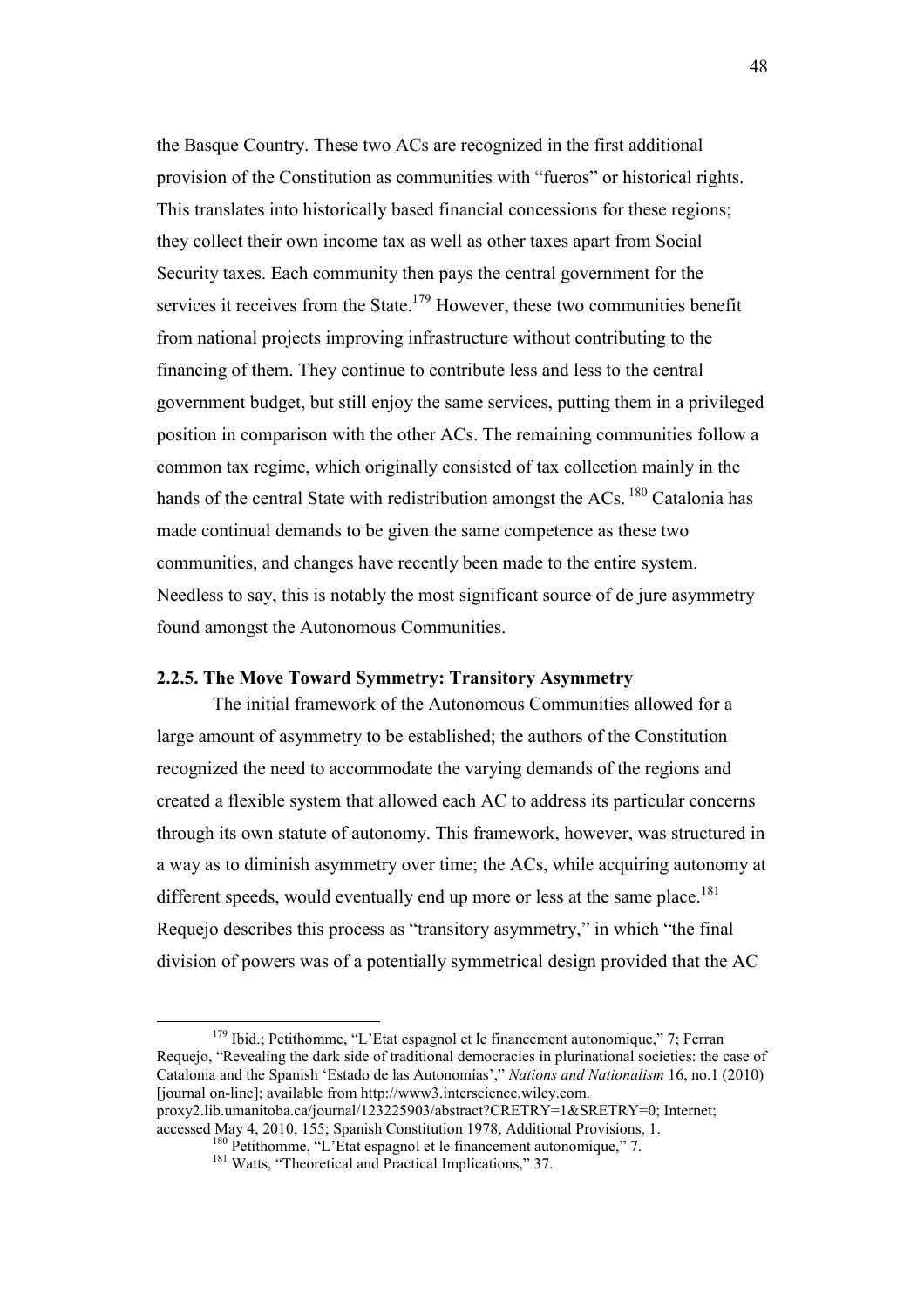which achieved political autonomy by the slower route expressed a wish…to have a greater degree of self-government."<sup>182</sup>

In order to aid in this process, the central government soon began attempting to universalize devolved powers so that each AC would have access to the same competences, or as it is said in Spain, there would be "café para todos," coffee for everyone.<sup>183</sup> This can be seen as a shift from a "differentiating" understanding of the State of Autonomies to a "homogeneous interpretation," initiated through two autonomous agreements carried out by the State with the aim of diminishing the extent of the "principio dispositivo."<sup>184</sup> The first autonomous agreement signed in 1981 included the ratification of the "Ley Orgánica de Armonización del Proceso Autonómico (LOAPA - Law for the harmonization of the autonomous process), which tried to decrease a certain number of previously negotiated and ratified AC powers, as well as to insist on the approval of the central government for all laws made in AC parliaments. The law was enacted despite strong Basque and Catalan opposition; however, these communities were able to delay its coming into force by demanding that it undergo a test before the Constitutional Court. In 1983, the Court found fourteen of the law's clauses to be unconstitutional; regardless of this ruling, the parts of the law that remained in force did serve to accelerate autonomy for all regions and bring more uniformity to the AC building process.<sup>185</sup>

The second autonomous agreement, known as the "Pacto Autonómico" was signed in 1992 and it conferred upon all ACs the same level of autonomy already possessed by the seven communities with the greatest autonomy. This was carried out via transfer laws and reforms of statutes of autonomy, through which major competences such as health, education and certain social services were transferred to all ACs.<sup>186</sup> In theory, each AC was responsible to negotiate its own competences through its statute of autonomy; the autonomous agreements, however, sought uniformity by accelerating the transfer of competences to the

<sup>&</sup>lt;sup>182</sup> Requejo, "Revealing the dark side of traditional democracies," 155.

<sup>&</sup>lt;sup>183</sup> Agranoff, "Intergovernmental Relations," 108.

<sup>&</sup>lt;sup>184</sup> Fossas, "Asymmetry and Plurinationality in Spain," 8.

<sup>&</sup>lt;sup>185</sup> Agranoff, "Intergovernmental Relations," 108; Requejo, "Revealing the dark side of traditional democracies." 156.

<sup>&</sup>lt;sup>186</sup> Agranoff, "Federal Asymmetry and Intergovernmental Relations," 6; Requejo, "Revealing the dark side of traditional democracies," 157.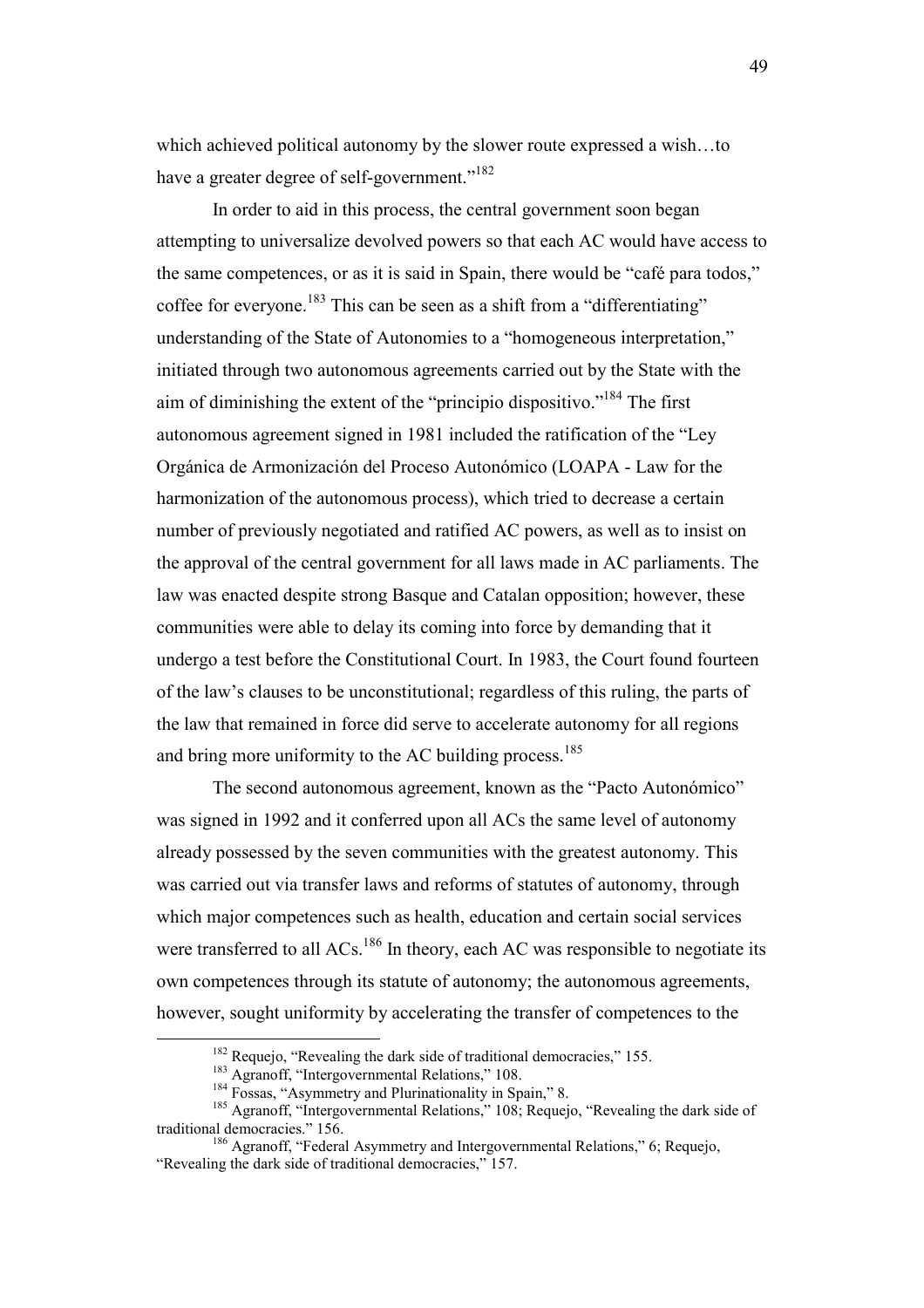slow route ACs while decelerating the granting of powers to Catalonia and the Basque Country.<sup>187</sup> In this way, constitutional asymmetry was largely diminished.

The central government has also used other mechanisms in its quest for symmetry. For one, the Constitutional Tribunal has been involved in regulating certain AC legislations that pertain to matters of fundamental rights or of national interest.<sup>188</sup> In addition, the central government has encouraged multilateral relations through the use of intergovernmental bodies such as "transfer commissions", "convenios de colaboración" and "sectoral conferences." These bodies were installed in the hopes of making the transfer of competences process more fluid, and bringing AC ministers together to cooperate on issues common to each AC.<sup>189</sup> These laws and mechanisms have all served in one way or another to reduce the initial level of formal constitutional asymmetry. For those communities that received more autonomy out of the deal and were able to acquire an equal footing with the historical communities, the process can be seen as a positive one. The changes were evidently less appealing for national minorities who saw the constitutional recognition of their specific identities being ambushed by the harmonizing laws.

## **2.2.6. Historical Communities in Pursuit of Asymmetry**

### *2.2.6.1. Historical Communities and the Demand for Recognition*

The historical ACs, unhappy with the move toward symmetry, have continued to pursue asymmetrical arrangements. The general argument of the historical Communities concerns Spain's multinationality and the need for it to be constitutionally recognized in a less ambiguous sense than Article 2 of the Spanish Constitution. Prior to the twentieth anniversary of the Spanish Constitution, the nationalist parties of Catalonia, the Basque Country and Galicia put forth a proposal to ask for a new interpretation of the Constitution that would truly recognize the plurinational character of Spain and place these national minorities at the same level as the Spanish nation. They also requested to be

<sup>&</sup>lt;sup>187</sup> Agranoff, "Intergovernmental Relations," 108-9.

<sup>&</sup>lt;sup>188</sup> Agranoff, "Federal Asymmetry and Intergovernmental Relations," 6.  $189$  Ibid.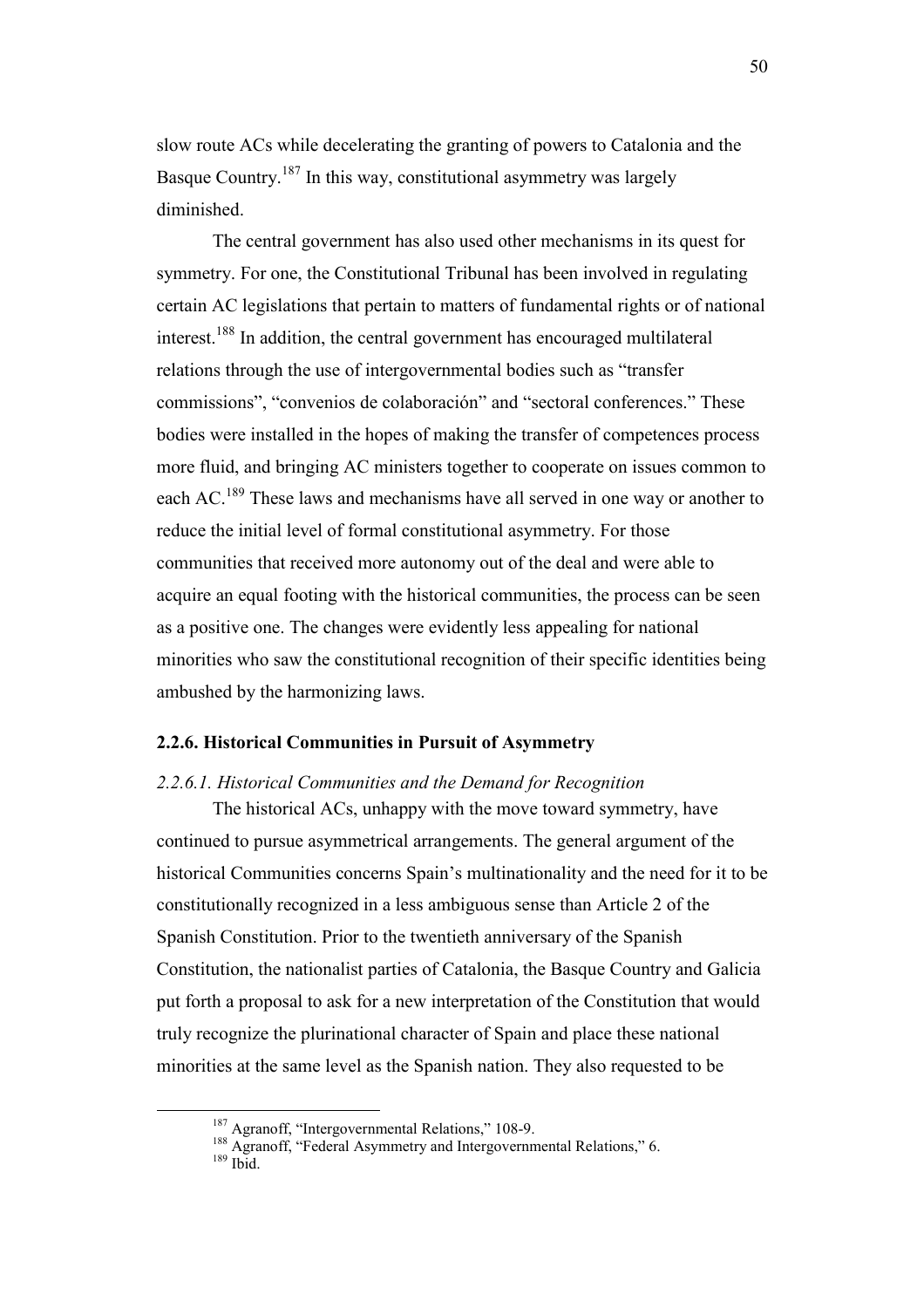given exclusive competences in tax collection, language and culture, judicial questions, local administration, natural resources and international representation. The Spanish government refused the proposal and the remaining ACs also responded with their own declaration in which they agreed to oppose any signed pact by the nationalist parties.<sup>190</sup>

 With a growing number of competences being transferred to all ACs and the promotion of a Spanish nationalist discourse by the central government, tension between the center and the historical ACs continued to grow. During the 1990s, the need for nationalist party support had acted as an "escape valve," allowing for regional demands for asymmetry to be met in at least a minimal way. However, in 2000, with Prime Minister Aznar's majority government, decentralization was deemed ended and dialogue with the nationalist parties and other opposition parties stopped. In consequence, both nationalist parties in the Basque Country and Catalonia increased their demands for autonomy and asymmetry.<sup>191</sup> The way in which they reacted, however, varied.

### *2.2.6.2. Basque Demands for Independence*

The Basque Country was without a doubt the most extreme in its actions. Above and beyond simple asymmetry and constitutional recognition, the Basque parliament proposed the Ibarretexe plan in 2004, in which the Basque government would start a process to become "a free state associated with Spain;" at least, it wanted Madrid to re-negotiate its statute of autonomy. The proposal was passed by the Basque parliament, but was rejected by the Spanish Congress, deemed as unconstitutional and secessionist.<sup>192</sup> Even within the Basque Country, asymmetry is sought to different degrees. On one end are the extremists such as the ETA (nationalist and separatist terrorist group) and its political offshoot Batasuna who want total independence, plus the joining of all Basque regions including Navarre and the Basque provinces of France. Other Basques such as

<sup>&</sup>lt;sup>190</sup> Harty, "Espagne," 190-2.

<sup>&</sup>lt;sup>191</sup> César Colino, "Constitutional Change Without Constitutional Reform: Spanish Federalism and the Revision of Catalonia's Statute of Autonomy," *Publius: The Journal of Federalism* 39, no.2 (2009) [journal on-line]; available from http://publius.oxfordjournals.org; Internet; accessed April 1, 2010, 266.

<sup>&</sup>lt;sup>192</sup> Agranoff, "Federal Asymmetry and Intergovernmental Relations," 1; Requejo, "Revealing the dark side of traditional democracies," 158.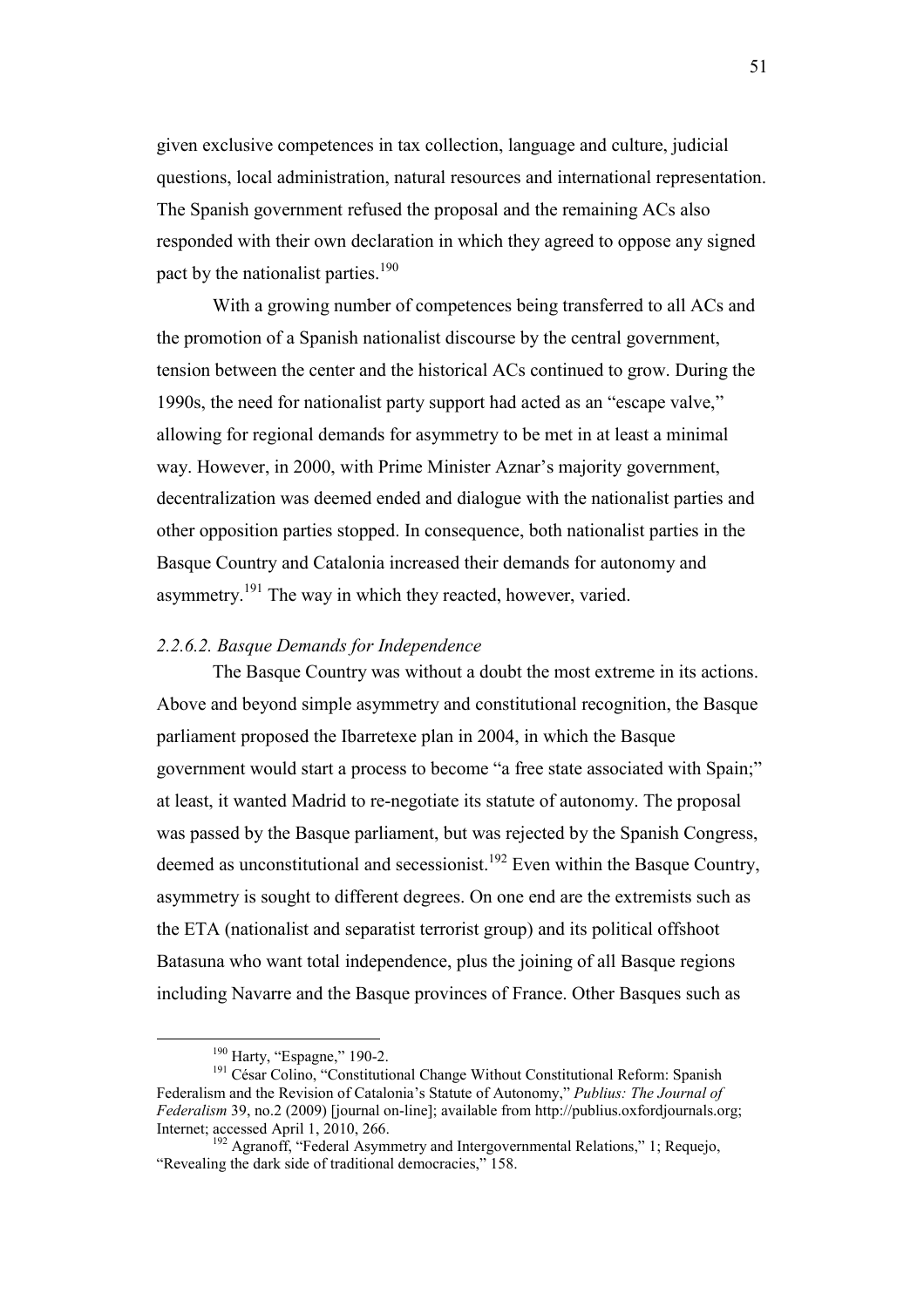members of the Basque Nationalist Party (PNV) seek independence or some sort of voluntary association with Spain. The majority of Basques, however, simply want more autonomy or even the current level of autonomy they possess, as they feel both Basque and Spanish.<sup>193</sup>

#### *2.2.6.3. Catalan Demands for Statute Reform*

 Catalonia has also expressed a demand for more asymmetry, perhaps not in such an extreme manner as the Basques, but with just as much insistence. For Catalan nationalists, what is most wanted is recognition as a "nation" and a statute of autonomy that accords the community more independence.<sup>194</sup> In the recent years the Catalonia parliament has been persistent in seeking statute reform. Their current statute of autonomy was reformed in 2006, after a long process of negotiations and proposal amendments in order to receive the approval of the central government.<sup>195</sup> The Catalan government felt that reform was needed due to a number of reasons: the lack of recognition of Catalonia's specificity, the inadequacy of the community's capacity to fully control its policies, the unrestricted interference of central government in the community's executive functions, the need for total self-organizing competency, the necessity for a more important AC role in national institutions and policies and in EU decision-making, and the need for stable and secured funding.<sup>196</sup> The result of the reforms was a compromise between the Catalan and central governments, but several of Catalonia's demands were accommodated. Among the reforms made were the coexistence of two tax authorities accompanied by an increase of the VAT transfer from 33% to 50%. In regards to the question of Catalonia's identity as a nation, its definition as such was added symbolically to the statute's preamble.<sup>197</sup> Although Catalonia's requests were not fully met, they did succeed in increasing asymmetry regarding multinationality, if only symbolically, as well as in increasing their fiscal autonomy. Their example has also influenced other ACs to pursue the same course of action. What is more, these statute reforms

<sup>&</sup>lt;sup>193</sup> Agranoff, "Federal Asymmetry and Intergovernmental Relations," 7.

<sup>194</sup> Ibid., 7.

<sup>&</sup>lt;sup>195</sup> Colino, "Constitutional Change Without Constitutional Reform," 268-72. <sup>196</sup> Ibid.," 267.

<sup>&</sup>lt;sup>197</sup> Ibid., 272-73, 283; See also Catalonia's Statute of Autonomy, available from http://www.gencat.cat/generalitat/eng/estatut/index.htm (accessed May 11, 2010).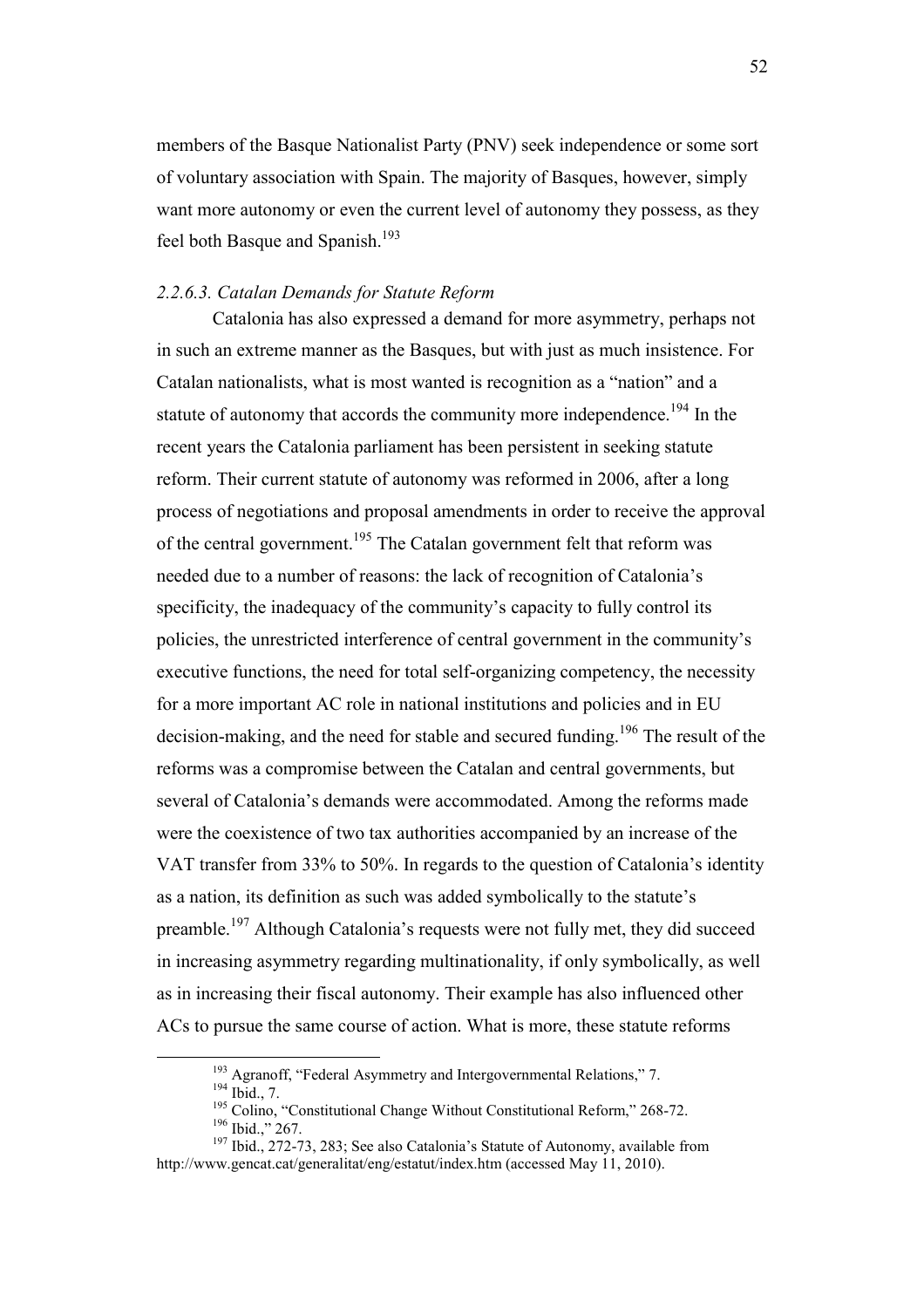have indirectly reformed the Spanish Constitution, and in doing so, asymmetry has been brought back into the Constitution.<sup>198</sup>

### *2.2.6.4. Catalan Demands for Financial Autonomy*

 One of Catalonia's ongoing quests has been to acquire the same taxing powers as the Basque Country and Navarre. A series of financial reforms have taken place over the years pushed forward by Catalan nationalists. The most recent reform occurred in 2009, raising the amount that communities would directly collect from both the IRPF (income tax) and VAT to 50%, as well as 58% of special taxes. 75% of state resources are to be distributed between the ACs with the aim of enabling all ACs to obtain the same level of financing per citizen, benefiting most of those ACs with the highest populations (Catalonia and Andalusia). Another element of the reform allows an AC that is financially selfsufficient to stop redistributing the remaining money to the central government. Wealthier ACs that generate the most taxes profit most from this condition, Catalonia being one of them.<sup>199</sup> Over the years, Catalan nationalists have slowly gained more financial autonomy due to their persistence.

## **2.2.7. Asymmetry Via Bilateralism**

 $\overline{a}$ 

 The discussion about pressures for asymmetry is not complete without speaking about bilateralism, a trend that is popular amongst ACs, particularly, as we can surmise, the Basque and Catalan ones.<sup>200</sup> Asymmetry is created as single ACs negotiate with the central government to receive special treatment. A large part of this phenomenon is linked to the principle of participation of constitutional units in central decision-making. In a classic federal state, the constituent units are represented in a second legislative chamber; this is not the case in Spain, where the Spanish Senate has very little AC representation. Since there is no proper place within parliament for the communities to represent their interests, they are in a way forced to deal one-on-one with the central

<sup>&</sup>lt;sup>198</sup> Colino, "Constitutional Change Without Constitutional Reform," 263, 274.

<sup>&</sup>lt;sup>199</sup> Petithomme, "L'Etat espagnol et le financement autonomique," 16; See whole article for details regarding financial reforms from 1993-2009.

<sup>200</sup> Agranoff, "Intergovernmental Relations," 105; Swenden, *Federalism and Regionalism*, 231.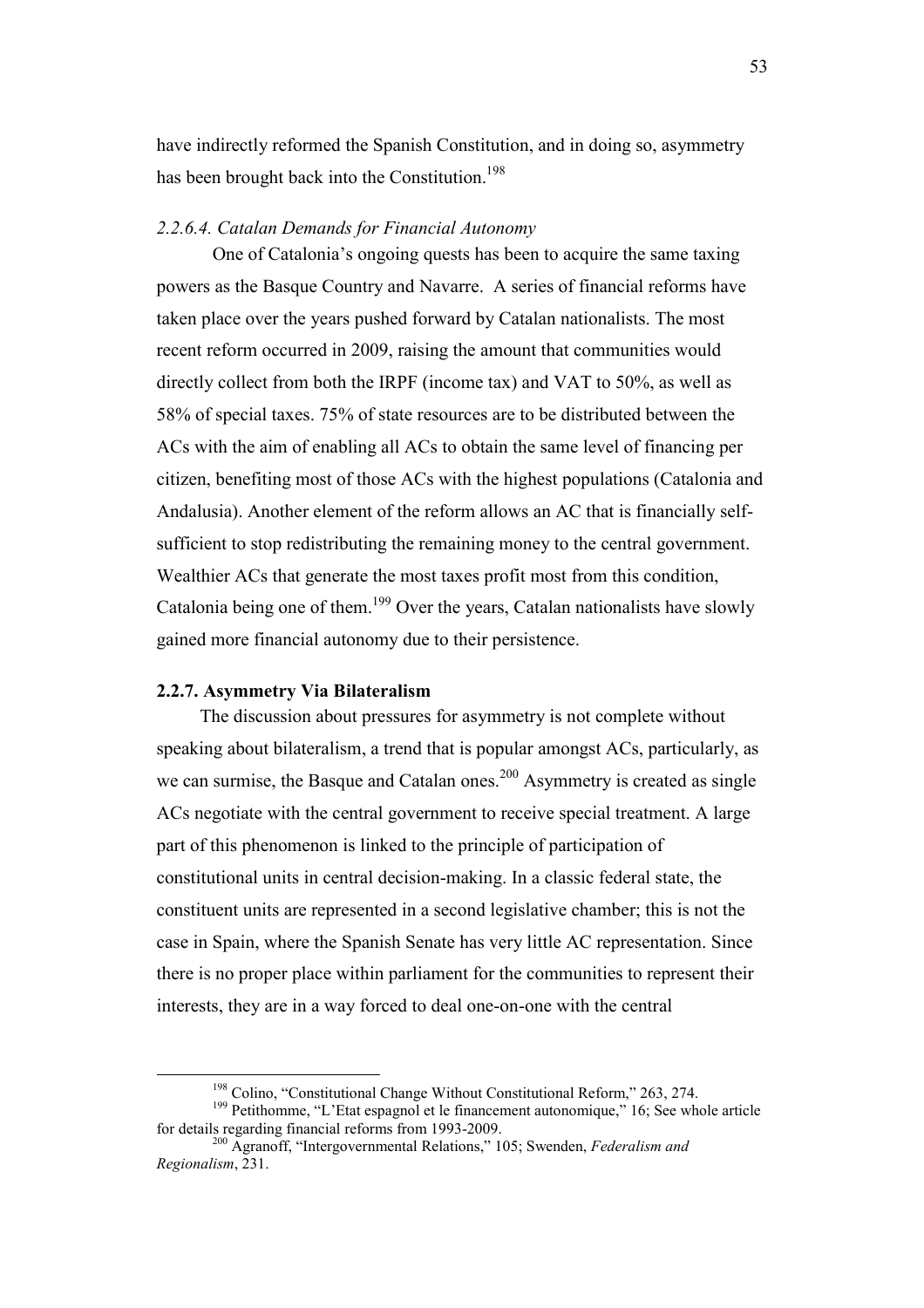government.<sup>201</sup> The fact that national minorities such as the Catalans prefer to work bilaterally with the national government can be connected to the perception they have of themselves as a distinct nation. One scholar explains that "the Catalan specificity…[and] the constitutional recognition of a differentiation between "nationalities" and simple "regions" constitute enough elements to justify the legitimacy of special treatment for Catalonia."<sup>202</sup> Under the bilateral pressure of these nationalist identities, asymmetrical federalism continues to be reinforced.

## **2.2.8. Asymmetrical Federalism in Spain: Stabilizing or Destabilizing?**

 Asymmetry has had both positive and negative effects on Spain, depending on what kind of asymmetry is being talked about. On one hand there is the inherent or internal asymmetry, arising from the multinational make-up of Spain, that has been a source of political tension and even violence.<sup>203</sup> On the other hand, this internal asymmetry has lead to de jure asymmetry, its purpose being to recognize the inherent differences that exist. More than one scholar would agree that the accommodation of Spain's multinational character is important and that some degree of asymmetrical federalism is essential in achieving this.<sup>204</sup> Agranoff highlights the great amount of emotion involved in the question of national identity, and that for successful governance, it may be necessary to recognize asymmetries. He observes that "asymmetric federalism of its own design and evolution [in Spain] appears to have contributed to governance and order."<sup>205</sup> Following this logic, asymmetrical federalism is a means of addressing the asymmetry that already exists, and in doing so, serves to stabilize and unify the State.

<sup>201</sup> Moreno, "Federalization in multinational Spain," 12; Petithomme, "L'Etat espagnole et le financement autonomique," 2-3.

 $202$  Petithomme, "L'Etat espagnole et le financement autonomique," 14.

Original citation in French: « La spécificité catalane, le « fait différencié », la reconnaissance constitutionnelle d'une différentiation entre « nationalités » et simples « régions » sont autant d'éléments mis en avant afin de justifier la légitimité d'un traitement spécial pour la Catalogne. »

<sup>203</sup> Moreno, "Asymmetry in Spain: Federalism in the Making?", 151.

<sup>&</sup>lt;sup>204</sup> Agranoff, "Federal Asymmetry and Intergovernmental Relations," 8;

<sup>&</sup>quot;Intergovernmental Relations," 113-4; Fossas, "Asymmetry and Plurinationality in Spain," 9, 13. <sup>205</sup> Agranoff, "Intergovernmental Relations," 114.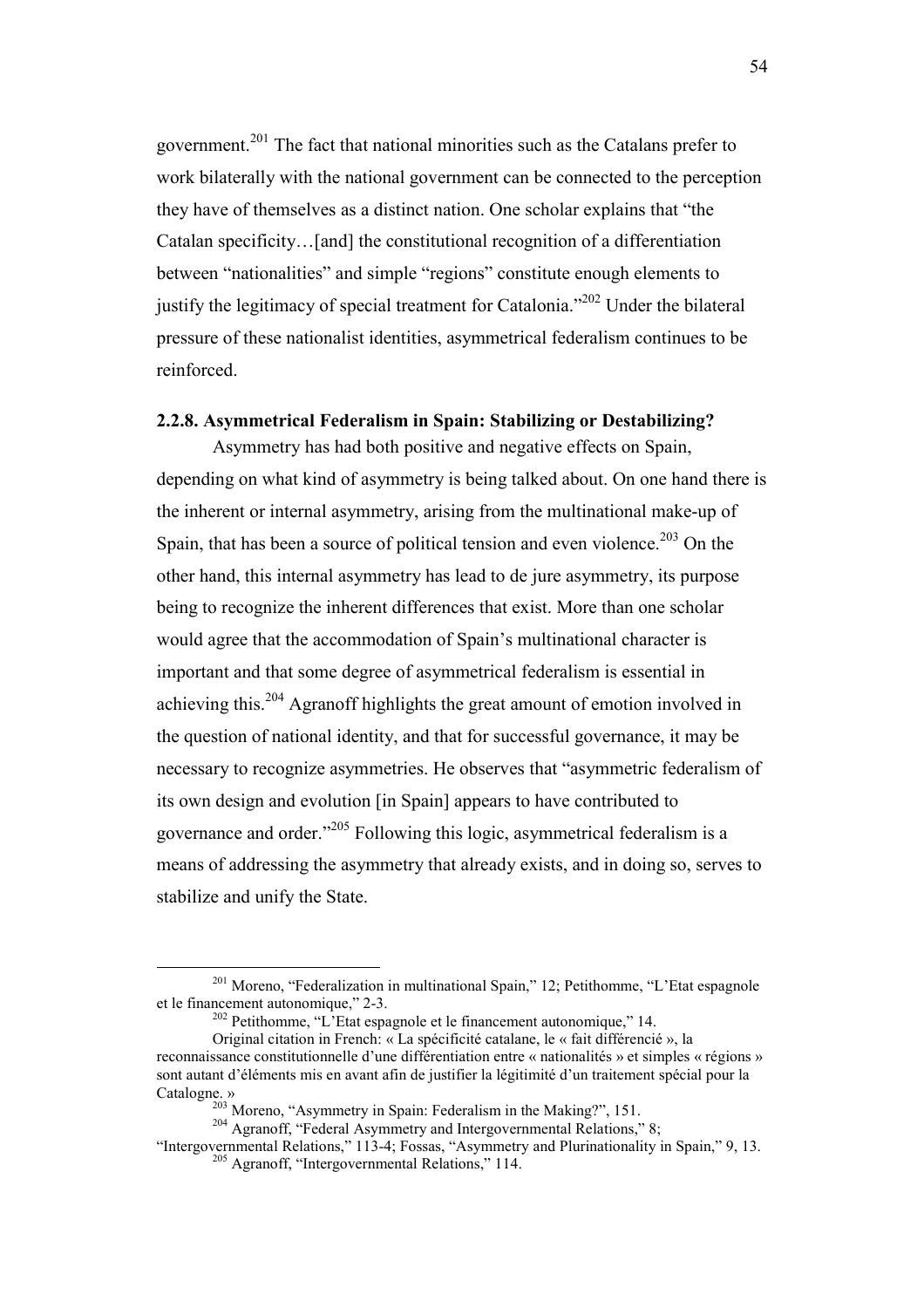At the same time, some of the same scholars have identified problems regarding asymmetrical federalism, mainly the conflicts that occur between the regions that want more of it and the central government and other regions that want less. It is not so much asymmetry that is creating instability, but rather the ambiguous constitutional texts and statutes regarding the granting of autonomy that "have made the distribution of power between central and regional governments an area of permanent political negotiation."<sup>206</sup> The Constitution was written in a way that includes asymmetry in order to accommodate multinationalism, yet allows for a flexible interpretation of what this means, particularly in relation to how and if ACs should reflect this asymmetry. This has led to a perpetual negotiation process and in this way asymmetry has indirectly brought about instability.

 Another problem, identified by Petithomme, is that asymmetrical federalism in Spain tends to overemphasize regional autonomy at the expense of national solidarity. He speaks in the context of financial reforms, the most recent of which has put into question the solidarity principle by allowing self-sufficient communities to cease their redistribution payments to the central government.<sup>207</sup> These reforms have come to pass largely due to Catalonia's demands for both greater asymmetry and an overall increase in autonomy. The danger is that the ACs desiring more asymmetry and more competences due to their distinct status may act strictly out of self-interest instead of national-interest.<sup>208</sup> From this point of view, asymmetrical federalism is destabilizing, as it generates a spirit of individualism that may lead to a loss of political will to remain a unified polity.

 What makes it especially hard to evaluate asymmetrical federalism in Spain is that the federalization process is just that, a process; the building of the State of Autonomies continues to evolve. As we have seen, an initial asymmetrical model transformed itself into something much more symmetrical, and then changed yet again into a rather asymmetrical system; $^{209}$  it remains to be seen what will happen in the future. The one remark that can be made in looking

<sup>206</sup> Agranoff, "Intergovernmental Relations," 113.

<sup>&</sup>lt;sup>207</sup> Petithomme, "L'Etat espagnole et le financement autonomique," 16, 19. <sup>208</sup> Ibid., 20.

<sup>&</sup>lt;sup>209</sup> Colino, "Constitutional Change Without Constitutional Reform," 264.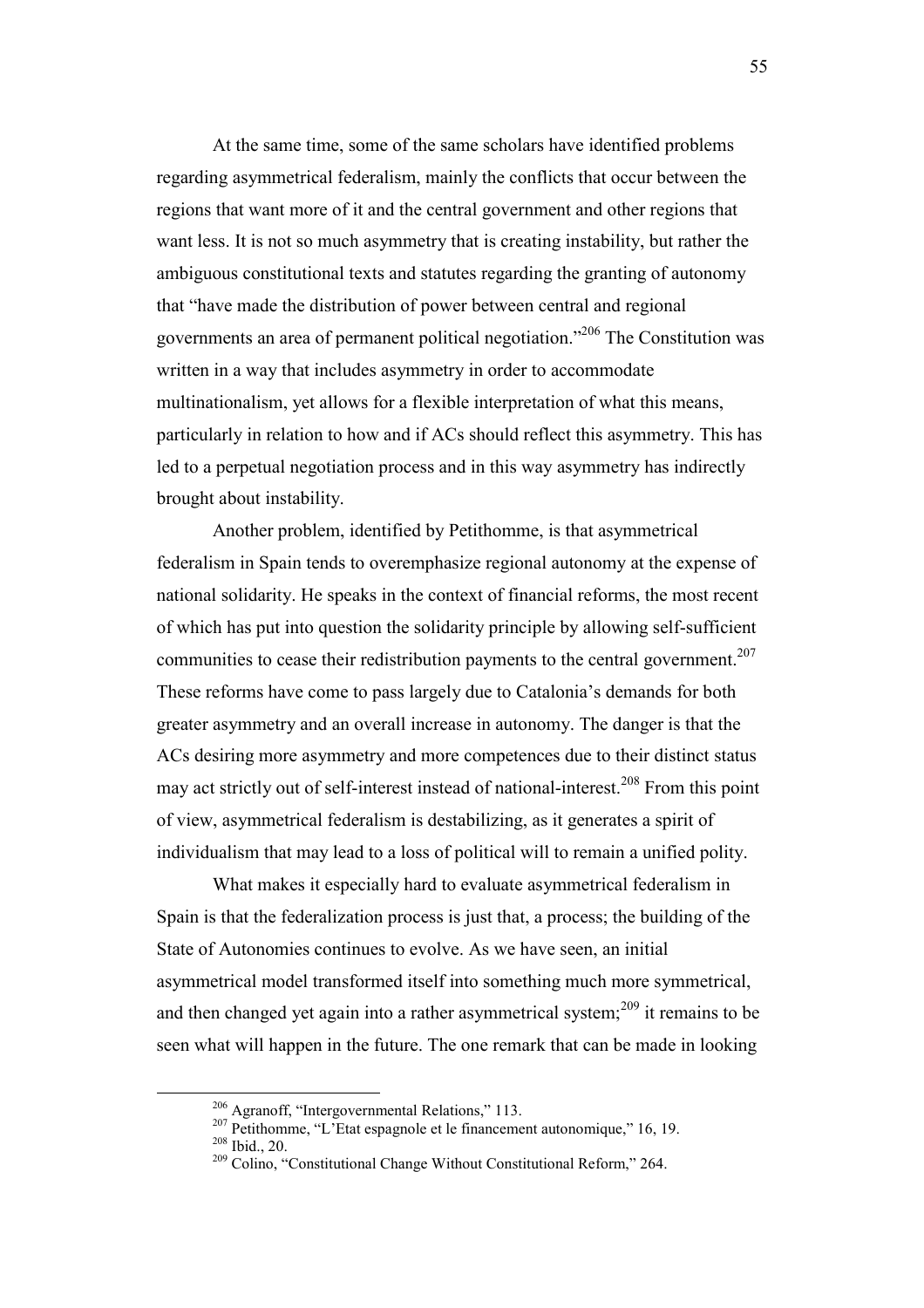at how asymmetrical federalism has been used up until now, is that some sort of balance is needed for it to bring stability. Given the importance placed by nationalist minorities on having their national identity recognized, great tension would be inevitable and violence would likely ensue if no asymmetrical mechanisms were in place to accommodate Spain's multinationality. However, if the overabundant use of asymmetrical federalism means that an Autonomous Community loses all sense of solidarity as a member of a larger whole, then it is only a matter of time before secession becomes a potential issue. There is clearly a stabilizing role for asymmetrical federalism to play in Spain, but it depends very much on how the various players choose to use it.

# **3. SYNTHESIS**

## **3.1. Comparisons of Asymmetries**

 Canada and Spain present interesting examples of asymmetrical federalism, both inherent in their societies de facto and employed as a mechanism de jure. Without restating all that has been outlined above, we will now proceed to make a comparison between the asymmetrical federalism of these two federal (or federal-like) states in order to be able to draw some final conclusions regarding asymmetry's role as a stabilizer or de-stabilizer.

### **3.1.1. Basic de facto Asymmetry**

 As we have already noted, both Canada and Spain exhibit numerous de facto asymmetries, and in this respect, the two countries have a lot in common. They are both asymmetrically divided, with certain regions substantially larger or wealthier, and therefore more financially independent than others. Asymmetry regarding regional or nationalist political parties is also evident in both cases, although this phenomenon has been more pronounced in Spain. One of the most important asymmetries shared by both Canada and Spain is found in their cultural and lingual composition. Both have regions that are home to a national minority; Spain has several such regions, while Canada has only one, although the areas inhabited by Aboriginal populations could also considered as such. This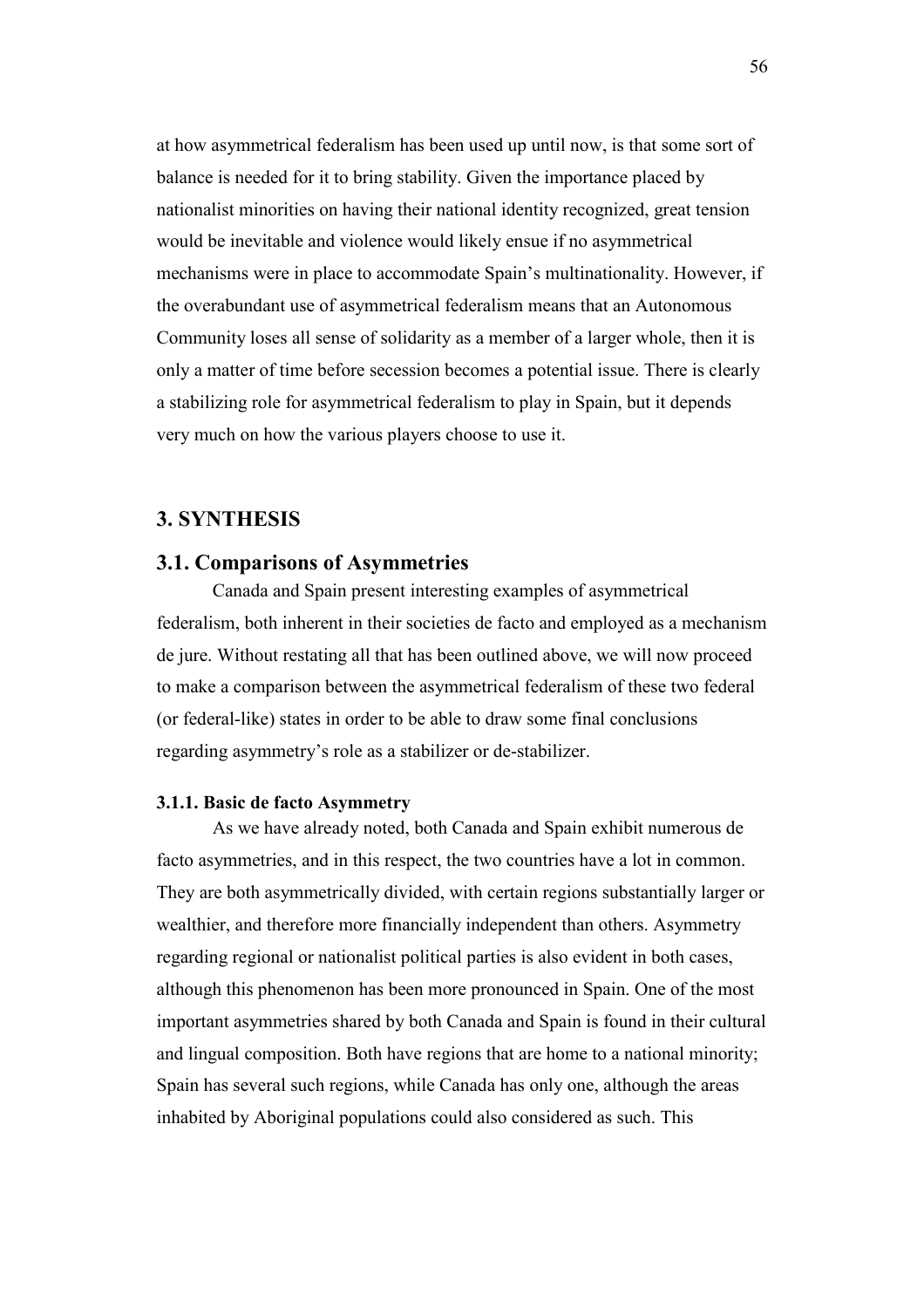particular asymmetry related to multinationalism is of particular significance, as it constitutes one of the main reasons for de jure asymmetry in both countries.

#### **3.1.2. De jure Asymmetry**

In spite of the many obvious differences between Canada and Spain, the multinational character that they share means that they face many of the same questions in regards to accommodating their national minorities. One possible way of approaching the de facto asymmetry that arises from the multinational make-up of both these countries is to formalize it through constitutional or de jure asymmetry.<sup>210</sup> As we have seen, both Canada and Spain have chosen to do this, but in different ways and to different extents. The Canadian Constitution accommodates Québec and the francophone population via articles that protect the French language and Québec's civil law system; French is also one of two official languages. The Spanish Constitution only recognizes Castilian as the Spanish official language, but it too protects minority languages by provisions that allow these languages to have co-official status with Castilian in the communities where they are spoken. In addition, legal codes of some of the historical ACs have also been recognized.

Each of these constitutions has its specificities as well. For example, the Canadian Constitution has nothing comparable to the recognition of "fueros", yet its potentially asymmetric amending procedure and notwithstanding clause are unique features not shared by the Spanish Constitution. One of the main differences between these two constitutions is the amount of asymmetry that they recognize symbolically. Simeon and Turgeon observe that "Canada's federal system has provided Québec with some of the most extensive fiscal and legislative powers of any non-independent small nations. Yet, in contrast to Spain…Canada has been incapable of recognizing its own multinational character in the words and symbols of the constitution."<sup>211</sup> The Spanish Constitution along with AC statutes of autonomy do a better job of symbolically accommodating Spain's multinationalism than the Canadian Constitution does for Québec, whose

<sup>210</sup> Fossas, Asymmetry and Plurinationality in Spain," 5.

<sup>&</sup>lt;sup>211</sup> Richard Simeon and Luc Turgeon, "Federalism, Nationalism and Regionalism in Canada," CIFE Documentation Centre (accessed November 30, 2009), 27.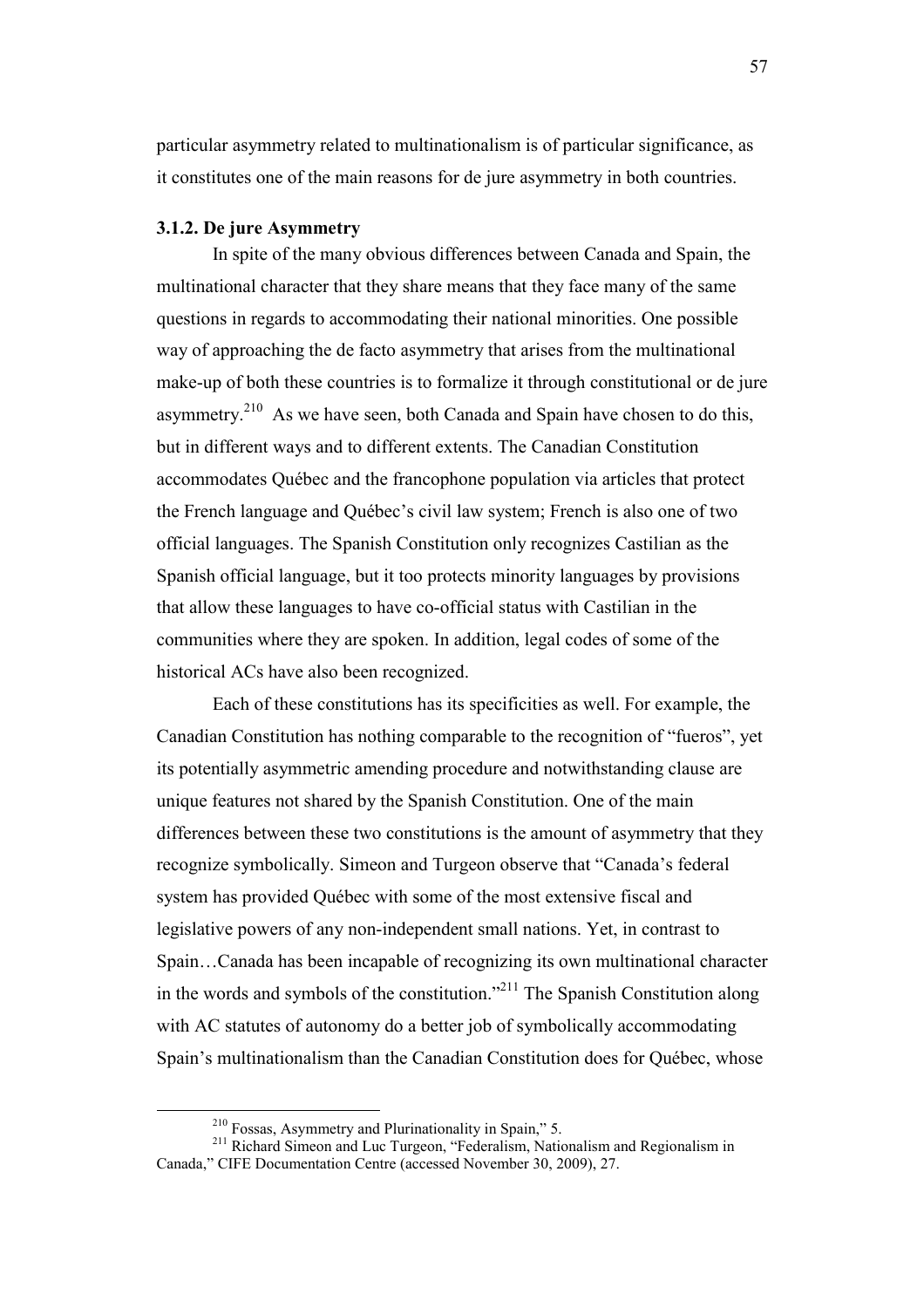distinct society finds its sole explicit mention in the non-constitutional text of the Calgary Declaration.

This difference carries over to the debates surrounding asymmetry in these countries. Fossas refers to the debate in Canada as a debate "de constitutione ferenda," one that has centered on constitutional reform; the debate has been about "mega-constitutional politics," about issues that address the very being of the community on which the constitution is founded, like those of national identity.<sup>212</sup> The debate in Spain has not been about reform, but is "de constitutione data" due to the "flexibility of the text [that] permits its asymmetric development."<sup>213</sup> In contrast with the Canadian Constitution, the Spanish one officially recognizes different national identities, but its ambiguity has fueled a debate on what asymmetry should look like in practice.

#### **3.1.3. De facto Asymmetry in Response to National Minority Demands**

 While constitutional asymmetry has created various tensions and has led to pressures for symmetry, national minorities in both Canada and Spain have found other ways to satisfy their demands, usually resulting in further de facto asymmetry. In Canada, Québec has been able to opt out of several federal programs, yet receive federal funding in order to run comparable programs at the provincial level. This type of arrangement does not create asymmetry between what programs are being run in each province or between what benefits citizens from different provinces receive, but rather at what level of government things are being controlled. What Québec does at the provincial level is being done by the central government in the other provinces, so the allocation of certain competences is asymmetrical. $^{214}$ 

 In Spain, it is not an opting out mechanism that creates asymmetry, but rather the initiative of Autonomous Communities to enlarge their competences through statute reform. Asymmetry of autonomy is created as ACs seek different competences in varying measures according to their needs and interests. In both the case of Canada and of Spain, the resulting asymmetries are enabled by their

<sup>212</sup> Fossas, "Asymmetry and Plurinationality in Spain," 5.

<sup>213</sup> Ibid.

<sup>214</sup> Webber, *Reimagining Canada*, 230-33.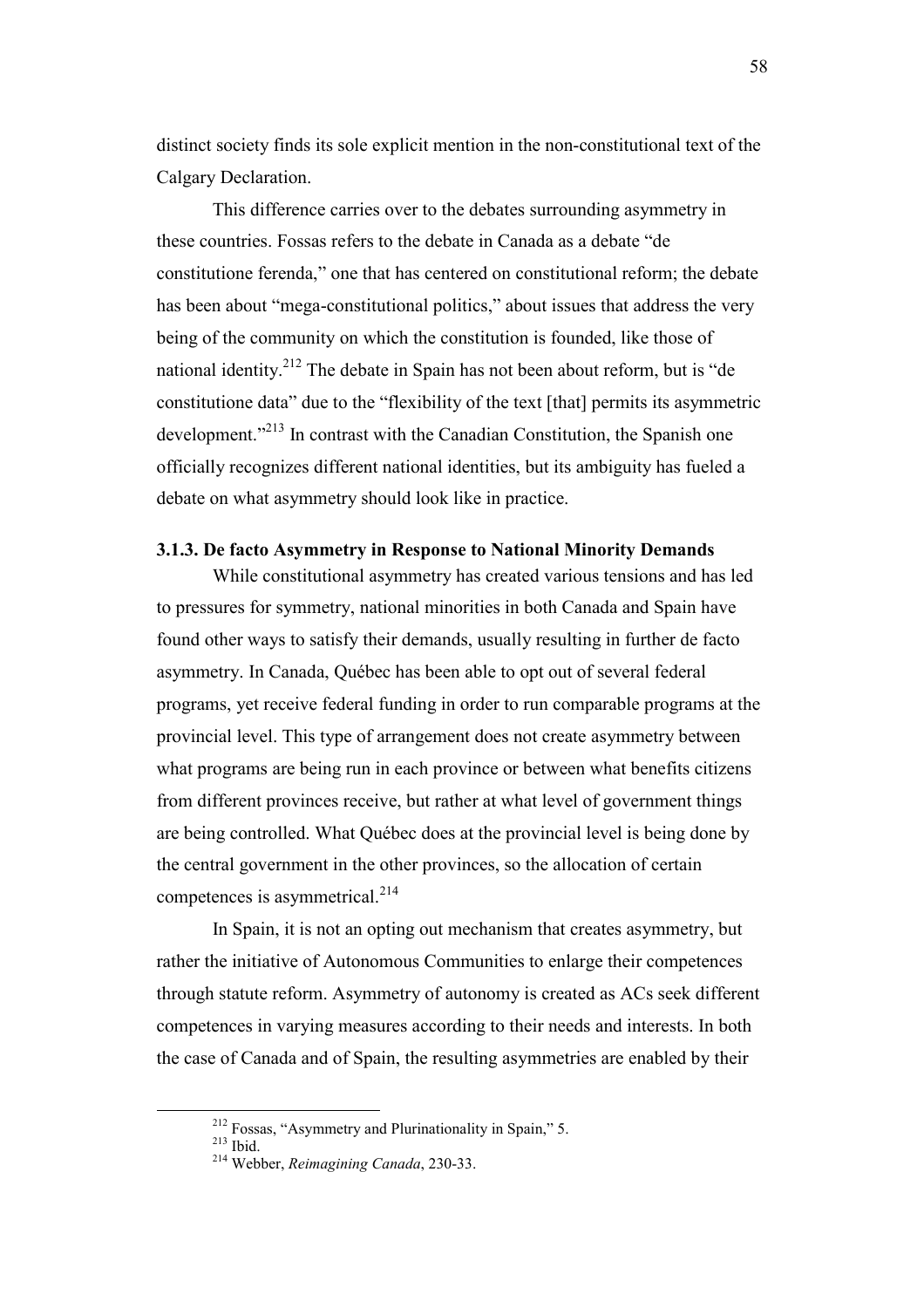respective constitutions, but they are de facto asymmetries, as the concerned constitutional laws offer the same potential powers to all regions and are thus inherently symmetrical.

## **3.1.4. Asymmetrical Cooperation: Intergovernmental Relations and Bilateralism**

 A further comparison can be made between the asymmetrical cooperation of constituent units in these two countries. While efforts have been made to build intergovernmental bodies in both Canada and Spain, there has been a tendency for the national minority units to pursue bilateral negotiations with the central government rather than embracing multilateralism. In Canada this has been called 9-1-1 federalism and in Spain, it is the historical Communities, namely Catalonia, that have chosen to deal directly with Madrid. In both Canada and Spain, this trend can be linked to many of the same underlying causes: a lack of a highly institutionalized intergovernmental relations system, diversity of the regions equaling a difference of interests thus rendering collective decisions-making difficult, and the lack of provincial or community representation at the federal  $level.<sup>215</sup>$ 

### **3.2. Arguments Against Asymmetry**

 $\overline{a}$ 

 Canada and Spain differ in several ways, but the multinational character they share has resulted in many of the same results. They have both chosen federal-like structures to accommodate diversity, and for that same reason both contain many elements of asymmetrical federalism. Just as they resemble each other in their reasons for choosing to incorporate asymmetrical federalism, the arguments against asymmetry are also similar. One of the main arguments has revolved around the notion of equality, and a great reluctance to give any special or asymmetrical status to the Québecois or to the Basques and Catalans, for fear of creating "two classes of citizens."<sup>216</sup> Other arguments include the "slippery slope" logic, that continuing to grant asymmetry and further decentralization will only encourage secession, or the argument against bilateralism, that it will

<sup>215</sup> Simeon and Turgeon, "Federalism, Nationalism and Regionalism," 28-29; They refer specifically to the Canadian federal system, but the same can be said about Spain. <sup>216</sup> Kymlicka, "Federalism, Nationalism, and Multiculturalism," 279.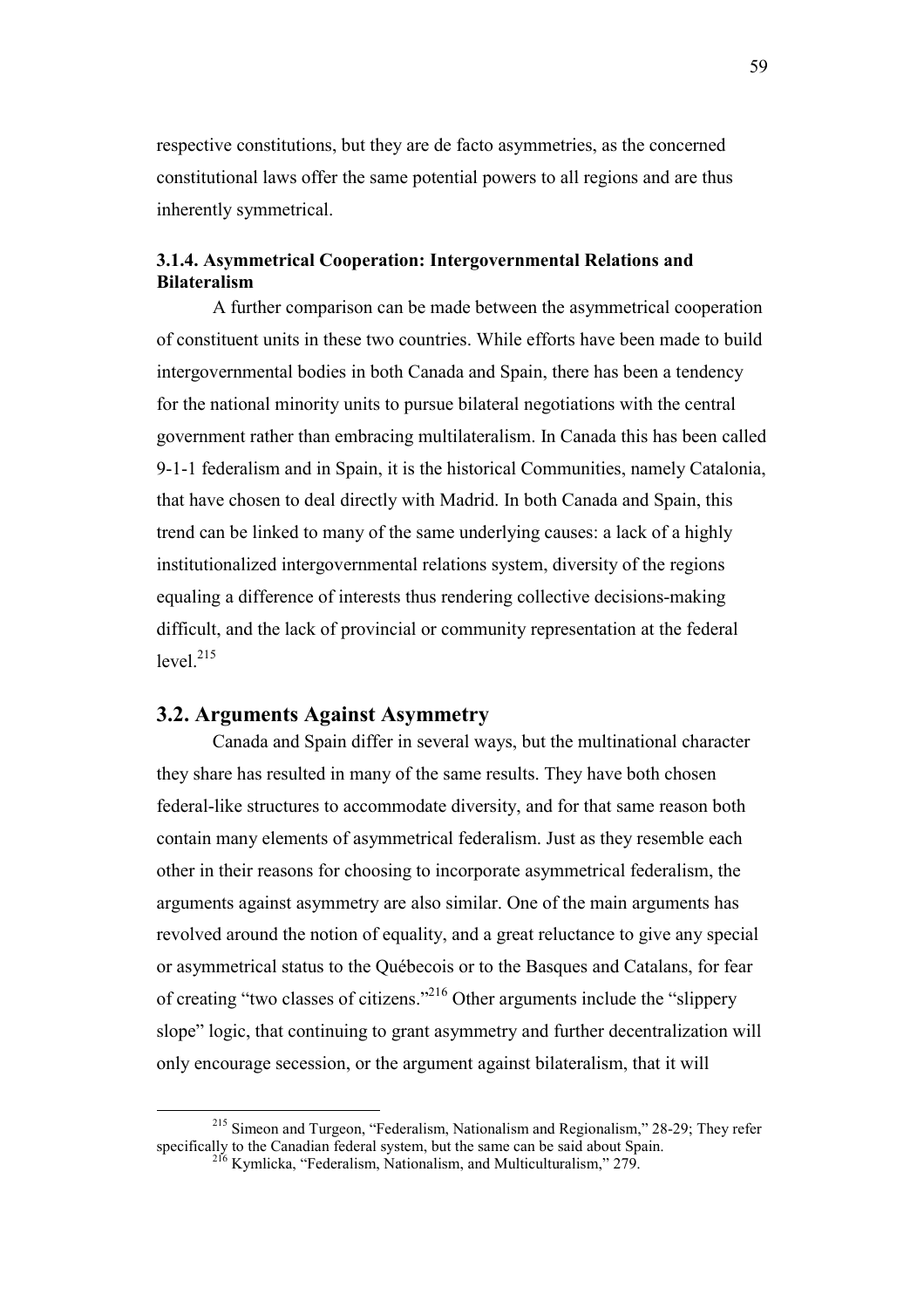destroy solidarity between constituent units and lead to fragmentation of the polity.

# **3.3. Response to Arguments and Resulting Conclusions**

 These arguments all imply that asymmetrical federalism is destabilizing for a federation, but what is the reality? What do the cases of Canada and Spain tell us about asymmetry? Firstly, it is clear that asymmetry, especially de jure asymmetry, has been the source of tension in both countries. Watts explains that "in some cases de jure asymmetrical arrangements or pressures for such arrangements have themselves provoked counter-pressures for symmetry, and therefore become a source for greater rather than reduced inter-regional conflict within the federal system."<sup>217</sup> Is this true for Canada or Spain? I would attempt to argue that it is not. If we look at the instances when most inter-regional conflict has occurred (Québec referendum in 1995 or ETA acts of terrorism), these are periods where the central government was either ignoring demands for asymmetry or implementing symmetry into the system. Therefore, these conflicts were not directly caused by asymmetrical federalism, but rather the refusal to accept it.

 Secondly comes the question of equality. Has asymmetrical federalism through its recognition of national minorities created inequality between the citizens of Canada and Spain? Again, I would venture to say that it has not, at least in the majority of cases, the tax regime of the Basque Country and Navarre being a possible exception. Just because a region has more legislative power does not mean that its citizens enjoy more rights; it is simply a different level of government providing the same level of services.<sup>218</sup> In agreement with Webber, I would even go so far as to say that identical treatment of regions does not necessarily mean equality. No system of law is culturally neutral; it is based on certain cultural norms. If this law is imposed on everyone in the same way, even on nationality-based constituent units with a different cultural identity, these minorities are being unfairly treated. What an asymmetrical arrangement does is to allow nationality-based units to apply the same laws and programs at a

<sup>217</sup> Watts, "Asymmetrical Decentralization," 36.

<sup>218</sup> Webber, *Reimagining Canada*, 232-234.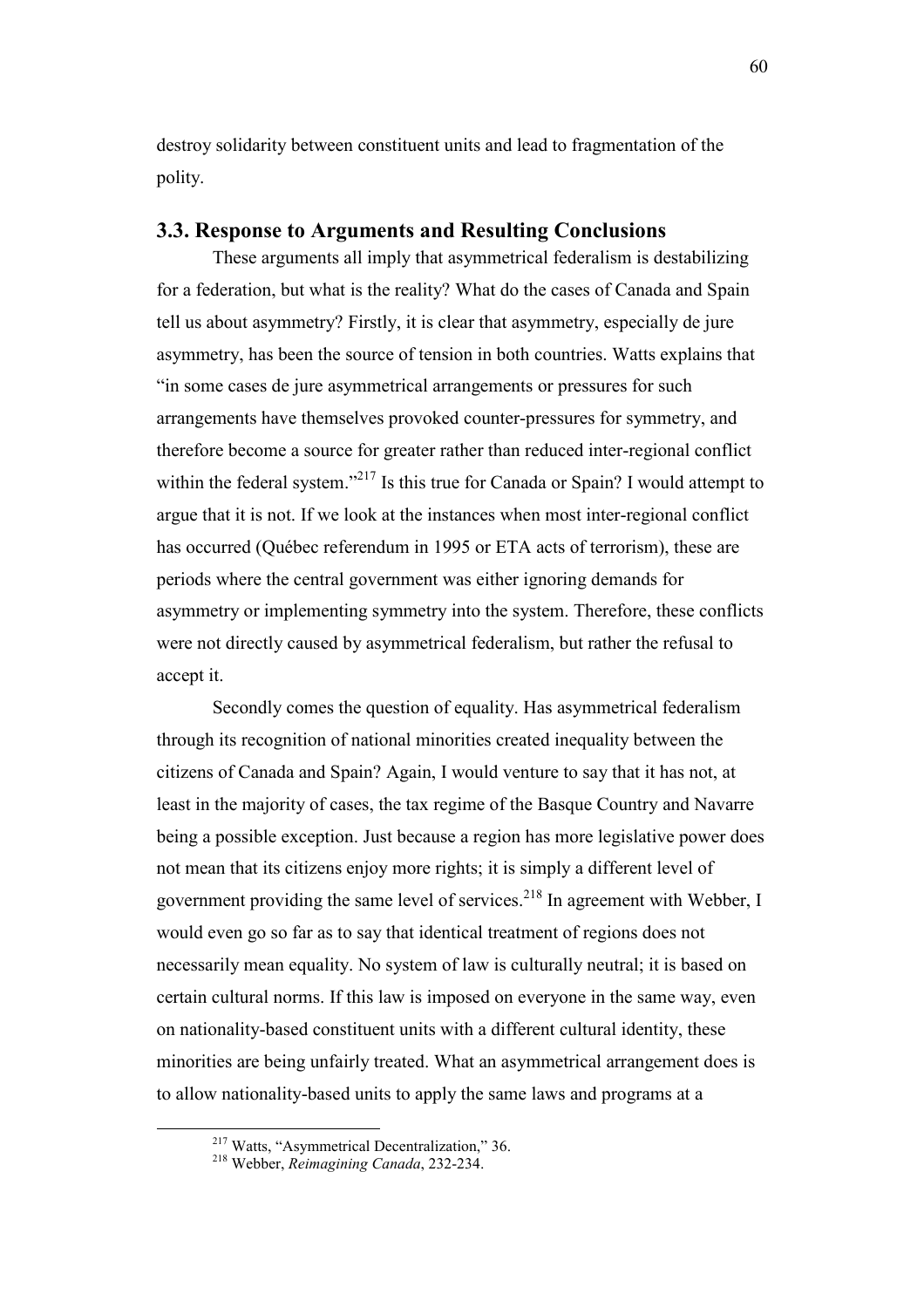regional level, which allows citizens to receive the same services as they would anywhere else in the federation, but at the same time protects the cultural specificity of the national minority.<sup>219</sup> Kymlicka states the argument in this way: "[E]quality for individual citizens does not require equal powers for federal units….[S]pecial status for nationality-based units can be seen as promoting this underlying moral equality, since it ensures that the national identity of minorities receives the same concern and respect as the majority nation."<sup>220</sup> As citizens of Canada and Spain, the needs of Québecois, Basques, Catalans and others are being met equally, yet in a way that corresponds to their specific cultural identity. In this way, asymmetrical federalism is not incompatible with the notion of equality, but can actually help to accommodate diversity and bring stability to an otherwise unequal and unstable situation.

The third argument is that of asymmetrical federalism being a "slippery slope" toward secession. History says otherwise. Canada has been a federal state since 1867 and it is still one unified whole. Québec has seriously posed the secession question, but it acted in response to the failed attempts made to constitutionally recognize its distinct status, and not because of increased asymmetry. Similar arguments can be made for Spain. Until now, the use of asymmetrical federalism has not initiated any secession attempts.

Finally, we must address the argument made against asymmetrical federalism in terms of bilateralism, where internal asymmetries and asymmetrical representation of the regions leads to bilateral agreements between regions and the central government, resulting in further asymmetrical arrangements. As we have seen, the apprehension in Canada is that bilateral agreements made by one province will encourage other provinces to do the same causing coherence to be lost. In Spain, concern has been expressed for a loss of solidarity between ACs. In both cases, the overarching fear is that self-interest will supersede interest for the well being of the federation, leading to a breakdown of the system. Is this a legitimate concern? To some extent it seems reasonable for regions to deal directly with the center if their interests or needs vary greatly from the majority

<sup>219</sup> Webber, *Reimagining Canada*, 233-37.

<sup>220</sup> Kymlikca, "Federalism, Nationalism, and Multiculturalism," 279.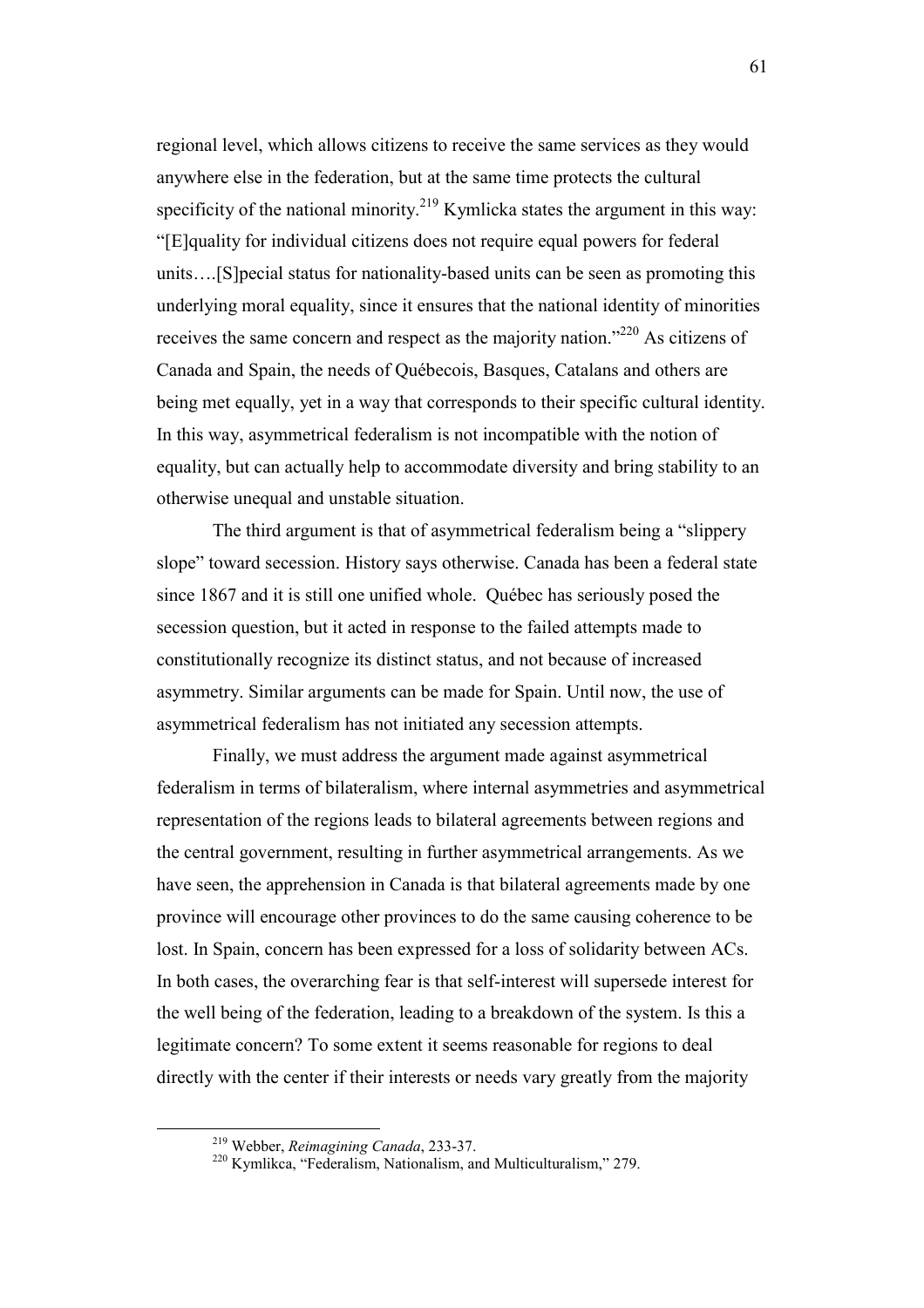of other regions. The fact that a region chooses to act this way does not mean that it has no concern for the larger whole of which it is a part. As Webber argues, it is possible to have both local and national allegiances.<sup>221</sup> In receiving what it wants from the central government, it is even likely that a constituent unit will be all the more willing to stay a part of the federation, as there are many additional reasons, economic for example, for doing so.

Nevertheless, there are limits to asymmetry in terms of bilateralism, and I would argue that they lie within the boundaries set by federalism itself. Asymmetrical federalism can only bring stability in so far as it upholds the federal vision. Even Pelletier, the great enthusiast of asymmetry, states: "We cannot, without calling into question the federal model, cast aside basic federative responsibilities like solidarity, sharing of risks and economic and social opportunities or, more generally, participation in a common project."<sup>222</sup> This brings us back to the notion of federalism. Through the study of both Canada and Spain, we have seen how the federal model is particularly appealing to multinational states, as it is a way to unite a diverse population through granting autonomy, while still prospering as a whole. This vision of federalism upholds the notion of asymmetrical federalism; in fact, it almost presupposes some kind of asymmetry. In the case of Canada, Webber expresses this view of federalism:

Federalism necessarily assumes that there are good reasons for laws to differ from one province to another. Indeed, provincial governments exist in order to permit that kind of variation. Federalism, therefore, recognizes, at least implicitly, that equality can be reconciled with the existence of different laws applicable to different people.<sup>223</sup>

 Asymmetrical federalism can be used therefore, to reinforce the underlying purpose of the federal model in a multinational polity. To the extent that asymmetry upholds this model, it is a stabilizing mechanism. However, once it trespasses this model and creates such great differences between constituent units that they lose any sense of concern for one another, it becomes a detriment to the polity.

<sup>221</sup> Webber, *Reimagining Canada*, 254.

<sup>222</sup> Pelletier, "Asymmetrical Federalism: A Win-Win Formula!", 5.

<sup>223</sup> Webber, *Reimagining Canada*, 235.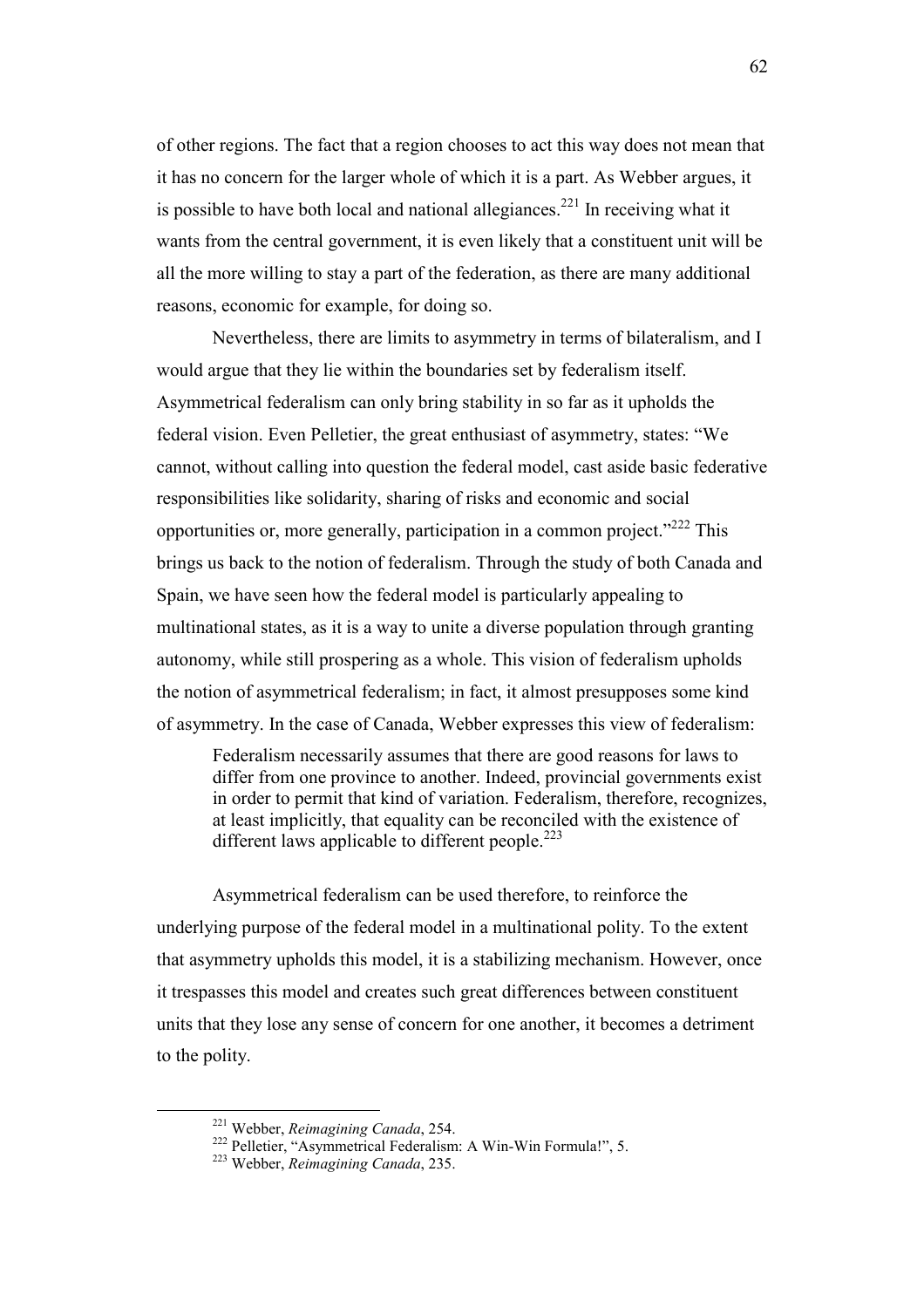# **CONCLUSION**

 $\overline{a}$ 

 This study began by asking the question: Is asymmetrical federalism a stabilizing or destabilizing mechanism within the multinational federal state? In order to answer that question, we started with a theoretical introduction of both the federal state and asymmetrical federalism. Through examining the variety of asymmetries that exist and their potential effects on a federation, it becomes clear that contrasting opinions exist. While some argue that asymmetrical federalism is a mechanism for accommodating difference and bringing stability, especially where deep diversity exists, others see it as the seeds of secession. $224$ 

 In order to see which of these visions proves to be most true in reality, we have proceeded to conduct case studies focused on the role of asymmetrical federalism in two multinational federal (or federal-like) states: Canada and Spain. Through the application of the theoretical concepts set out in the preliminary section, we are able to identify a considerable amount of both de facto and de jure asymmetries in both cases.

In Canada, de jure asymmetry has been present from its constitutional beginnings in order to protect the language and culture of the Francophone minority, which constitutes a majority in Québec. The case of Canada presents many examples of asymmetrical federalism, but the main debate over the past decades has revolved around the symbolic recognition of Québec's "distinct society." While attempts at constitutional reform to achieve this recognition have failed, Québec has pursued other means of asymmetry to demonstrate their uniqueness.

In the case of Spain, de jure asymmetry has developed with the construction of the State of Autonomies and the varying methods of establishing an Autonomous Community. The Spanish Constitution also recognizes the multiple "nationalities" of Spain as well as the "fueros" or historical rights of Navarre and the Basque Country. The original asymmetry created by the

<sup>&</sup>lt;sup>224</sup> See Burgess and Gress, "Symmetry and Asymmetry Revisited," 54; Kymlicka, "Federalism, Nationalism and Multiculturalism," 286; Papillon, "Is the Secret to Have a Good Dentist?", 131.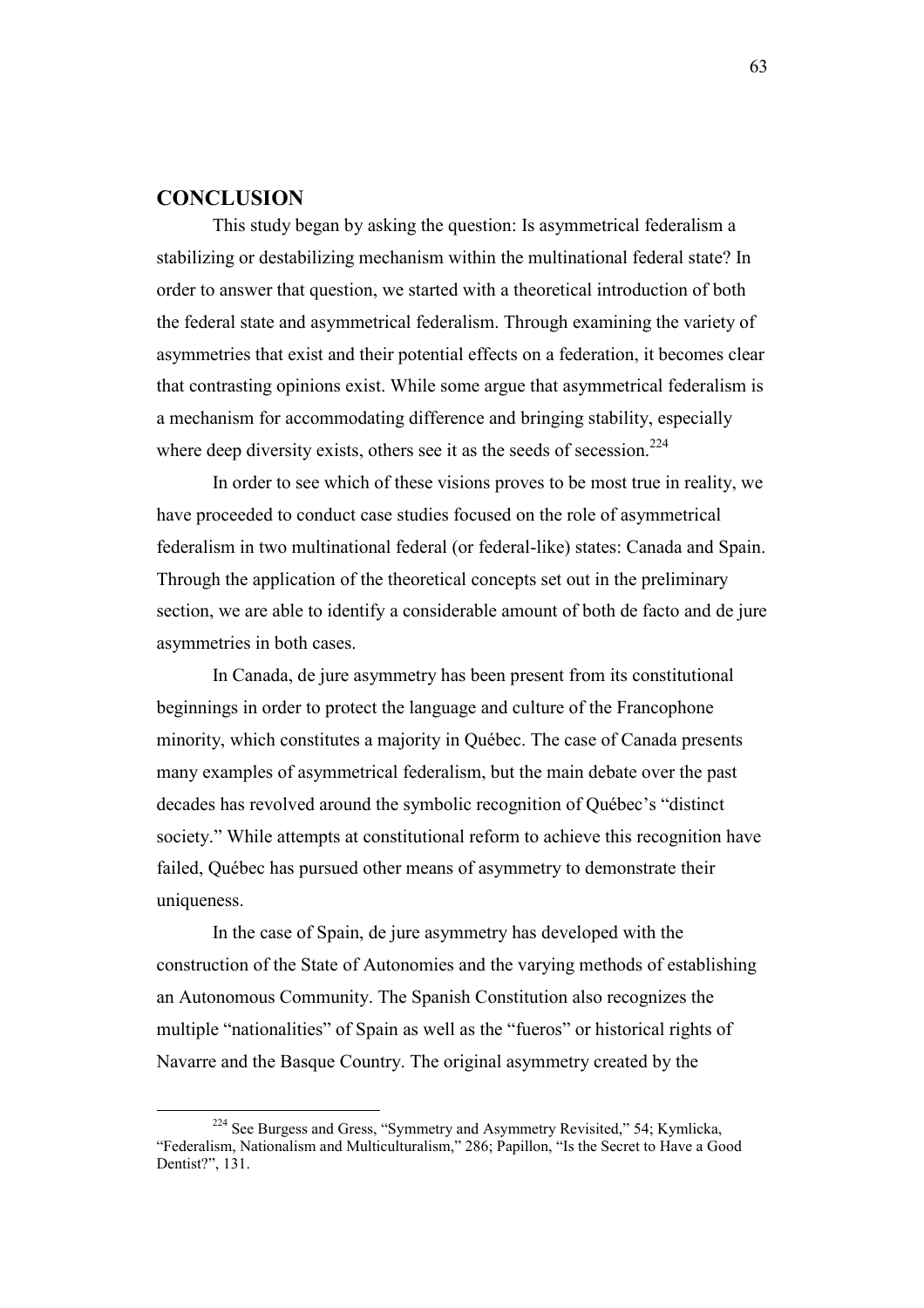Constitution has become more symmetrical over time with laws like LOAPA, but demands for increased asymmetry and autonomy on behalf of the historical ACs have led to further asymmetrical reforms, particularly via reforming several ACs' statutes of autonomy.

Both Canada and Spain have been witness to a great deal of tension between symmetry and asymmetry, and competing visions of equality have been at the source of many debates. In recent years, national minorities in both countries have had the tendency to pursue bilateral agreements with the central government in order to seek the asymmetry and recognition they desire. Nevertheless, both polities are relatively stable in consideration of the diversity they contain. Things continue to evolve, particularly in Spain where the federalization process is still underway, but our study has led us to the conclusion that asymmetrical federalism is a stabilizing mechanism within the limits of the federal model.

That being said, we cannot apply this as a blanket statement to all federations. The cases we have looked at are unique in the fact that they are multinational in composition and thus require some sort of asymmetric model to accommodate diversity. All federations are asymmetrical in one way or another, and therefore, can benefit from modest amounts of asymmetrical arrangements, but they may not be necessary or helpful in all situations. This brings us back to the idea of asymmetry as a normative concept. There is not a certain degree of asymmetrical federalism that brings stability to all federations; rather the degree is relative to the degree of inherent asymmetry within a federation. To cite Webber, "A political structure is most stable…when it bears some tolerable resemblance to the character of its society."<sup>225</sup>

I would suggest that asymmetrical federalism is a mechanism that reflects the complexity of society and of human beings in general. Each person has a specific way of perceiving the world and of judging what is of greatest value in it. Even within a cultural or linguistic group, perspectives differ, and multinational societies only further compound this diversity. If a multinational federation is highly asymmetric in its very nature, it seems only natural that asymmetrical

<sup>225</sup> Webber, *Reimagining Canada*, 255.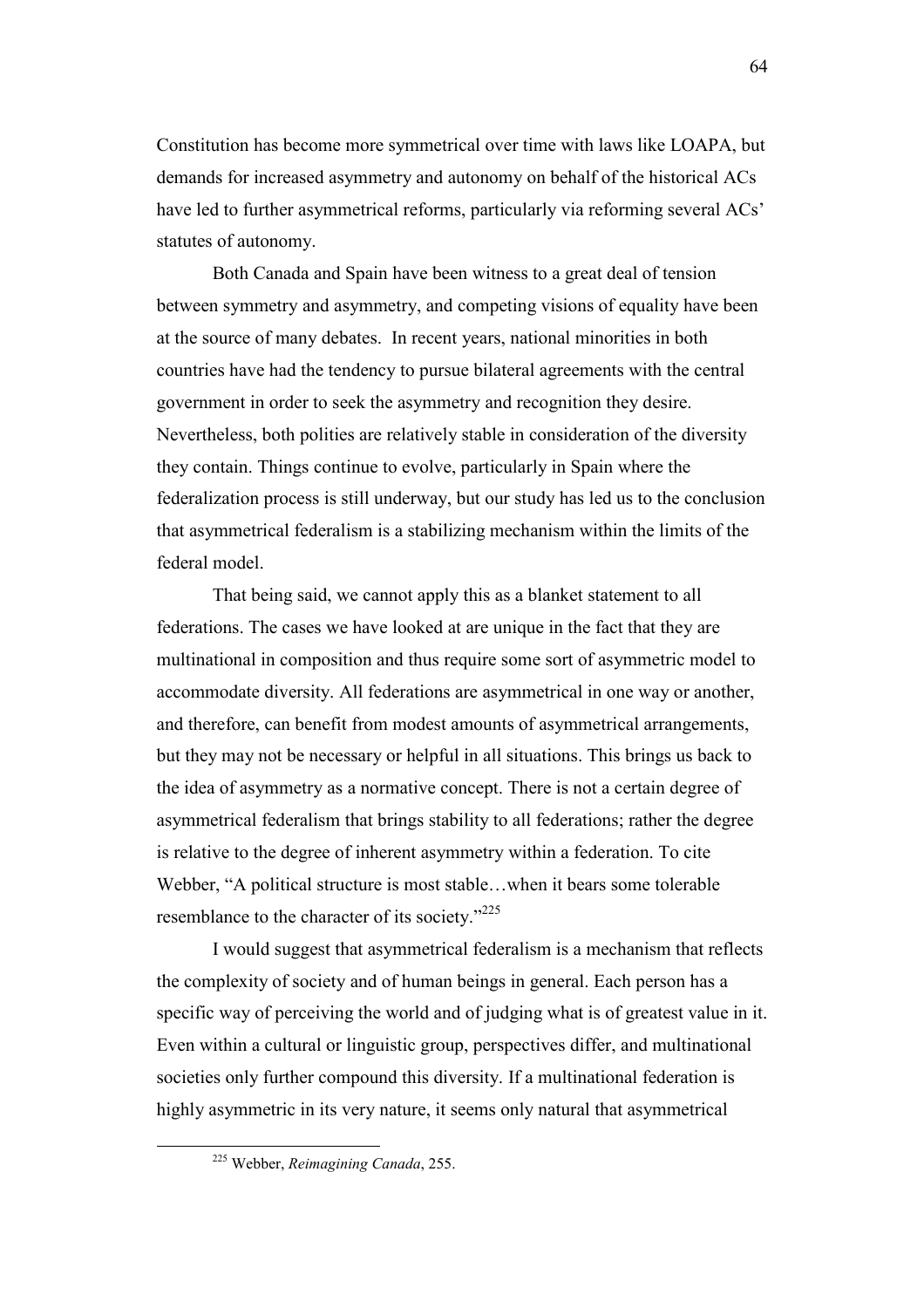federalism would be a valuable tool to manage such a society. The key word here is "manage"; a diverse federation, as we have just noted, is extremely complex, and a certain amount of conflict and tension is inevitable. Gagnon and Gibbs observe that like federalism, asymmetrical federalism can be used to accommodate difference and manage existing problems, but it cannot solve every political problem. "In [managing], however, it opens an avenue for a peaceful, humane political process that can avoid the conflict and turmoil that tends to characterize the political change in highly diverse federations."<sup>226</sup> In other words, asymmetrical federalism is not a panacea, but it can be a stabilizing force, and it may in fact be the only way to deal with the contrasting pressures of a multinational federation.<sup>227</sup>

 Federalism has been described as a model based on the "validity of combining unity and diversity, i.e., of accommodating, preserving and promoting distinct identities within a larger political union."<sup>228</sup> This study has shown that asymmetrical federalism is an appropriate tool for accommodating this diversity. In labeling it a stabilizing mechanism, we imply that it is not only successful in recognizing diversity, but also in keeping the unity of the polity. It manages to bring unity by providing a framework in which specific constituent needs or demands are met while still preserving the federation as a whole. Nevertheless, I would argue that asymmetrical federalism only goes so far in its unifying powers; constituent units have to want to stick together and no amount of asymmetry or symmetry can keep a federation unified if the will is not there. It has been suggested that in both the case of Canada and Spain, "the most fundamental issue is to find ways to continue to 'vouloir vivre ensemble,'" to want to live together.<sup>229</sup> Diverse societies can live together, and they can have different allegiances, but there must be at least some common feeling of identity. The economies and societies of a federation are tightly connected and whether they like it or not, constituent units share a common fate.<sup>230</sup> This leads me to believe that the trend of bilateralism, where constituent units negotiate special deals with

<sup>&</sup>lt;sup>226</sup> Gagnon and Gibbs, "The Normative Basis," 93.

<sup>&</sup>lt;sup>227</sup> Watts, "Asymmetrical Decentralization," 36.

<sup>228</sup> Watts, *Comparing Federal Systems*, 8.

<sup>&</sup>lt;sup>229</sup> Simeon and Turgeon, "Federalism, Nationalism, and Regionalism," 36.  $230$  Ibid.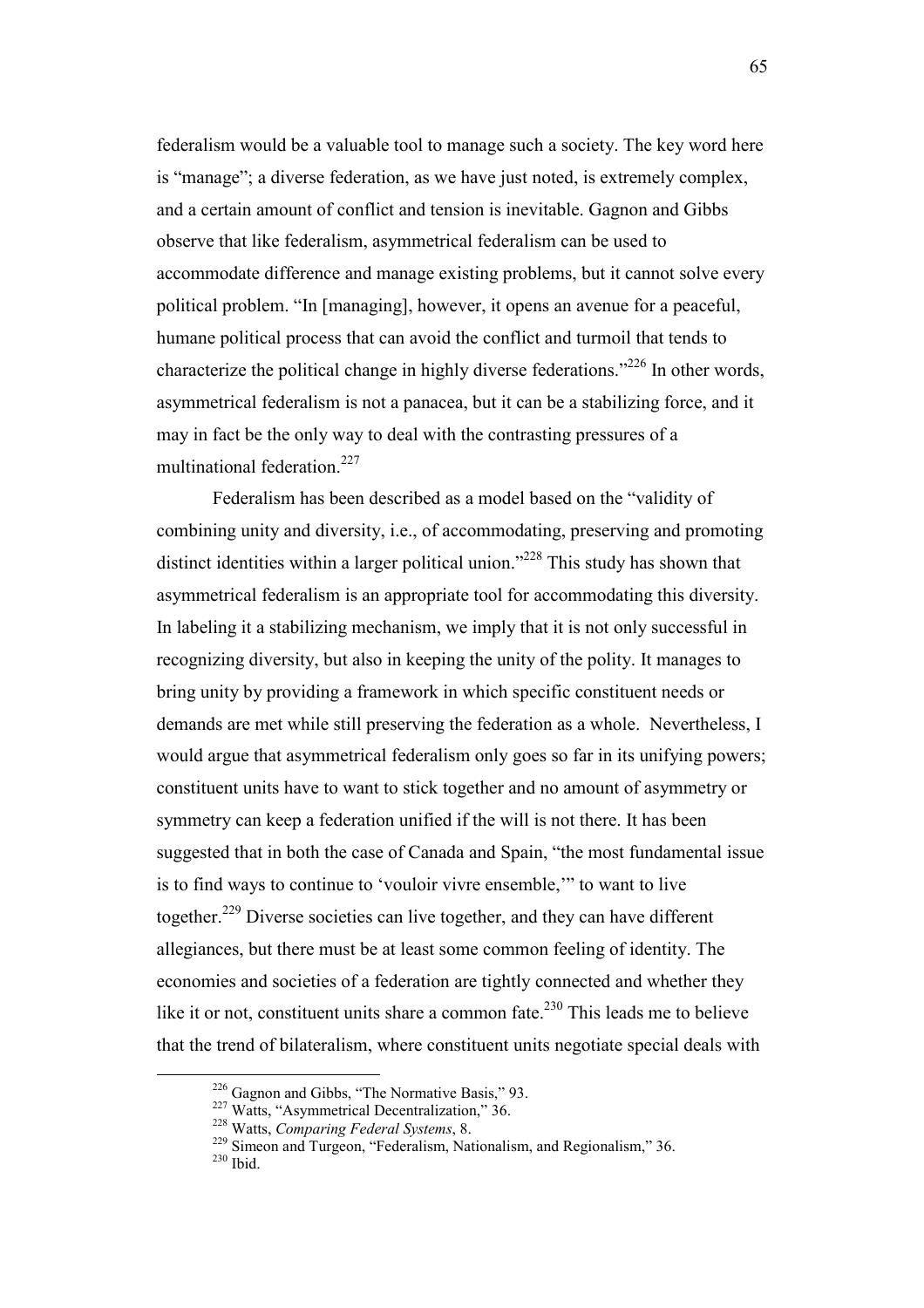the central government, is perhaps not the kind of asymmetry that strengthens a federation. I think there is still a place for bilateralism, particularly concerning matters that are of no relevance to the other constituent units, and that the results of which have no effect on the rest of the polity. However, there needs to be at least a minimal amount of solidarity amongst all units. It is my opinion, therefore, that more symmetrical cooperation in terms of increased intergovernmental relations, while still respecting the other elements of asymmetry, would further enhance the functioning and general stability of a multinational federation.

 I recognize that my views may be seen as idealistic. As a Canadian, I know that the life of a federation is far from simple; tension is inherent and conflicts occur from time to time. The highly diverse nature of such a federation makes it all the more difficult to work together. Nevertheless, if there is no recognition or accommodation of diversity, the polity is bound to fall apart. For this reason, I see asymmetrical federalism as a mechanism that can take an inherently unstable relationship and make it work. Only time will tell whether this vision is correct, but the fact that Canada and Spain, two multinational states that provide numerous examples of asymmetrical federalism, are as united and strong as they are, already speaks volumes.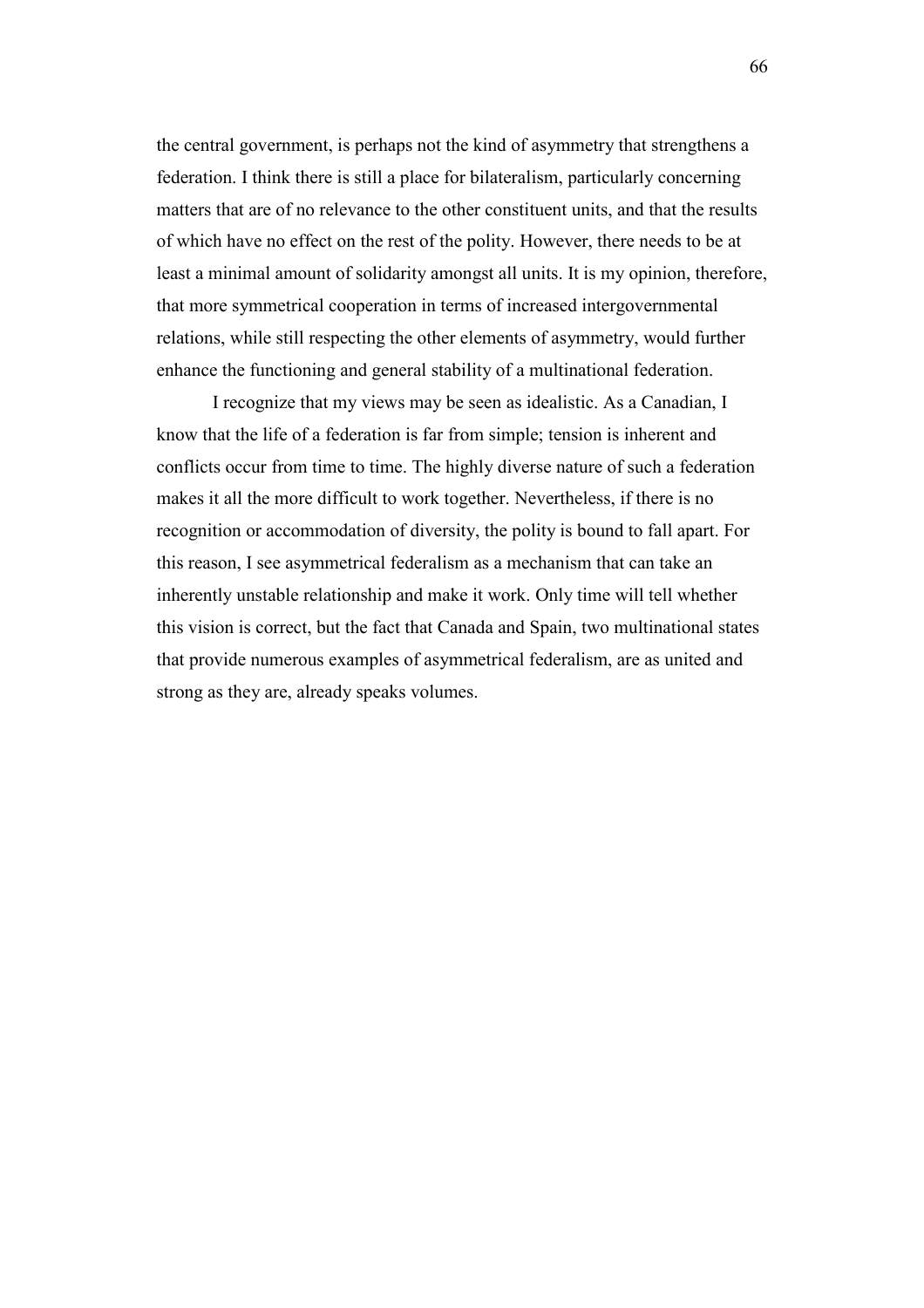# **BIBLIOGRAPHY**

Agranoff, Robert. "Federal Asymmetry and Intergovernmental Relations in Spain."Asymmetry Series 2005 (17). Institute of Intergovernmental Relations. School of Policy Studies. Queen's University. http://www.queensu.ca/iigr/working/asymmetricfederalism.html (accessed February 27, 2010).

\_\_\_\_\_\_\_\_. "Intergovernmental Relations and the Management of Asymmetry in Federal Spain." In *Accommodating Diversity: Asymmetry in Federal States*, edited by Robert Agranoff, 94-117. Baden-Baden: Nomos Verlagsgesellschaft, 1999.

\_\_\_\_\_\_\_\_. "Power Shifts, Diversity and Asymmetry." In *Accommodating Diversity: Asymmetry in Federal States*, edited by Robert Agranoff, 11- 23. Baden-Baden: Nomos Verlagsgesellschaft, 1999.

- Atlantic Canada Opportunities Agency. www.acoa-apeca.gc.ca (accessed May 6, 2010).
- Baier, Gerald and Bakvis, Herman. "Federalism and the Reform of Central Institutions: Dealing with Asymmetry and the Democratic Deficit." In *Constructing Tomorrow's Federalism: New Perspectives on Canadian Governance*, edited by Ian Peach, 89-114. Winnipeg: University of Manitoba Press, 2007.
- Brock, Kathy L. "The Politics of Asymmetrical Federalism: Reconsidering the Role and Responsibilities of Ottawa." *Canadian Public Policy* 34, no.2 (June 2008): 143-161 [journal on-line]. Available from http://www.jstor.org/stable/25463605. Internet. Accessed May 4, 2010.
- Brown, Douglas. "Who's Afraid of Asymmetrical Federalism? A Summary Discussion." Asymmetry Series 2005 (17). Institute of Intergovernmental Relations. School of Policy Studies. Queen's University. http://www.queensu.ca/iigr/working/asymmetricfederalism.html (accessed February 27, 2010).
- Burgess, Michael. *Comparative Federalism: Theory and Practice*. London: Routledge, 2006.
- Burgess, Michael and Gress, Franz. "Symmetry and Asymmetry Revisited." In *Accommodating Diversity: Asymmetry in Federal States*, edited by Robert Agranoff, 43-56. Baden-Baden: Nomos Verlagsgesellschaft, 1999.
- "Calgary Declaration." September 14, 1997. http://www.exec.gov.nl.ca/currentevents/unity/unityr1.htm (accessed May 5, 2010).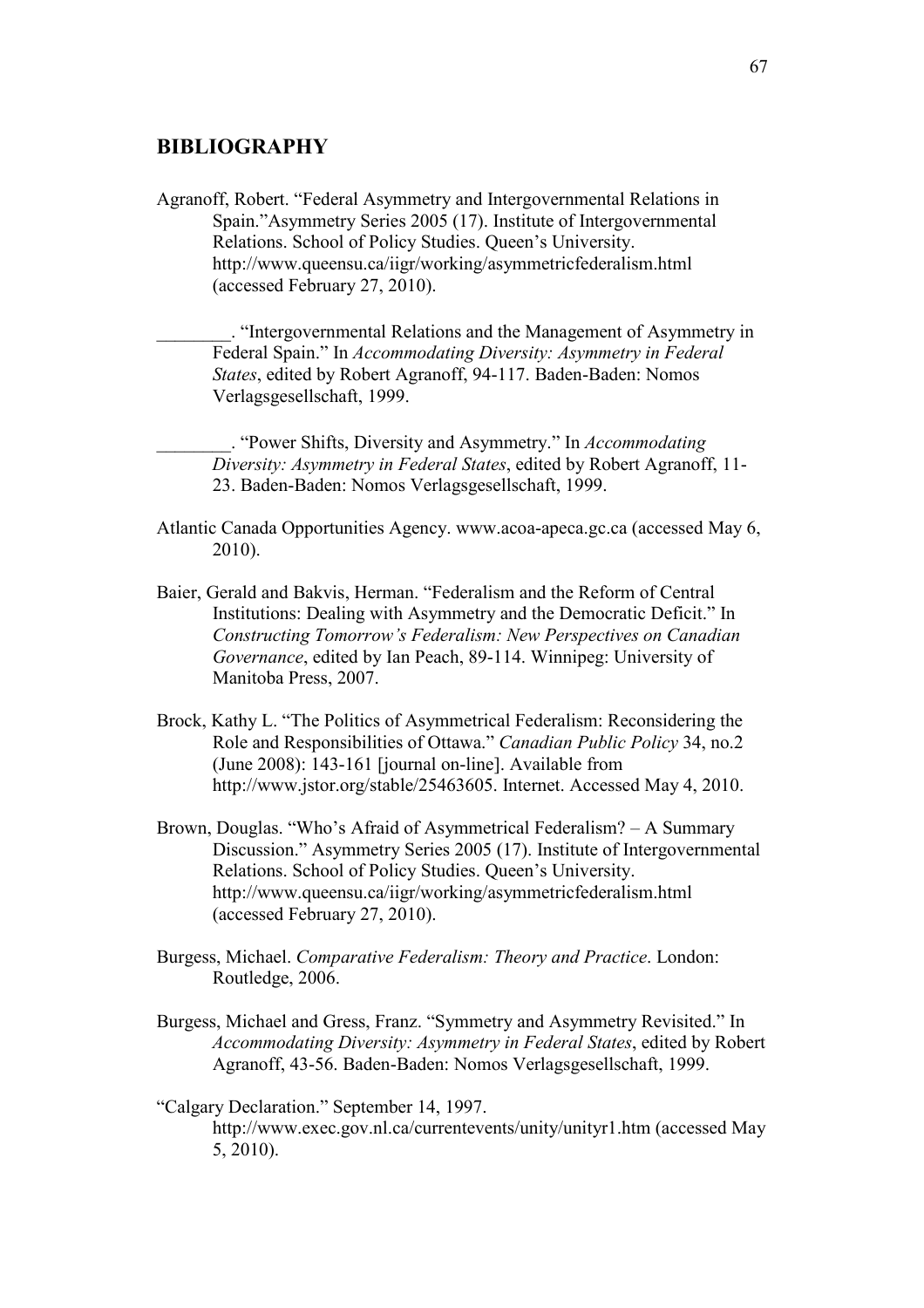- Canadian Constitution Acts, 1867-1982. Department of Justice Canada. http://laws.justice.gc.ca/en/const/1.html (accessed May 4, 2010).
- Citizenship and Immigration Canada. http://www.cic.gc.ca/ (accessed May 6, 2010).
- Colino, César. "Constitutional Change Without Constitutional Reform: Spanish Federalism and the Revision of Catalonia's Statute of Autonomy." *Publius: The Journal of Federalism* 39, no.2 (2009): 262-288 [journal online]. Available from http://publius.oxfordjournals.org. Internet. Accessed April 1, 2010.
- Duchacek, Ivo D. *Comparative Federalism: The territorial dimension of politics*. New York: Holt, Rinehart and Winston, Inc., 1970.
- Fossas, Enric. "Asymmetry and Plurinationality in Spain." Working Paper no.167. Barcelona 1999. Institut de Ciències Polítiques i Socials. www.recercat.net/bitstream/2072/1297/1/ICPS167.pdf (accessed November 30, 2009).
- Gagnon, Alain-G. and Gibbs, Charles. "The Normative Basis of Asymmetrical Federalism." In *Accommodating Diversity: Asymmetry in Federal States*, edited by Robert Agranoff, 73-93. Baden-Baden: Nomos Verlagsgesellschaft, 1999.
- Gibson, Gordon. "Some Asymmetries are More Legitimate than Others And Subsidiarity Solves Most Things Anyway." Asymmetry Series 2005 (3). Institute of Intergovernmental Relations. School of Policy Studies. Queen's University. http://www.queensu.ca/iigr/working/ asymmetricfederalism.html (accessed February 27, 2010).
- Harty, Siobhán. "Espagne." In *Guide des pays fédérés: 2002*, edited by Ann L. Griffiths and Karl Nerenberg, 182-197. Montreal & Kingston: McGill-Queen's University Press, 2002.
- Hueglin, Thomas O. "Working around the American Model: Canadian Federalism and the European Union." In *The Comparative Turn in Canadian Science*, edited by Linda A. White, Richard Simeon, Robert Vipond, and Jennifer Wallner, 140-157. Vancouver: UBC Press, 2008.
- Iacovino, Raffaele. "The Visions of Canadian Federalism: An Overview." May 2004. Forum of Federations. www.forumfed.org (accessed November 29, 2009).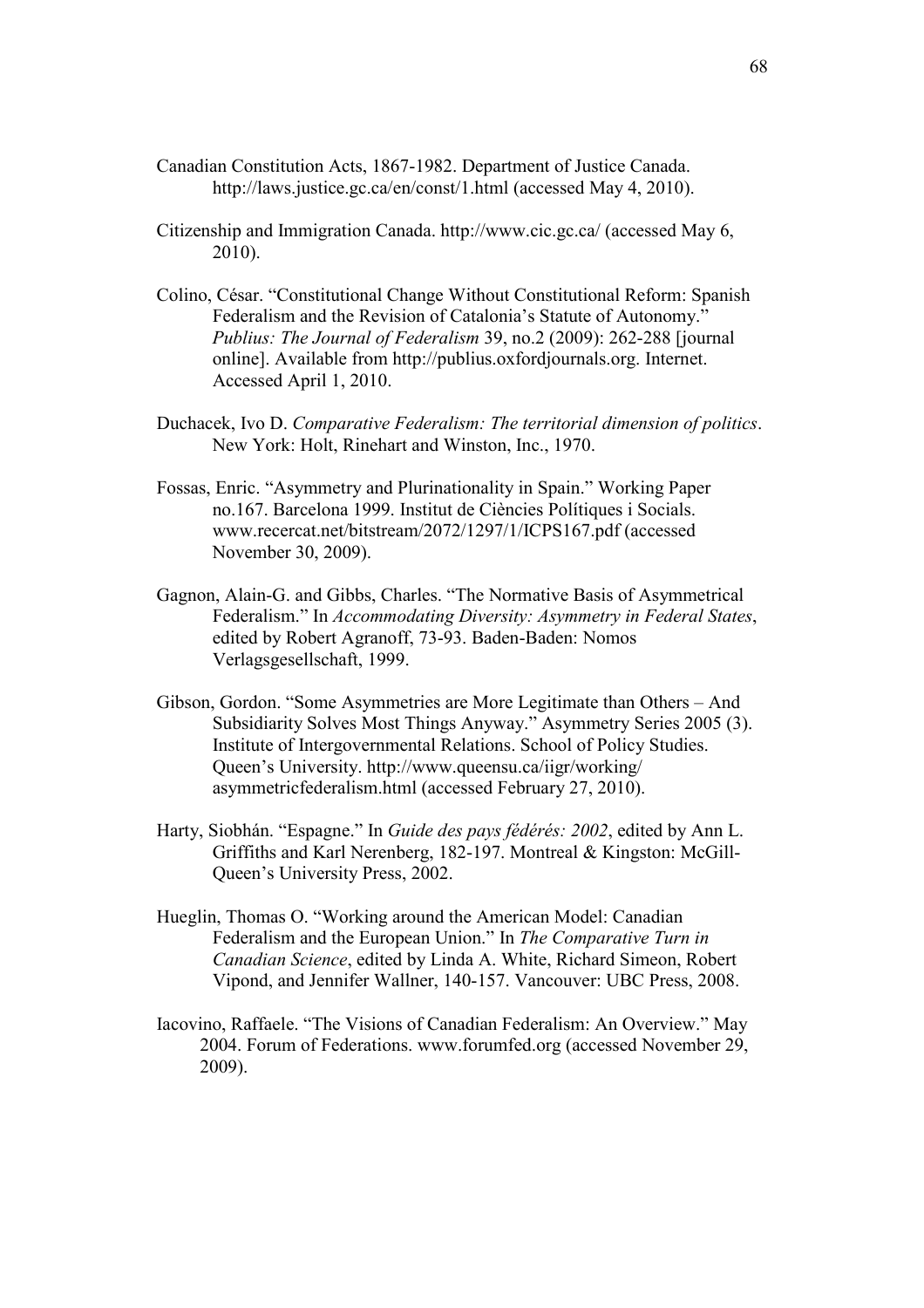- Karmis, Dimitrios and Norman, Wayne. "The Revival of Federalism in Normative Political Theory." In *Theories of Federalism: A Reader*, edited by Dimitrios Karmis and Wayne Norman, 3-22. New York: Palgrave Macmillan, 2005.
- Kymlicka, Will. "Federalism, Nationalism, and Multiculturalism." In *Theories of Federalism: A Reader*, edited by Dimitrios Karmis and Wayne Norman, 269-292. New York: Palgrave Macmillan, 2005.
- Laforest, Guy. "The Historical and Legal Origins of Asymmetrical Federalism in Canada's Founding Debates: A Brief Interpretive Note." Asymmetry Series 2005 (8). Institute of Intergovernmental Relations. School of Policy Studies. Queen's University. http://www.queensu.ca/iigr/working/ asymmetricfederalism.html (accessed February 27, 2010).
- Lépine, Frédéric. "Federalism and Governance," Class Material from IEHEI Master Program 2009-2010.
- Lijphart, Arend. "Constitutional Design for Divided Societies." *Journal of Democracy* 15, no.2 (April 2004): 96-109 [journal on-line]. Available from http://muse.jhu.edu. Internet. Accessed May 12, 2010.
- Mahant, Edelgard. "Reflections on Asymmetrical Federalism in Canada." York University. Revised text from speech given at the Institut d'Etudes Politiques de Rennes, May 11, 2006. www.glendon.yorku.ca/.../asymfedm.pdf (accessed May 4, 2010).
- McGarry, John. "Les régimes politiques fédéraux et l'intégration des minorities nationals." In *Guide des pays fédérés: 2002*, edited by Ann L. Griffiths and Karl Nerenberg, 472-465. Montreal & Kingston: McGill-Queen's University Press, 2002.
- Milne, David. "Asymmetry in Canada: Past and Present." Asymmetry Series 2005 (1). Institute of Intergovernmental Relations. School of Policy Studies. Queen's University. http://www.queensu.ca/iigr/working/ asymmetricfederalism.html (accessed February 27, 2010).
- Moreno, Luis. "Asymmetry in Spain: Federalism in the Making?" In *Accommodating Diversity: Asymmetry in Federal States*, edited by Robert Agranoff, 149-168. Baden-Baden: Nomos Verlagsgesellschaft, 1999.

\_\_\_\_\_\_\_\_. "Federalization and Ethnoterritorial Concurrence in Spain." *Publius: The Journal of Federalism* 27, no.4 (Fall 1997): 65-84 [journal on-line]. Available from http://publius.oxfordjournals.org. Internet. Accessed April 1, 2010.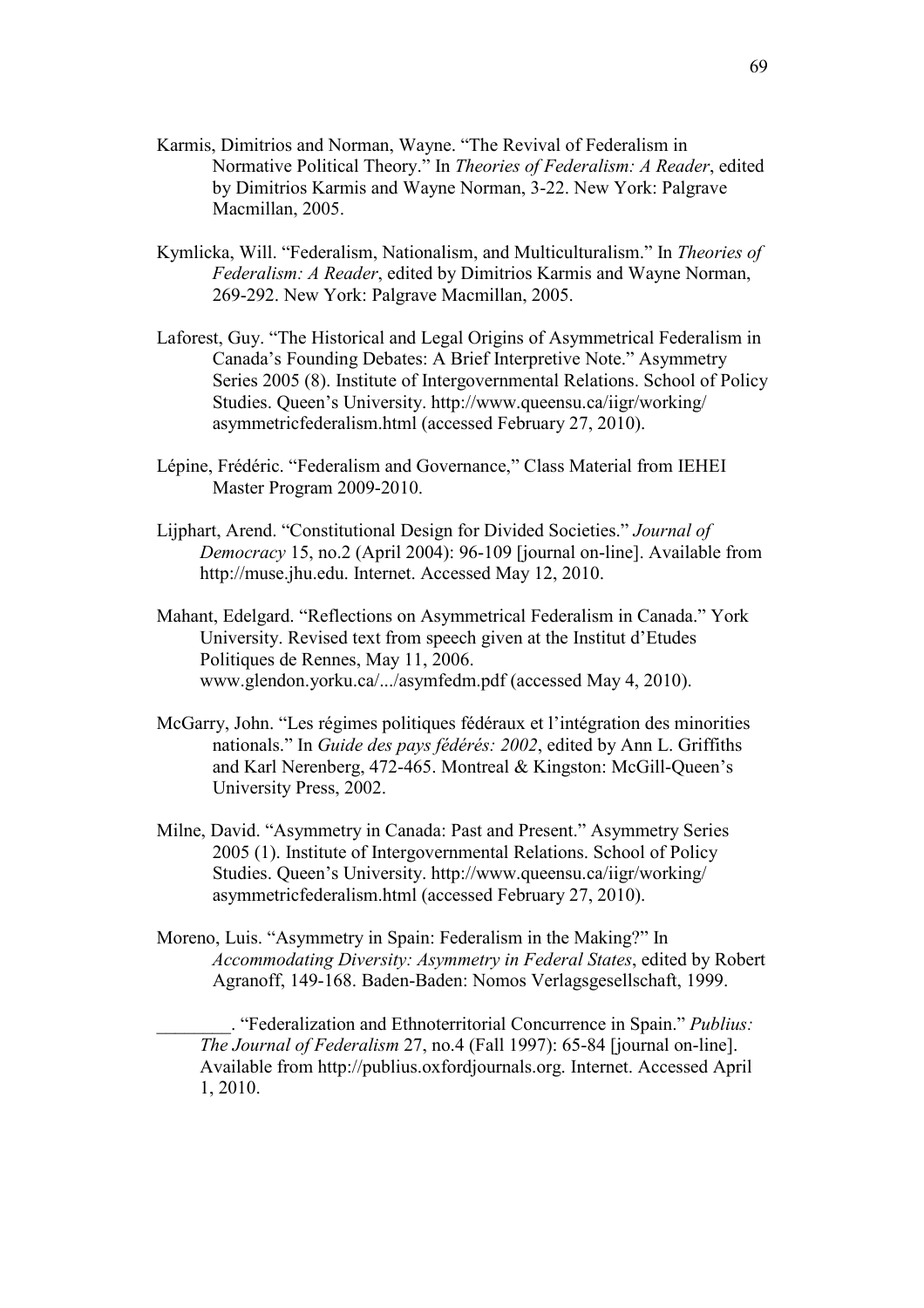\_\_\_\_\_\_\_\_. "Federalization in Multinational Spain." 2004. Unidad de Políticas Comparadas (CSIC) Working Paper. www.ipp.csic.es/doctrab2/dt 0704.pdf (accessed May 4, 2010).

- Newton, Michael T. and Donaghy, Peter J. *Institutions of Modern Spain: A Political and Economic Guide*. Cambridge: Cambridge University Press, 1997.
- Papillon, Martin. "Is the Secret to Have a Good Dentist? Canadian Contributions to the Study of Federalism in Divided Societies." In *The Comparative Turn in Canadian Science*, edited by Linda A. White, Richard Simeon, Robert Vipond, and Jennifer Wallner, 123-139. Vancouver: UBC Press, 2008.
- Pas, Wouter and Van Nieuwenhove, Jeroen. "La estructura asimétrica del federalismo belga." In *Asimetría federal y Estado plurinacional: El debate sobre la acomodación de la diversidad en Canadá, Bélgica y España*, edited by Enric Fossas and Ferran Requejo, 251-273. Madrid: Editorial Trotta, 1999
- Pelletier, Benoît. "Asymmetrical Federalism: A Win-Win Formula." Asymmetry Series 2005 (15a). Institute of Intergovernmental Relations. School of Policy Studies. Queen's University. http://www.queensu.ca/iigr/working/ asymmetricfederalism.html (accessed February 27, 2010).
- Petithomme, Mathieu. "L'Etat espagnol et le financement autonomique." *Fédéralisme Régionalisme* 9, no.2 (2009) [journal on-line]. Available from http://popups.ulg.ac.be/federalisme/document.php?id=831. Internet. Accessed April 1, 2010.
- Requejo, Ferran. "National pluralism and federalism. Four potential scenarios for Spanish plurinational democracy." *Perspectives on European Politics and Society* 2, no.2: 305-327 [journal on-line]. Available from http://dx.doi.org/10.1080/1570585018458764. Internet. Accessed May 4, 2010.
	- \_\_\_\_\_\_\_\_. "Revealing the dark side of traditional democracies in plurinational societies: the case of Catalonia and the Spanish 'Estado de las Autonomías.'" *Nations and Nationalism* 16, no.1 (2010): 148-168 [journal on-line]. Available from http://www3.interscience.wiley.com. proxy2.lib.umanitoba.ca/journal/123225903/abstract?CRETRY=1&SRE RY=0. Internet. Accessed May 4, 2010.
- Roberts, John. "Asymmetrical Federalism: Magic Wand or "Bait and Switch."" Asymmetry Series 2005 (14). Institute of Intergovernmental Relations. School of Policy Studies. Queen's University. http://www.queensu.ca/iigr/working/asymmetricfederalism.html (accessed February 27, 2010).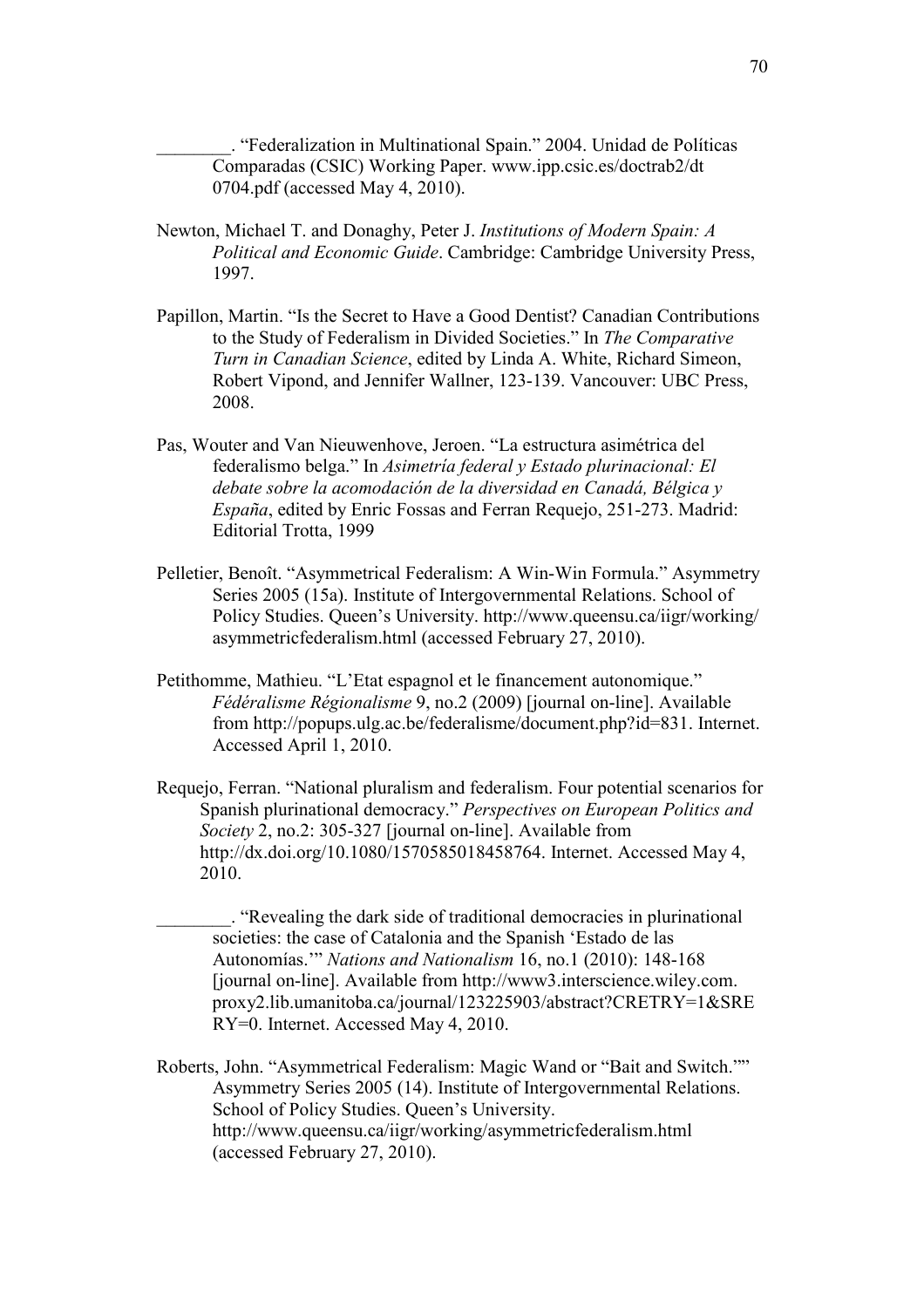- Rougement, Denis (de). "L'attitude fédéraliste." In *Rapporteur du premier congrès annuel de l'Union européenne des Fédéralistes à Montreux*, 8- 16. Genève, août 1947.
- Simeon, Richard and Turgeon, Luc. "Federalism, Nationalism and Regionalism in Canada." Available from CIFE documentation center. Accessed November 30, 2009.
- Spanish Constitution 1978. Senado de España. http://www.senado.es/constitu\_i/index.html (accessed May 9, 2010).
- Stepan, Alfred. "Federalism and Democracy: Beyond the U.S. Model." In *Theories of Federalism: A Reader*, edited by Dimitrios Karmis and Wayne Norman, 255-268. New York: Palgrave Macmillan, 2005.

\_\_\_\_\_\_\_\_. "Multi-nationalism, Democracy and "Asymmetrical Federalism."" Available from CIFE Documentation Center, Accessed November 30, 2009.

- Supreme Court Act 1985. Department of Justice Canada. http://laws.justice.gc.ca/eng/S-26/index.html (accessed May 7, 2010).
- Swenden, Wilfried. *Federalism and Regionalism in Western Europe: A Comparative and Thematic Analysis*. Hampshire: Palgrave Macmillan, 2006.
- Tarlton, Charles D. "Symmetry and Asymmetry as Elements of Federalism: A Theoretical Speculation," *The Journal of Politics* 27, no.4 (November 1965): 861-874 [journal on-line]. Available from http://www.jstor.org/stable/2128123. Internet. Accessed April 2, 2010.
- Telford, Hamish. "Survivance Versus Ambivalence: The Federal Dilemma in Canada." Asymmetry Series 2005 (10). Institute of Intergovernmental Relations. School of Policy Studies. Queen's University. http://www.queensu.ca/iigr/working/asymmetricfederalism.html (accessed February 27, 2010).
- "The Atlas of Canada." Natural Resources Canada. http://atlas.nrcan.gc.ca/site/english/maps/peopleandsociety/population (accessed May 4, 2010).
- Vipond, Robert C. "Seeing Canada Through the Referendum: Still a House Divided." *Publius: The Journal of Federalism* 23 (Summer 1993): 39-55 [journal on-line]. Available from http://publius.oxfordjournals.org. Internet. Accessed April 1, 2010.